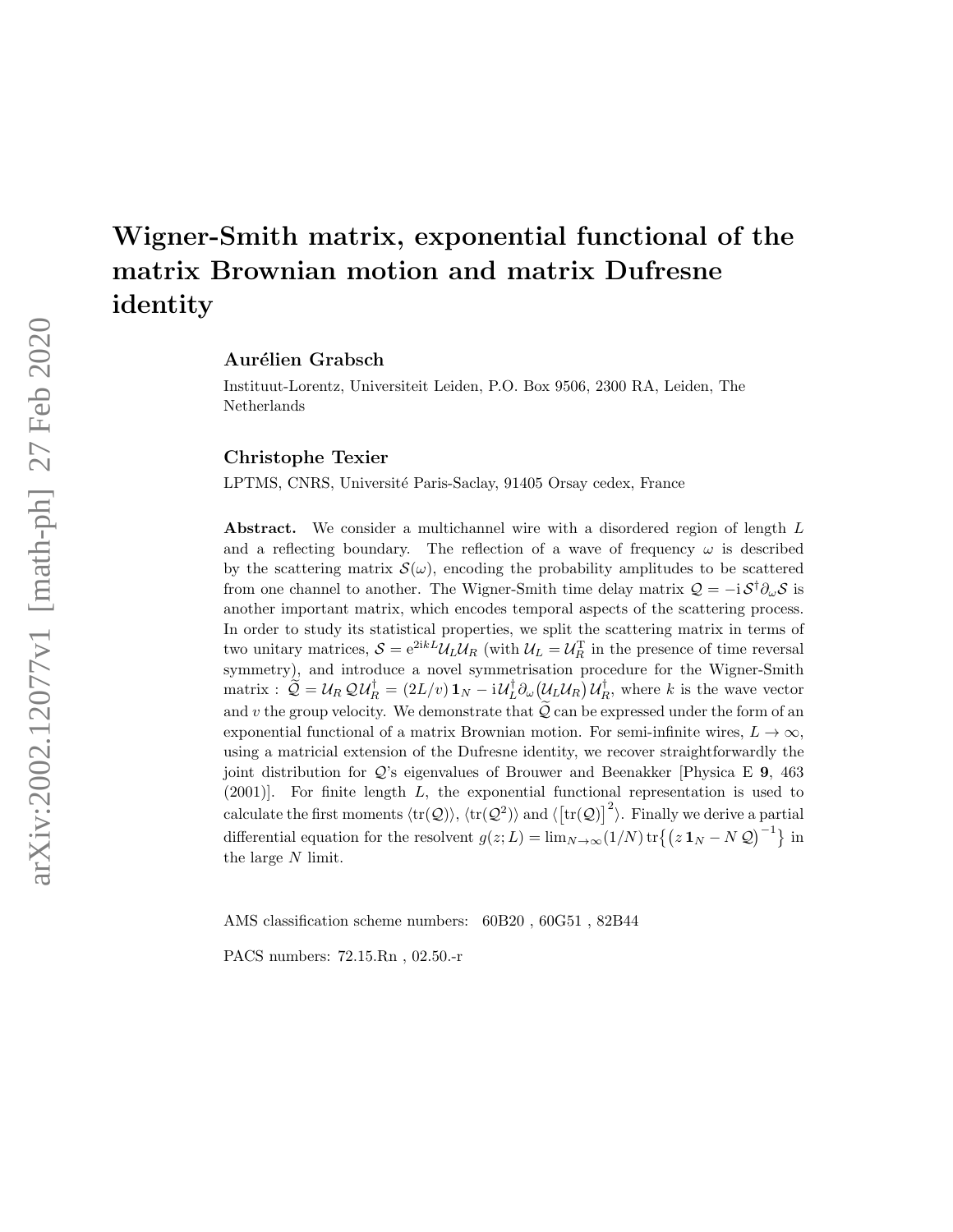### 1. Introduction

Scattering of waves in complex media has been the subject of intense investigations for several decades, with applications in many areas of physics, ranging from compoundnucleus reactions [\[1,](#page-27-0) [2\]](#page-27-1), chaotic billiards [\[3\]](#page-27-2), electromagnetic waves in random media [\[4\]](#page-27-3) to coherent electronic transport [\[5,](#page-27-4) [6\]](#page-27-5). When the wave is elastically scattered by the static potential, the scattering process is encoded in the on-shell scattering matrix, with elements  $S_{ab}(\omega)$  characterizing the amplitude of the wave in the scattering channel a, if a wave of frequency  $\omega$  was injected in channel b (channels can be the open transverse modes of some wave guides). Given the  $N \times N$  scattering matrix S as a function of the frequency, it is possible to construct another important matrix, known as the Wigner-Smith time delay matrix [\[7,](#page-27-6) [8\]](#page-27-7)

$$
\mathcal{Q} = -\mathrm{i}\,\mathcal{S}^\dagger\,\partial_\omega\mathcal{S} \tag{1}
$$

encoding several sets of times characterizing the scattering process (cf. Refs. [\[9\]](#page-27-8) and [\[10\]](#page-27-9) and references therein for a recent review of these concepts).

In complex media, it is natural to investigate the statistical properties of these two matrices (their sample to sample fluctuations). The most studied setting is a chaotic cavity, i.e. a zero-dimensional situation. In such devices, the wave is injected through wave guides. The complex nature of the dynamics inside the cavity leads to a random matrix formulation based on some maximum entropy principle [\[11,](#page-27-10) [6\]](#page-27-5). For example, assuming perfect contacts, it is natural to assume that  $\mathcal S$  belongs to one of the circular ensembles (COE, CUE or CSE), depending on the presence or absence of time reversal symmetry and/or spin rotational symmetry [\[12\]](#page-27-11). Based on such assumptions, with additional modelling of the frequency dependence [\[13\]](#page-27-12), the distribution of the Wigner-Smith matrix eigenvalues has been obtained by Brouwer, Frahm and Beenakker (BFB) [\[14,](#page-27-13) [15\]](#page-27-14). Precisely, introducing the symmetrised Wigner-Smith matrix

$$
\mathcal{Q}_s = -\mathrm{i}\,\mathcal{S}^{-1/2}\frac{\partial\mathcal{S}}{\partial\omega}\,\mathcal{S}^{-1/2}\,,\tag{2}
$$

its inverse  $\Gamma = \tau_H Q_s^{-1}$  $\Gamma = \tau_H Q_s^{-1}$  $\Gamma = \tau_H Q_s^{-1}$ , where  $\tau_H$  is the Heisenberg time,<sup>1</sup> was shown to be distributed according to a specific instance of the Laguerre ensemble of random matrix theory,  $P(\Gamma) \propto (\det \Gamma)^{\beta N/2} e^{-(\beta/2) \text{tr}\{\Gamma\}},$  over the set of Hermitian matrices with positive eigenvalues.  $\beta$  is the Dyson index ( $\beta = 1$  when time reversal symmetry holds and  $\beta = 2$  if not). Based on this distribution, many results have been obtained for ideal contacts : cumulants [\[16\]](#page-27-15) and distribution [\[17\]](#page-27-16) of its trace  $\text{tr} \{\mathcal{Q}\}\$ , or other correlations [\[18,](#page-27-17) [19,](#page-27-18) [20,](#page-27-19) [21,](#page-27-20) [22\]](#page-28-0) (see the updated preprint version of Ref. [\[10\]](#page-27-9) for an exhaustive review). Several generalizations of BFB's distribution have been obtained more recently : the case of non-ideal contacts has been studied [\[23,](#page-28-1) [24\]](#page-28-2), BdG symmetry classes [\[23\]](#page-28-1) and the effect of absorption (for ideal contacts) [\[25\]](#page-28-3).

Several results are also known beyond the zero-dimensional case. The case of a strictly one-dimensional disordered wire of length  $L$  with a reflecting boundary,

<span id="page-1-0"></span><sup>1.</sup>  $\tau_{\text{H}} = 2\pi/\delta\omega$  where  $\delta\omega$  is the mean level spacing between eigenmodes of the cavity.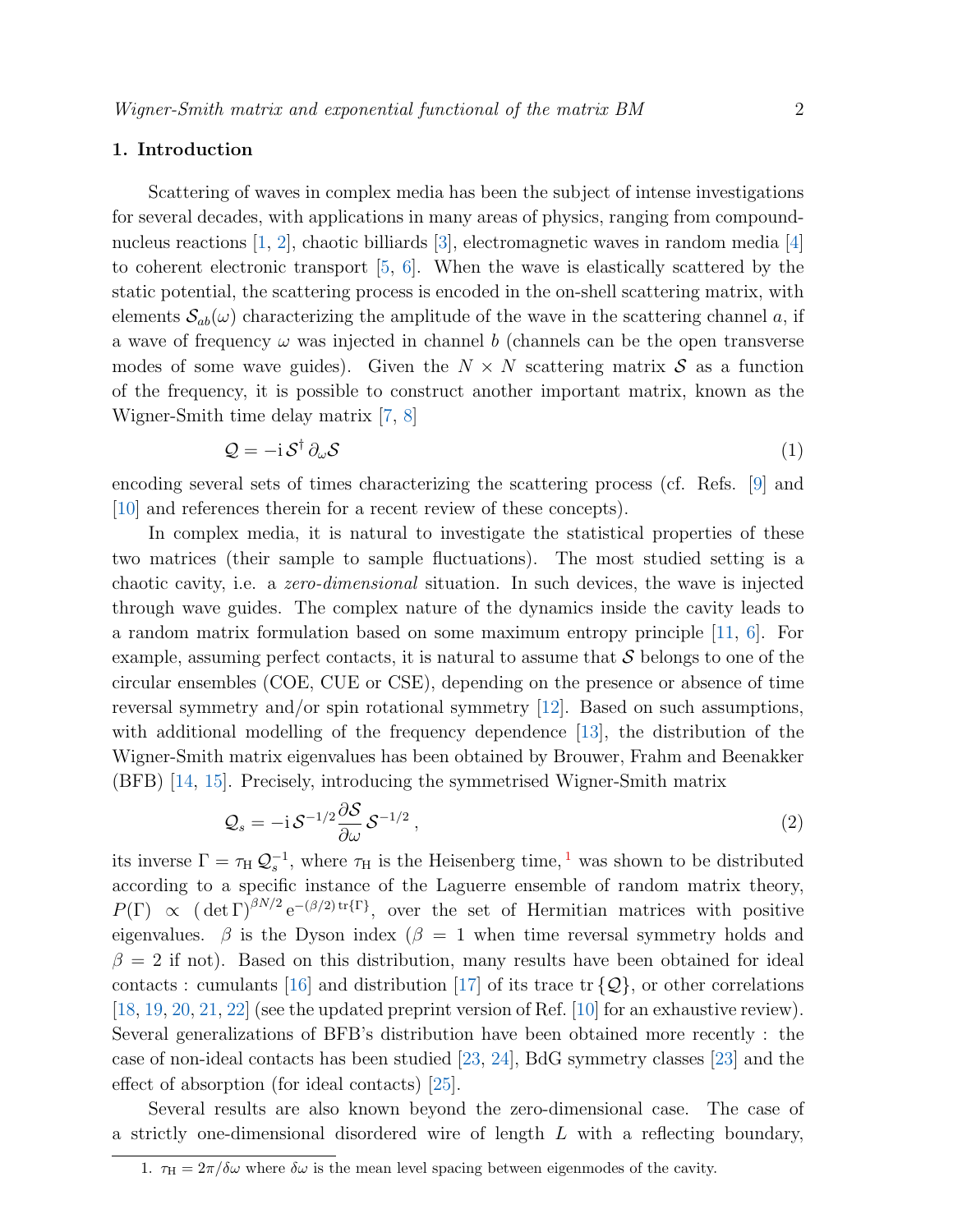corresponding to  $N = 1$  scattering channel, is best understood. In this case the wave is expected to be localised by the disorder, on a typical scale  $\xi$  (the localisation length). A wave packet may remain trapped a long time if the localisation center is far from the edge, which gives rise to narrow resonances. In the high energy/weak disorder regime, when universality is expected, the relation to universality of localisation properties was established, which has led to derive a representation of the Wigner time delay under the form of the exponential functional of the Brownian motion (BM) [\[26\]](#page-28-4)<sup>[2](#page-2-0)</sup>

<span id="page-2-1"></span>
$$
\mathcal{Q} \stackrel{\text{(law)}}{=} 2\tau_{\xi} \int_0^{L/\xi} dx \,\mathrm{e}^{-2x+2B(x)}\tag{3}
$$

where  $B(x)$  is a normalised Brownian motion, such that  $\langle B(x) \rangle = 0$  and  $\langle B(x)B(x') \rangle =$  $\min(x, x')$  (in Refs. [\[27,](#page-28-5) [28\]](#page-28-6) a different form, although equivalent to [\(3\)](#page-2-1), was proposed). The characteristic scale

$$
\tau_{\xi} = \xi/v \tag{4}
$$

is the time needed by the particle with group velocity v to cover the localisation length  $\xi$ . Using known results on exponential functionals of the BM [\[29,](#page-28-7) [30\]](#page-28-8), the representation [\(3\)](#page-2-1) has allowed to derive the moments [\[26,](#page-28-4) [28\]](#page-28-6) of Q and its full distribution  $P_L(\tau)$ [\[28\]](#page-28-6) for finite L. The limit law of the Wigner time delay, for  $L \to \infty$ , was derived in Refs.  $[28, 26]$  $[28, 26]$  and also in  $[31]$  $[31]$  $[31]$  within a tight binding model<sup>3</sup>

<span id="page-2-4"></span>
$$
P_{\infty}(\tau) = \frac{\tau_{\xi}}{\tau^2} e^{-\tau_{\xi}/\tau} \,. \tag{5}
$$

The exponential functional of the Brownian motion

<span id="page-2-3"></span>
$$
Z_L^{(\mu)} = \int_0^L dx \,\lambda(x)^2 \quad \text{with } \lambda(x) = e^{-\mu x + B(x)} \tag{6}
$$

with other functionals have attracted a considerable interest in the mathematical community [\[32,](#page-28-10) [33,](#page-28-11) [34\]](#page-28-12) ; the relation with several physical problems is reviewed in Refs. [\[35,](#page-28-13) [36\]](#page-28-14). They have also found several applications in mathematical finance, in the context of which Dufresne has obtained the remarkable identity [\[37\]](#page-28-15)

<span id="page-2-5"></span>
$$
Z_{\infty}^{(\mu)} \stackrel{\text{(law)}}{=} \frac{1}{\gamma^{(\mu)}} \quad \text{for } \mu > 0 \,, \tag{7}
$$

where  $\gamma^{(\mu)}$  obeys the Gamma-law

$$
p(\gamma) = \frac{1}{2^{\mu} \Gamma(\mu)} \gamma^{\mu - 1} e^{-\gamma/2} . \tag{8}
$$

The representation [\(6\)](#page-2-3) makes clear that [\(3\)](#page-2-1) corresponds to a drift  $\mu = 1$ . Hence the limit law [\(5\)](#page-2-4) is a direct consequence of the Dufresne identity [\(7\)](#page-2-5).

Beyond the weak disorder/high energy universal regime in one dimension, some other results have been obtained. In the strictly one dimensional case, various results

<span id="page-2-0"></span><sup>2.</sup> An identity in law relates two quantities with same statistical properties. For example, the well-known scaling property of the Brownian motion can be written  $B(\lambda x) \stackrel{\text{(law)}}{=}$ √  $\lambda B(x)$ .

<span id="page-2-2"></span><sup>3.</sup> See the arXiv version of Ref. [\[10\]](#page-27-9) for a detailed review.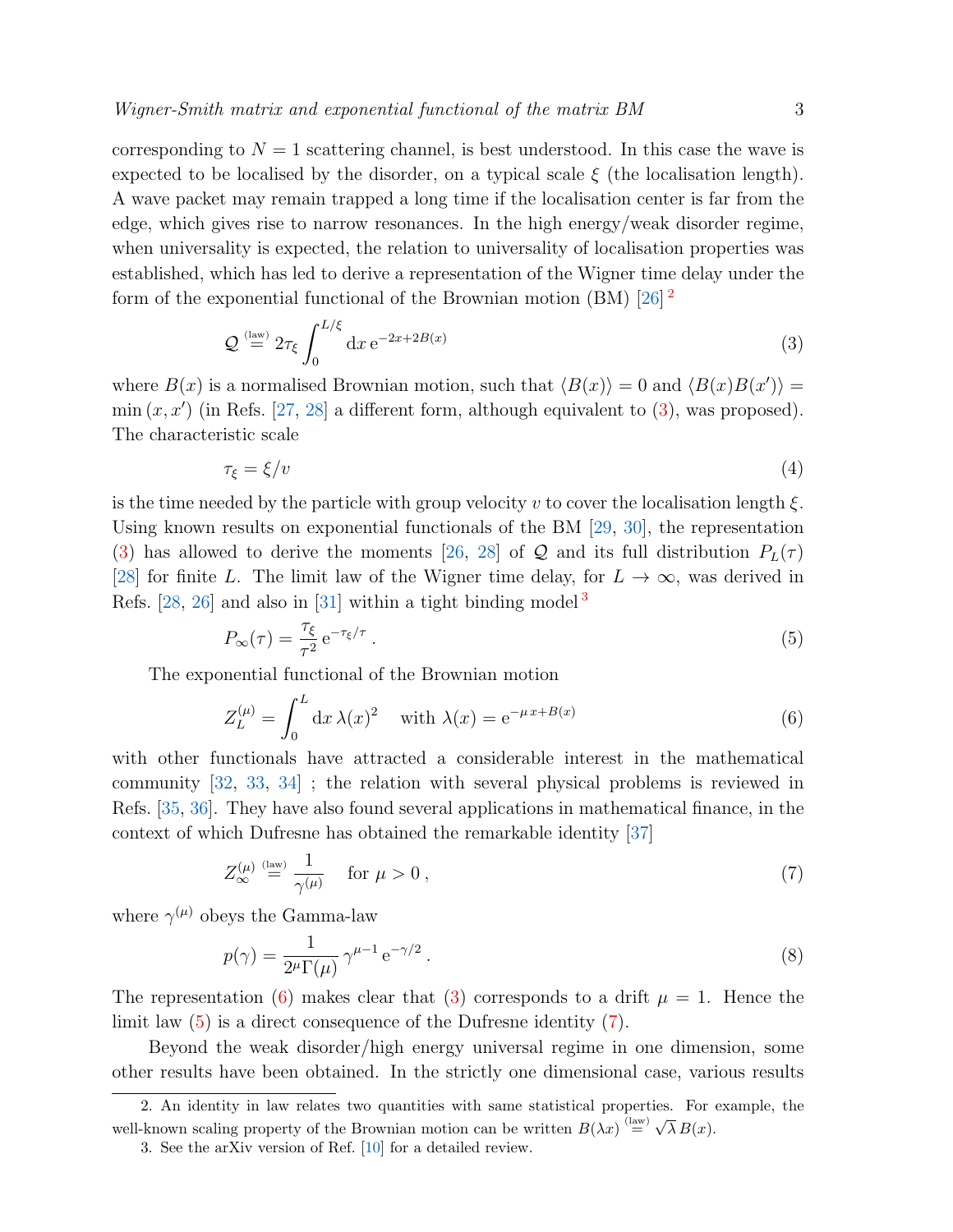were also derived in the low energy/strong disorder regime [\[26,](#page-28-4) [38\]](#page-28-16). <sup>[4](#page-3-0)</sup> The case of higher dimensions has also been investigated  $[40]$  (see the review article  $[41]$ ). More recently, the marginal distribution of the proper time delays was studied by Ossipov [\[42\]](#page-28-19), claiming to describe also the metallic regime in  $d > 2$ ; we criticize this statement at the end of the paper.

Another interesting case, which is more tractable, is the intermediate situation of quasi-one-dimensional systems, i.e. multichannel disordered wires. The assumption that channels are statistically equivalent (isotropy) allows to derive analytical results, such as the Lyapunov spectrum or the statistics of transmission probabilities [\[5\]](#page-27-4). The joint distribution of eigenvalues of  $\Gamma = \tau_{\xi} \mathcal{Q}^{-1}$  has been derived for a semi-infinite disordered wires in Refs. [\[43,](#page-28-20) [44\]](#page-28-21)

<span id="page-3-1"></span>
$$
\mathcal{P}_N(\gamma_1,\ldots,\gamma_N) \propto \prod_{i < j} |\gamma_i - \gamma_j|^\beta \prod_n e^{-\gamma_n/2} \quad \text{for } L \to \infty \,, \tag{9}
$$

corresponding to the matrix distribution

<span id="page-3-2"></span>
$$
P(\Gamma) \propto e^{-(1/2)\operatorname{tr}\{\Gamma\}},\tag{10}
$$

defined over the set of Hermitian matrices with positive eigenvalues. For  $N = 1$ , the distribution corresponds to [\(5\)](#page-2-4). This is a different instance of the Laguerre ensemble of random matrix theory than the one obtained for chaotic quantum dots. This result has been used to show that the distribution of the Wigner time delay, i.e. the trace  $\tau_W = (1/N) \text{ tr } {\{\mathcal{Q}\}}$ , becomes independent of N in the large N limit [\[45\]](#page-28-22):

$$
\mathscr{P}_N^{(\beta)}(\tau) \simeq \frac{A_\beta}{\tau^2} \exp\left\{-\frac{27\tau_\xi^2}{64\beta\,\tau^2} + \left(\frac{2}{\beta} - 1\right) \frac{9(2 - \sqrt{3})\tau_\xi}{8\,\tau}\right\} \quad \text{for } L \to \infty \tag{11}
$$

where  $A_\beta$  is a normalisation. This shows in particular that, as in the  $N = 1$  channel case, all moments  $\langle \text{tr} \{Q\}^n \rangle$  are *infinite* for  $L \to \infty$ . The physical origin of the divergence lies in the proliferation of very narrow resonances (this is discussed for the case  $N = 1$  in [\[26\]](#page-28-4)). Much less is known for finite length L. Using the fact that  $N\tau_{\rm W}/(2\pi) = (2\pi)^{-1}$  tr  $\{Q\}$  can be interpreted as the density of states of the open system (see [Appendix A\)](#page-24-0), we can write

<span id="page-3-3"></span>
$$
\langle \text{tr}\{\mathcal{Q}\}\rangle = \frac{NL}{k} \,,\tag{12}
$$

nevertheless the behaviour of higher moments is an open question. It is the aim of the present article to study this problem and provide some statistical information on the Wigner-Smith time delay matrix for disordered wire of finite length L. For this purpose, we will obtain a generalisation of the representation [\(3\)](#page-2-1), for  $N > 1$ . In particular, this will provide a straightforward derivation of the distribution [\(9\)](#page-3-1) for  $L \to \infty$ , by using an extension of the Dufresne identity [\(7\)](#page-2-5) to the multichannel case, when  $Q$  is a  $N \times N$ random matrix. Furthermore, this will allow a determination of the moments.

<span id="page-3-0"></span><sup>4.</sup> A non-trivial distribution for the time delay for the dimer model with delocalisation points [\[39\]](#page-28-23) was also obtained in chapter 6 of [\[38\]](#page-28-16).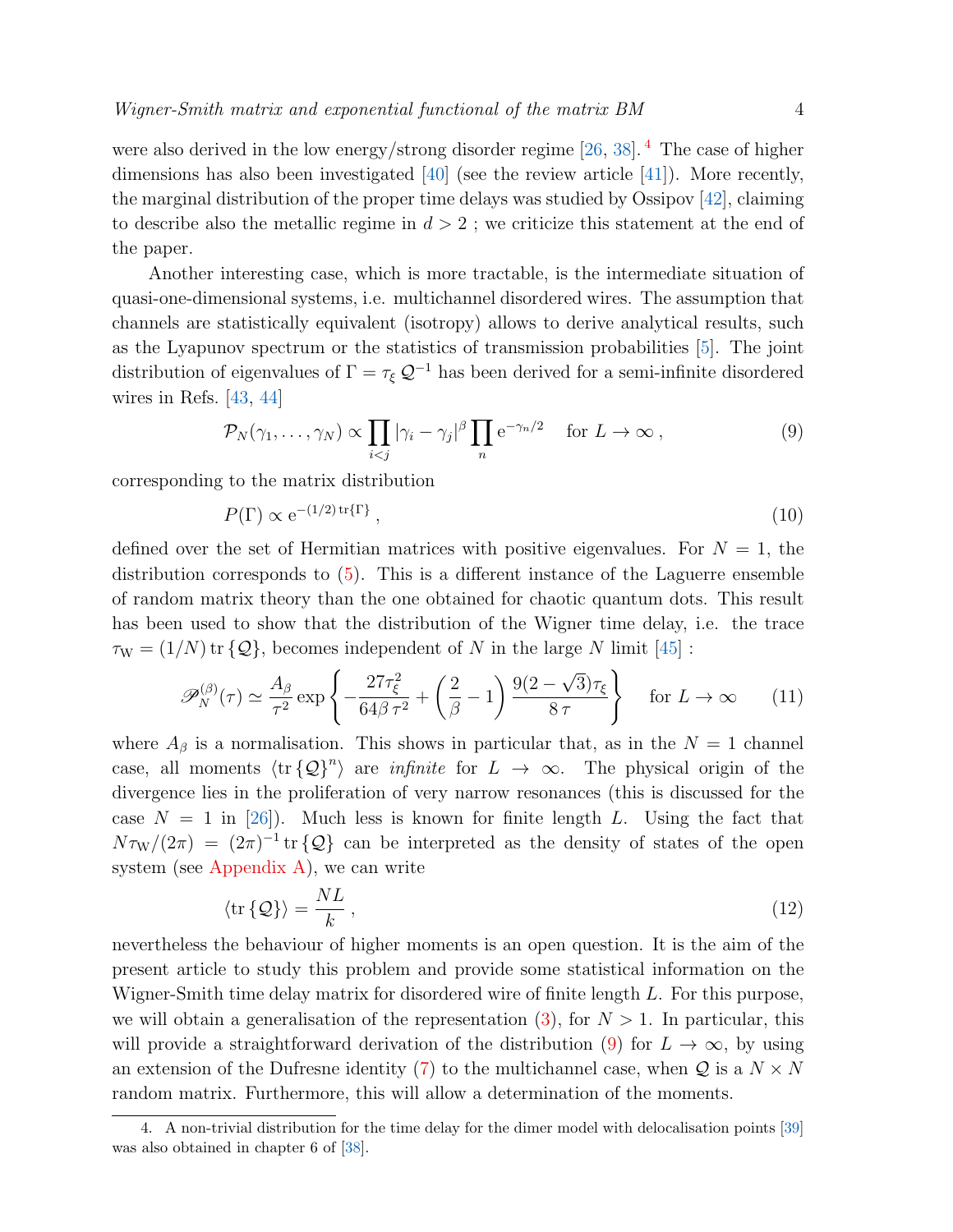### <span id="page-4-3"></span>1.1. The model of multichannel disordered wires

The (quasi-one-dimensional) multichannel model under investigation in the article is the Schrödinger equation

<span id="page-4-4"></span>
$$
H\psi(x) = \varepsilon \psi(x) \quad \text{with} \quad H = -\mathbf{1}_N \partial_x^2 + V(x) \,, \tag{13}
$$

where  $\psi(x)$  is a column vector with N components, coupled by the potential  $V(x)$ . We consider the case where  $V(x)$  is a  $N \times N$  matrix Gaussian white noise with zero mean and correlations

<span id="page-4-1"></span>
$$
\langle V_{ab}(x)V_{cd}^*(x')\rangle = \sigma C_{ab,cd} \,\delta(x - x')\,,\tag{14}
$$

where  $\sigma$  is the disorder strength (with dimension  $[\sigma] = L^{-3}$ ). We will assume *isotropy* among the channels,<sup>[5](#page-4-0)</sup> i.e. the invariance of the statistical properties of  $V(x)$  under orthogonal ( $\beta = 1$ ) or unitary ( $\beta = 2$ ) transformations. This leads to the correlations between channels

<span id="page-4-2"></span>
$$
C_{ab,cd} = \frac{\beta}{2} \delta_{ac} \delta_{bd} + \left(1 - \frac{\beta}{2}\right) \delta_{ad} \delta_{bc} = \begin{cases} \frac{1}{2} \left(\delta_{ac} \delta_{bd} + \delta_{ad} \delta_{bc}\right) & \text{for } \beta = 1 \text{ (TRS)},\\ \delta_{ac} \delta_{bd} & \text{for } \beta = 2 \text{ (no TRS)}. \end{cases}
$$
(15)

An important scale of the problem is the elastic scattering rate  $1/\tau_e$ , related to the self energy  $\Sigma^{\rm R}_{ab}$  by :

$$
\frac{1}{2\tau_e} = -\mathrm{Im}\Sigma_{aa}^{\mathrm{R}}\,. \tag{16}
$$

We denote by  $G_{a,b}^{\rm R}(x,x') = \delta_{a,b} \frac{1}{2i}$  $\frac{1}{2ik}e^{ik|x-x'|}$  the free retarded Green's function for energy  $\varepsilon = k^2$ . In the weak disorder regime we have

$$
\Sigma_{ab}^{\mathcal{R}} \simeq \sum_{c} \sigma C_{ac,bc} G_{c,c}^{\mathcal{R}}(0,0) = -\frac{\mathrm{i}\sigma}{2k} \sum_{c} C_{ac,bc} \tag{17}
$$

We deduce the elastic mean free path  $\ell_e = v\tau_e$ , where  $v = \partial \varepsilon/\partial k = 2k$  is the group velocity, in terms of the disorder strength  $\sigma$ 

$$
\ell_e = \frac{2k^2}{\mu \sigma} \tag{18}
$$

where

<span id="page-4-5"></span>
$$
\mu = \sum_{b} C_{ab,ab} = 1 + \frac{\beta}{2}(N-1)
$$
\n(19)

As we will see, for weak disorder  $\varepsilon = k^2 \gg \sigma^{2/3}$ , the localisation length is given by

$$
\xi = \frac{8k^2}{\sigma} = 4\mu \,\ell_e = 2\left[2 + \beta \,(N - 1)\right] \ell_e \tag{20}
$$

which is the well-known dependence in  $\beta$  and N (obtained within a different model in Ref. [\[5\]](#page-27-4)).

Below, we study the scattering problem on  $\mathbb{R}^+$  for a potential defined on  $[0, L]$ (and vanishing outside the interval). The eigenstate corresponding to inject the wave

<span id="page-4-0"></span><sup>5.</sup> [\(14](#page-4-1)[,15\)](#page-4-2) correspond to the distribution  $P[V(x)] = \exp{-\frac{1}{2\sigma} \int dx \operatorname{tr} \{V(x)^2\}}$ .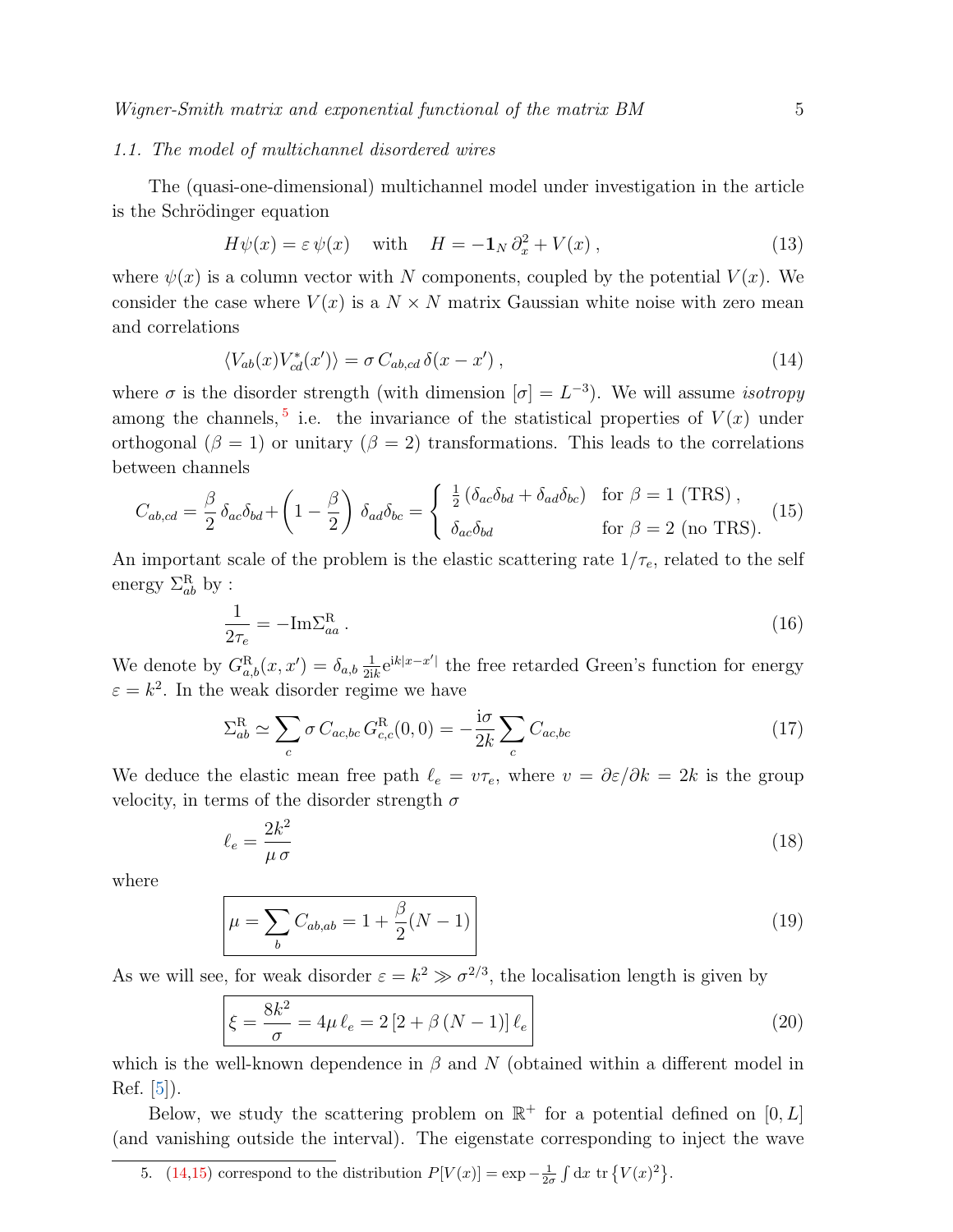in channel  $b \in \{1, \ldots, N\}$  is a N-component vector denoted  $\psi_{\varepsilon}^{(b)}(x)$ . We write the a-th component, i.e. the amplitude in channel  $a$ , in the free region as

<span id="page-5-1"></span>
$$
\left[\psi_{\varepsilon}^{(b)}(x)\right]_a = \frac{1}{\sqrt{hv}} \left(\delta_{ab} \,\mathrm{e}^{-\mathrm{i}k(x-L)} + \mathcal{S}_{ab}(\varepsilon) \,\mathrm{e}^{\mathrm{i}k(x-L)}\right) \quad \text{for } x \geqslant L\,. \tag{21}
$$

The prefactor ensures the normalisation [\[46\]](#page-29-0)  $\langle \psi_{\varepsilon}^{(a)} | \psi_{\varepsilon'}^{(b)} \rangle$  $\begin{aligned} \binom{(b)}{\varepsilon'} & \rangle = \delta_{ab} \, \delta(\varepsilon - \varepsilon'). \end{aligned}$ 

### 1.2. Statement of the main results

Our analysis is based on a new symmetrization procedure of the Wigner-Smith matrix. Assuming that all channels are controlled by the same wave vector  $k$  in the absence of disorder, we extract rapid oscillations of the scattering matrix  $S = \mathcal{S}e^{2ikL}$ , where  $\widetilde{S}$  is controlled by slow variables. We use a "square root trick" in order to decompose it in terms of two unitary matrices  $\widetilde{S} = \mathcal{U}_L \mathcal{U}_R$ . In the presence of TRS  $(\beta = 1)$ ,  $\mathcal{U}_L = \mathcal{U}_R^T$  ensures the property  $\mathcal{S} = \mathcal{S}^T$ . In the absence of TRS  $(\beta = 2)$ , they are chosen such that they obey two matrix stochastic differential equations (SDE) of convenient form. Then, the Wigner-Smith matrix is symmetrised as

$$
\widetilde{Q} = \mathcal{U}_R \mathcal{Q} \mathcal{U}_R^{\dagger} = \frac{2L}{v} \mathbf{1}_N - \mathrm{i} \mathcal{U}_L^{\dagger} \partial_{\varepsilon} (\mathcal{U}_L \mathcal{U}_R) \mathcal{U}_R^{\dagger} ,
$$

where  $v$  is the group velocity. The first term is the result in the absence of the disorder :  $2L/v$  is the time needed to go back and forth in the sample when  $V = 0$ . Our analysis relies on the decoupling between fast and slow variables in the high energy/weak disorder regime and on an isotropy assumption (invariance under exchange of channels). One of our main result is the matrix SDE

$$
\frac{\partial}{\partial L}\widetilde{Q} = \frac{\mathbf{1}_N}{k} - \frac{2\mu}{\xi}\widetilde{Q} + \frac{1}{\sqrt{\xi}}\left(\widetilde{Q}\,\eta(L) + \eta(L)\,\widetilde{Q}\right) \qquad \text{(Stratonovich)},
$$

for  $\mu = 1 + \frac{\beta}{2}(N-1)$  and where  $\eta(x)$  is a normalised Hermitian Gaussian white noise,  $\langle \eta_{ab}(x)\eta_{cd}^*(x')\rangle = C_{ab,cd} \delta(x-x')$  with [\(15\)](#page-4-2). From this matrix SDE, we deduce a representation of the Wigner-Smith time delay matrix under the form of an exponential functional of a matrix Brownian motion.

<span id="page-5-0"></span>
$$
\widetilde{\mathcal{Q}} \stackrel{\text{(law)}}{=} 2\tau_{\xi} \int_0^{L/\xi} dx \,\Lambda(x)^{\dagger} \,\Lambda(x) \tag{22}
$$

where  $\Lambda(x)$  obeys the matrix SDE

$$
\partial_x \Lambda(x) = -\mu \Lambda(x) + \eta(x) \Lambda(x) \quad \text{(Stratonovich)}\;,
$$

with  $\Lambda(0) = \mathbf{1}_N$ . We may also write

<span id="page-5-2"></span>
$$
\Lambda(x) = \mathcal{T} e^{-\mu x + \int_0^x dt \,\eta(t)} \tag{23}
$$

where T denotes chronological ordering, to make the contact with formulae  $(3,6)$  $(3,6)$  more explicit. For  $N = 1$  channel, we recover [\(3\)](#page-2-1) (i.e. the form [\(6\)](#page-2-3) for  $\mu = 1$ ). The representation [\(22\)](#page-5-0) has allowed us to recover straightforwardly the result of Beenakker and Brouwer [\(9\)](#page-3-1), by using a matrix generalization of the Dufresne identity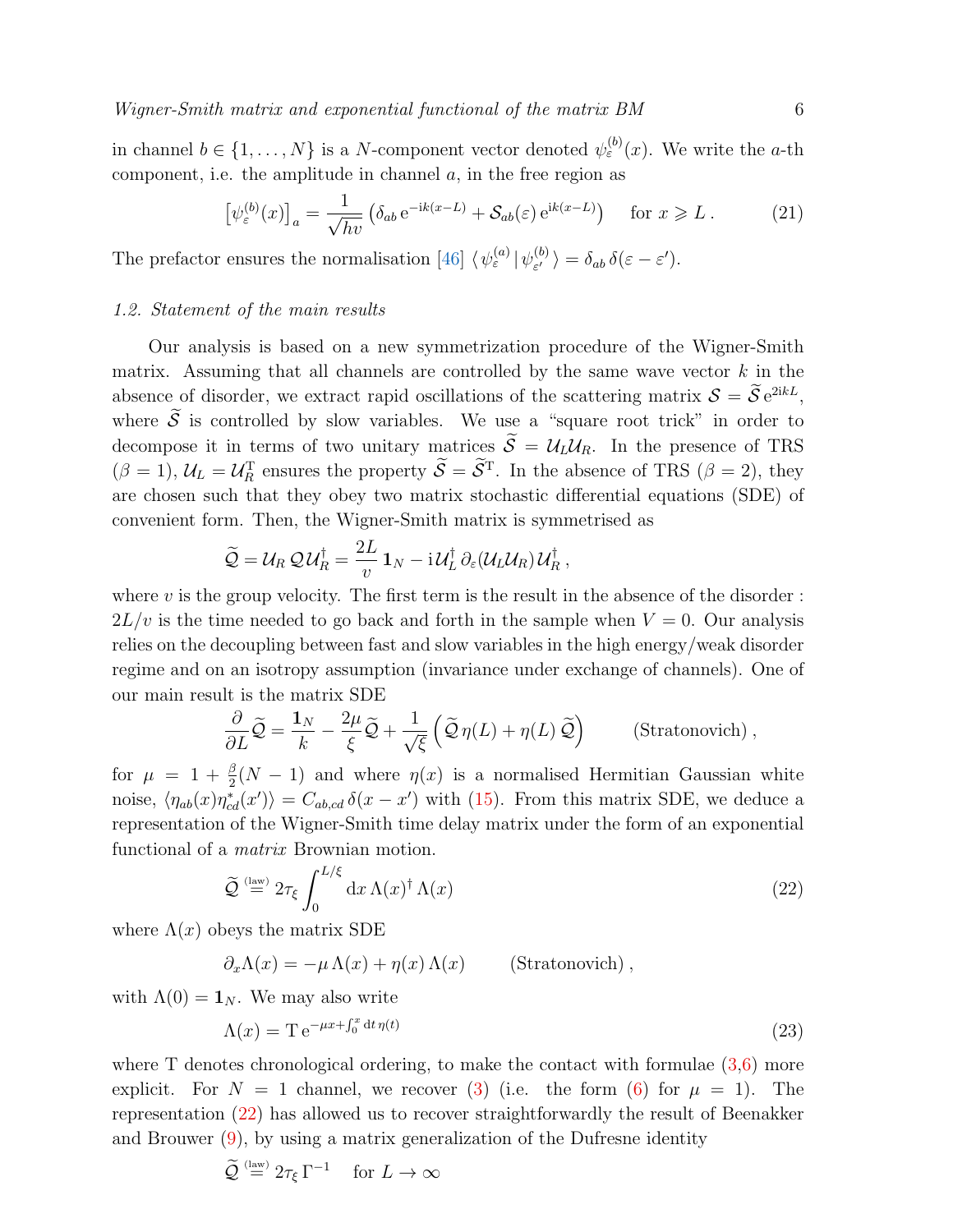where  $\Gamma$  obeys the Laguerre distribution [\(10\)](#page-3-2).

As an application of the matrix SDE for  $\widetilde{Q}$ , we show on the example of  $\langle \text{tr} \{Q\} \rangle$ ,  $\langle \text{tr} \{ \mathcal{Q} \}^2 \rangle$  and  $\langle \text{tr} \{ \mathcal{Q}^2 \} \rangle$ , how moments can be computed.

Finally, we reconsider the problem studied by Ossipov [\[42\]](#page-28-19), within our model based on *isotropy* assumption. We recover Ossipov's equation for the resolvent  $g(z; L)$  $\lim_{N\to\infty}(1/N)\operatorname{tr}\{[z\mathbf{1}_N - N\mathcal{Q}/(2\tau_{\xi})]^{-1}\},$  which casts doubts on Ossipov's claim to describe the metallic phase in dimension  $d > 2$ , as our model describes disordered wires transversally ergodic.

### 1.3. Outline

In Section [2,](#page-6-0) starting from a representation of the Wigner-Smith matrix in terms of the wave function, we show that localisation properties in multichannel disordered wires explain the origin of the relation with exponential functional of the matrix Brownian motion. The following sections are devoted to a more precise derivation of this relation, with no prior knowledge of the localisation properties. The analysis is based on the study of matrix stochastic differential equations (MSDE) : the main SDE are derived Section [3.](#page-9-0) Then, Section [4](#page-9-1) discusses the elimination of fast variables in the high energy regime, leading to new MSDE for slow variables. A new symmetrisation procedure of the Wigner-Smith matrix is introduced in Section [5.](#page-11-0) The isotropic assumption is introduced in Section [6,](#page-12-0) which allows, together with the new symmetrisation, the decoupling of the scattering matrix and the symmetrised Wigner-Smith matrix, leading eventually to the representation as an exponential functional of the matrix Brownian motion. The relation with the matricial generalization of the Dufresne identity is discussed in Section [7.](#page-16-0) The representation is used in Section [8](#page-18-0) in order to derive the first moments for finite length. Finally, in Section [9,](#page-21-0) we discuss the resolvent of the Wigner-Smith matrix in the large N limit, i.e. the Stieltjes transform of the density of eigenvalues.

### <span id="page-6-0"></span>2. Wigner-Smith matrix, localisation and exponential functional of the BM

This section presents some (partly heuristic) arguments explaining the origin of our main result, Eq. [\(22\)](#page-5-0), from the localisation properties in multichannel disordered wires. The model under investigation in the article, introduced in Subsection [1.1,](#page-4-3) is the Schrödinger equation  $(13)$  for a N component wave function. We study here the scattering problem, i.e. eigenstates of the form  $(21)$ . For a given energy  $\varepsilon$ , we can construct N independent solutions  $\{\psi^{(a)}(x)\}_{a=1,\dots,N}$ , corresponding to inject the incoming wave in one of the  $N$  channels. The study of these  $N$  solutions can be "parallelised" if we gather the  $N$  independent column vectors in the matrix wave function

$$
\Psi_{\varepsilon}(x) = \left(\begin{array}{ccc} \psi^{(1)}(x) & \cdots & \psi^{(N)}(x) \end{array}\right) \tag{24}
$$

which behaves, in the disorder free region, as

<span id="page-6-1"></span>
$$
\Psi_{\varepsilon}(x) = \frac{1}{\sqrt{4\pi k}} \left( \mathbf{1}_N \, \mathrm{e}^{-\mathrm{i}k(x-L)} + \mathcal{S}(\varepsilon) \, \mathrm{e}^{\mathrm{i}k(x-L)} \right) \quad \text{for } x \geqslant L \,. \tag{25}
$$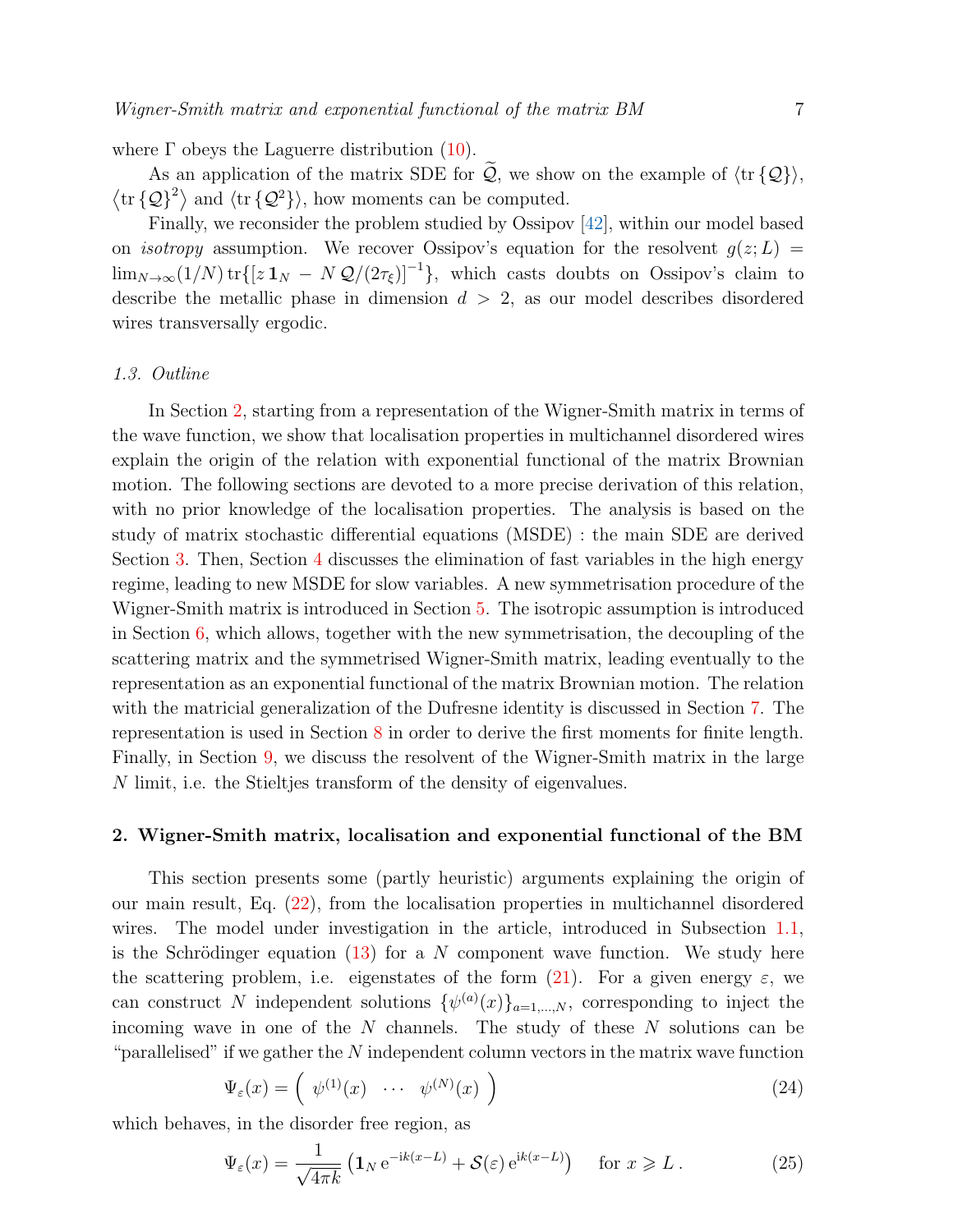The solution obeys the Schrödinger equation

<span id="page-7-4"></span>
$$
-\Psi''_{\varepsilon}(x) + V(x)\,\Psi_{\varepsilon}(x) = \varepsilon\,\Psi_{\varepsilon}(x) \quad \text{for } x \geqslant 0. \tag{26}
$$

As shown in [Appendix A,](#page-24-0) the wave function matrix is related to the Wigner-Smith matrix by the exact relation

<span id="page-7-0"></span>
$$
\int_0^L dx \Psi_{\varepsilon}^{\dagger}(x) \Psi_{\varepsilon}(x) = \frac{1}{2\pi} \left( \mathcal{Q} + \frac{\mathcal{S} - \mathcal{S}^{\dagger}}{4i\varepsilon} \right)
$$
(27)

which assumes Dirichlet boundary conditions  $\Psi_{\varepsilon}(0) = 0$ .

Eq. [\(27\)](#page-7-0) allows to understand easily the origin of the relation between the Wigner-Smith matrix and exponential functionals of the BM ; we follow and extend the argument given in Ref. [\[26\]](#page-28-4) for the case  $N = 1$ . In the high energy/weak disorder regime, we can neglect the last term of [\(27\)](#page-7-0) and write

<span id="page-7-1"></span>
$$
\mathcal{Q} \simeq 2\pi \int_0^L dx \, \Psi_{\varepsilon}^{\dagger}(x) \Psi_{\varepsilon}(x) \,. \tag{28}
$$

The wave function  $\Psi_{\varepsilon}(x)$  presents fast oscillations on the scale  $k^{-1}$  while its envelope is a smooth function, damped over scales given by the Lyapunov spectrum.

For  $N = 1$  (strictly one-dimensional case), we recall the argument of Ref. [\[26\]](#page-28-4) leading to the representation [\(3\)](#page-2-1) : the wave function in the disordered region may be parametrised as  $\psi(x) = \frac{1}{\sqrt{\pi k}} [\varphi(x) / \varphi(L)] \sin \theta(x)$  where  $\varphi(x)$  is an envelope and  $\theta(x)$ a phase which controls the rapid oscillations. The presence of  $\varphi(L)^{-1}$  ensures the matching on the behaviour [\(21\)](#page-5-1). In the integral  $\int_0^L dx |\psi(x)|^2$ , one can average over the fast oscillations, which corresponds to perform  $\psi(x) \longrightarrow \frac{1}{\sqrt{2\pi k}}\varphi(x)/\varphi(L)$  in the integral. The growth of the envelope is controlled by the Lyapunov exponent  $\gamma$ , inverse localisation length  $\xi = 1/\gamma$ : it is known to obey the SDE  $\varphi'(x) = [\gamma + \sqrt{\gamma} \eta(x)] \varphi(x)$ [\[49\]](#page-29-1), where  $\eta(x)$  is a normalised Gaussian white noise (the fact that the diffusion and the drift are equal is known as "single parameter scaling" [\[50\]](#page-29-2) ; see the recent broader discussion [\[51\]](#page-29-3)). A change of variable  $x \to L - x$  in the integral eventually leads to the representation [\(3\)](#page-2-1).

We now extend the argument to the multichannel case. Let us now assume that averaging over the fast oscillations of the matrix wave function corresponds to perform a similar substitution

<span id="page-7-3"></span>
$$
\Psi_{\varepsilon}(x) \longrightarrow \frac{1}{\sqrt{2\pi k}} \Phi(x) \Phi(L)^{-1}
$$
\n(29)

in [\(28\)](#page-7-1), where  $\Phi(x)$  describes the smooth evolution of the envelope of the wave function. It is expected to obey the MSDE

<span id="page-7-2"></span>
$$
\partial_x \Phi(x) = \left(\tilde{\mu} D + \sqrt{D} \eta(x)\right) \Phi(x) \tag{30}
$$

where  $\eta(x)$  a normalised  $N \times N$  matrix Gaussian white noise. The drift  $\tilde{\mu}$  and the diffusion constant D can be related to the well-known localisation properties from the three following remarks :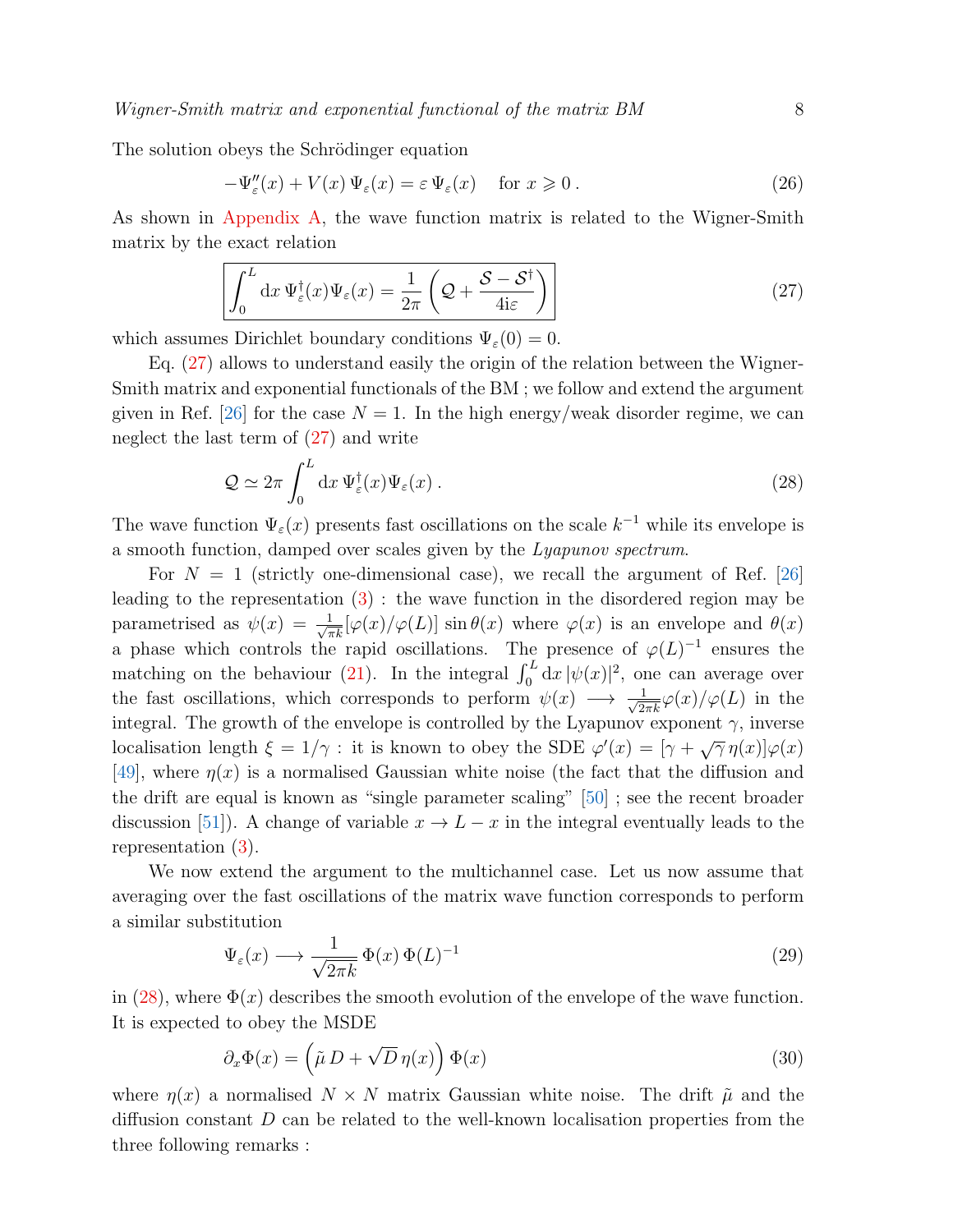- The Lyapunov spectrum of  $X'(x) = \eta(x) X(x)$  in the orthogonal case has been obtained by Le Jan [\[52\]](#page-29-4) and Newman [\[53\]](#page-29-5) :  $\gamma_n = \frac{\beta}{2}$  $\frac{\beta}{2}(N-2n+1)$  for  $n \in \{1, \ldots, N\}$  (for the unitary case, cf. [\[54\]](#page-29-6)). Thus [\(30\)](#page-7-2) is related to the Lyapunov spectrum  $\gamma_n = D\big[\tilde{\mu} + (\beta/2)(2n-1-N)\big]$  for  $n \in \{1, \ldots, N\}$ .
- The Lyapunov spectrum characterizing localisation in multichannel disordered wires is known [\[5\]](#page-27-4)  $\gamma_n \propto 1 + \beta (n-1)$ .
- The  $N = 1$  case coincides with the strictly one dimensional Lyapunov exponent  $\gamma_1 = \frac{\sigma}{8k}$  $\frac{\sigma}{8k^2}$  (for high energy) [\[49\]](#page-29-1).

The three remarks lead to  $D = \sigma/(8k^2)$  and  $\tilde{\mu} = 1 + \frac{\beta}{2}(N-1) \equiv \mu$ , coincinding with the drift introduced above, Eq. [\(19\)](#page-4-5). Thus, the Lyapunov spectrum for  $\Phi(x)$  (i.e. for the wave function  $\Psi_{\varepsilon}(x)$  is

$$
\gamma_n = \frac{\sigma}{8k^2} (1 + \beta (n - 1)) \quad \text{for } n \in \{1, ..., N\}.
$$
 (31)

The localisation length is given by the smallest Lyapunov exponent

$$
\xi = \frac{1}{\gamma_1} = \frac{8k^2}{\sigma} \,. \tag{32}
$$

The substitution [\(29\)](#page-7-3) leads to

$$
\mathcal{Q} \stackrel{\text{conjecture}}{=} \frac{1}{k} \int_0^L \mathrm{d}x \, \left( \Phi(L)^\dagger \right)^{-1} \Phi(x)^\dagger \Phi(x) \, \Phi(L)^{-1} \tag{33}
$$

(remind that [\(29\)](#page-7-3) has not been fully justified). The change of variable  $\Lambda(x/\xi)$  =  $\Phi(L-x) \Phi(L)^{-1}$ , allows to rewrite the functional as

<span id="page-8-0"></span>
$$
Q \stackrel{\text{conjecture}}{=} 2\tau_{\xi} \int_0^{L/\xi} dx \,\Lambda(x)^{\dagger} \,\Lambda(x) \quad \text{where} \quad \partial_x \Lambda(x) = (-\mu + \eta(x)) \,\Lambda(x) \tag{34}
$$

for  $\Lambda(0) = \mathbf{1}_N$ . The scale is  $2\tau_{\xi} = \xi/k$ . The matrix Dufresne identity states that [\(34\)](#page-8-0) has a limit law for  $L \to \infty$ : precisely,  $\Gamma \stackrel{\text{(law)}}{=} (\int_0^\infty dx \,\Lambda(x)^\dagger \,\Lambda(x))^{-1}$  is distributed according to the Wishart distribution

$$
P(\Gamma) = C_{N,\beta} \left( \det \Gamma \right)^{\mu - 1 - \beta(N-1)/2} e^{-(1/2) \operatorname{tr} \{ \Gamma \}} \quad \text{for } \mu > \frac{\beta}{2} (N-1) \,, \tag{35}
$$

which is proven in Section [7](#page-16-0) (and for  $\beta = 1$  in Ref. [\[47\]](#page-29-7)). The distribution is defined over the set of positive Hermitian matrices,  $\Gamma > 0$ , i.e. matrices with positive eigenvalues.  $\mathcal{C}_{N,\beta}$  is a normalisation constant. Using [\(19\)](#page-4-5) we recover the distribution [\(10\)](#page-3-2).

The above derivation makes clear the relation between the statistical properties of the Wigner-Smith matrix and localisation properties, which emphasizes their universal character. However the argumentation of this section has a weakness : the substitution [\(29\)](#page-7-3) is a rather strong assumption. Adding a unitary matrix  $U(x)$ , controlled by slow variables, to the wave function would not change the Lyapunov spectrum, however the substitution  $\Psi_{\varepsilon}(x) \longrightarrow (2\pi k)^{-1/2} \Phi(x) U(x) U(L)^{-1} \Phi(L)^{-1}$ , would not lead to [\(34\)](#page-8-0). In the next sections, we follow a more rigorous approach based on the analysis of matrix SDE, which generalizes to the mulichannel case the method of Ref. [\[28\]](#page-28-6) for  $N = 1$ . We will show that the *symmetrised* Wigner-Smith matrix admits the representation [\(34\)](#page-8-0).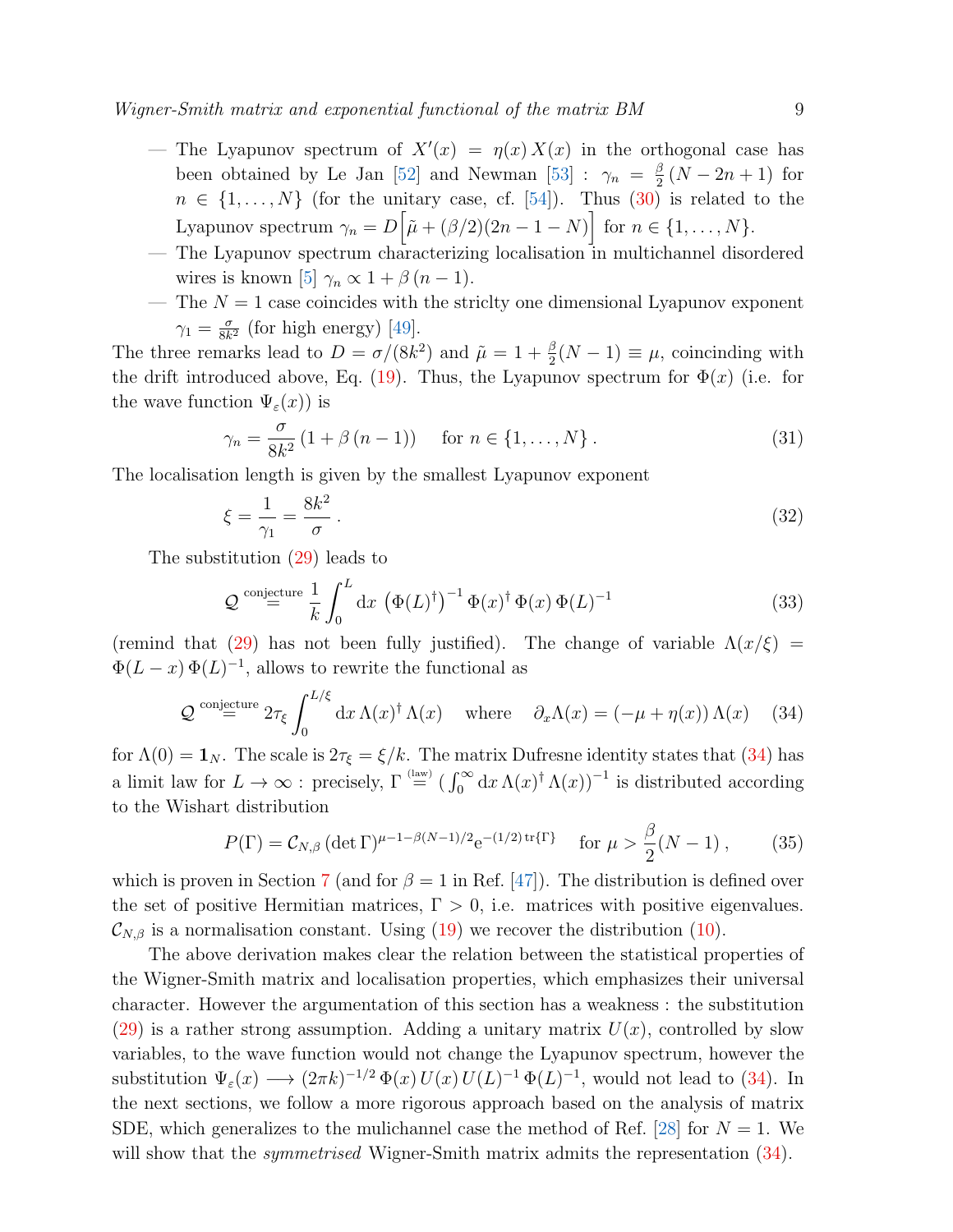# <span id="page-9-0"></span>3. Matrix stochastic differential equations for  $S$  and  $Q$

In this section, we derive the main matrix stochastic differential equation (MSDE) for the scattering matrix and the Wigner-Smith matrix, at the heart of our analysis. A convenient starting point is to introduce the Riccati matrix

$$
Z(x) = \Psi'(x)\Psi(x)^{-1}
$$
\n
$$
(36)
$$

(we drop the label  $_{\varepsilon}$  in the wave function). From [\(26\)](#page-7-4), it is straightforward to get

<span id="page-9-2"></span>
$$
\partial_x Z(x) = -\varepsilon \mathbf{1}_N - Z(x)^2 + V(x) \quad \text{with } \varepsilon = k^2 , \tag{37}
$$

with the initial condition  $Z(0) = \infty \mathbf{1}_N$ , corresponding to the Dirichlet condition  $\Psi(0) = 0 \mathbf{1}_N$ . Eq. [\(25\)](#page-6-1) makes clear that the scattering matrix can be expressed as

$$
\mathcal{S} = [k \mathbf{1}_N - \mathrm{i}Z(L)] [k \mathbf{1}_N + \mathrm{i}Z(L)]^{-1}, \qquad (38)
$$

or equivalently

$$
Z(L) = ik(\mathcal{S} - \mathbf{1}_N)(\mathcal{S} + \mathbf{1}_N)^{-1}.
$$
\n(39)

Using  $(37)$ , we can write an equation describing the evolution of S upon increasing L:

<span id="page-9-3"></span>
$$
\partial_L S = 2ik \mathcal{S} + \frac{1}{2ik} (\mathbf{1}_N + \mathcal{S}) V(L) (\mathbf{1}_N + \mathcal{S})
$$
\n(40)

One can check that this equation preserves the unitarity  $S^{\dagger} = S^{-1}$ . Additionally, for  $\beta = 1$ , we have  $V(x)^{T} = V(x)$  therefore  $S^{T} = S$ .

<span id="page-9-4"></span>Derivation of [\(40\)](#page-9-3) with respect to  $\varepsilon = k^2$  provides the MSDE satisfied by  $\mathcal{Q}$ :

$$
\partial_L \mathcal{Q} = \frac{\mathbf{1}_N}{k} + \frac{1}{2ik} \left[ \mathcal{Q} V(L) \left( \mathbf{1}_N + \mathcal{S} \right) - \left( \mathbf{1}_N + \mathcal{S}^\dagger \right) V(L) \mathcal{Q} \right] + \frac{1}{4k^3} (\mathbf{1}_N + \mathcal{S}^\dagger) V(L) (\mathbf{1}_N + \mathcal{S}). (41)
$$

In the next section, we analyse these equations in the weak disorder limit and identify fast and slow variables. Elimination of fast variables leads to simplified MSDE describing the variables on large scales.

#### <span id="page-9-1"></span>4. Averaging over fast variables in the weak disorder limit

In the weak disorder limit  $\sigma \ll k^3$ , the evolution of S and Q is controlled by two length scales :

- the wavelength  $\lambda = 1/k$  controls the fast oscillations (which are present in the absence of disorder,  $V(x) = 0$ ;
- the localisation length  $\xi = 8k^2/\sigma \gg \lambda$ , or the mean free path  $\ell_e \sim \xi/N$ , which is the typical length scale for the evolution of the other variables.

The idea is to perform some averaging over short scale  $\lambda = 1/k$  to get rid of the fast oscillations and obtain equations describing the evolution of  $S$  and  $Q$  on the larger scale  $\xi \sim (k^3/\sigma) \lambda$ . The main difficulty is that MSDE, as Eq. [\(40\)](#page-9-3), must be manipulated with care. A rigorous approach is to relate the MSDE to a Fokker-Planck equation for a matrix distribution : this can be achieved for matrix random process [\[54\]](#page-29-6), however it is quite cumbersome. In the present paper, we discuss this approach in [Appendix B](#page-25-0) for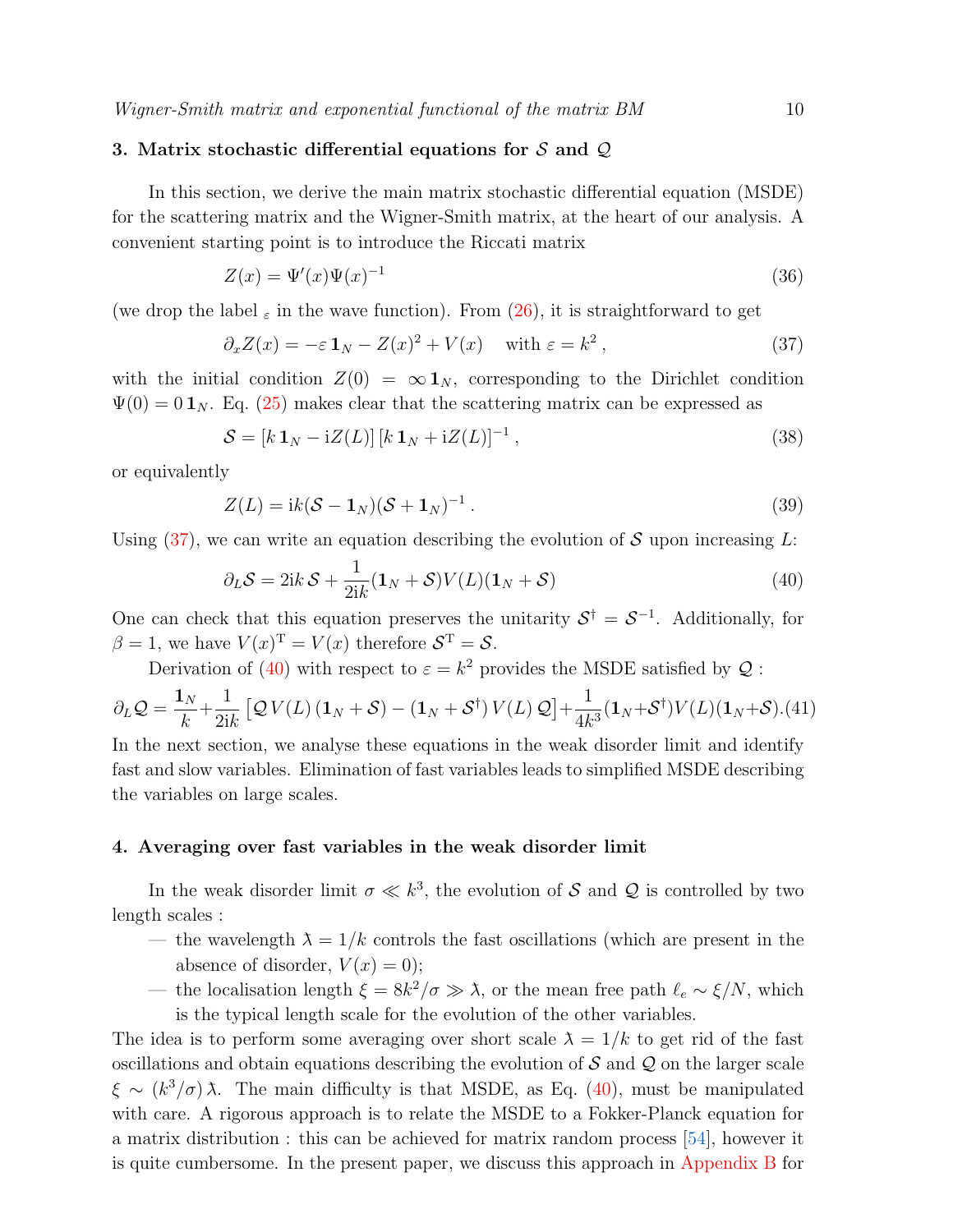# 4.1. The scattering matrix

The starting point is to remove the fast oscillations by introducing

$$
\widetilde{\mathcal{S}} = e^{-2ikx} \mathcal{S} \tag{42}
$$

(from now on, x must be understood as the size of the disordered region). From Eq.  $(40)$ , we obtain the MSDE satisfied by  $\widetilde{S}$ :

$$
\partial_x \widetilde{\mathcal{S}} = \frac{1}{2ik} \left( e^{-ikx} + \widetilde{\mathcal{S}} e^{ikx} \right) V(x) \left( e^{-ikx} + e^{ikx} \widetilde{\mathcal{S}} \right).
$$
 (43)

Thus

$$
\partial_x \widetilde{\mathcal{S}} = \frac{1}{2ik} \left[ (\mathbf{1}_N + \widetilde{\mathcal{S}}) \cos kx - i (\mathbf{1}_N - \widetilde{\mathcal{S}}) \sin kx \right] V(x)
$$
  
 
$$
\times \left[ \cos kx (\mathbf{1}_N + \widetilde{\mathcal{S}}) - i \sin kx (\mathbf{1}_N - \widetilde{\mathcal{S}}) \right].
$$
 (44)

We can rewrite this equation as

<span id="page-10-0"></span>
$$
\partial_x \widetilde{\mathcal{S}} = \frac{1}{2ik} \left\{ [V_1(x) - i V_2(x)] + \widetilde{\mathcal{S}} \left[ V_1(x) + i V_2(x) \right] \widetilde{\mathcal{S}} + \widetilde{\mathcal{S}} V(x) + V(x) \widetilde{\mathcal{S}} \right\}, (45)
$$

where we have introduced

$$
V_1(x) = \cos(2kx) V(x)
$$
 and  $V_2(x) = \sin(2kx) V(x)$ . (46)

In the weak disorder limit, the trigonometric functions oscillate fast compared to the typical length scale for the evolution of  $\widetilde{S}$ . In this limit,  $V_1$ ,  $V_2$  and V become independent Gaussian white noises, as we now demonstrate. Let us compute the correlations between the different processes :

$$
\left\langle \int_0^x (V_1)_{ab} \int_0^{x'} (V_1)_{cd}^* \right\rangle = \sigma \int_0^{\min(x,x')} C_{ab,cd} \cos^2(2kt) dt \simeq \frac{\sigma}{2} C_{ab,cd} \min(x,x') \ , \ (47)
$$

$$
\left\langle \int_0^x (V_1)_{ab} \int_0^{x'} (V_2)_{cd}^* \right\rangle = \sigma \int_0^{\min(x, x')} C_{ab, cd} \cos(2kt) \sin(2kx) dt \simeq 0 , \qquad (48)
$$

$$
\left\langle \int_0^x (V_1)_{ab} \int_0^{x'} V_{cd}^* \right\rangle = \sigma \int_0^{\min(x, x')} C_{ab, cd} \cos(2kt) dt \simeq 0. \tag{49}
$$

The same properties holds for  $V_2$ . This shows that  $V_1$ ,  $V_2$  and V become three independent Gaussian white noises, with

$$
V_1(x) \stackrel{\text{(law)}}{=} V_2(x) \stackrel{\text{(law)}}{=} \frac{1}{\sqrt{2}} V(x) \,. \tag{50}
$$

*Remark*: from our derivation of [Appendix B,](#page-25-0) Eq.  $(45)$  must be interpreted in the Stratonovich sense.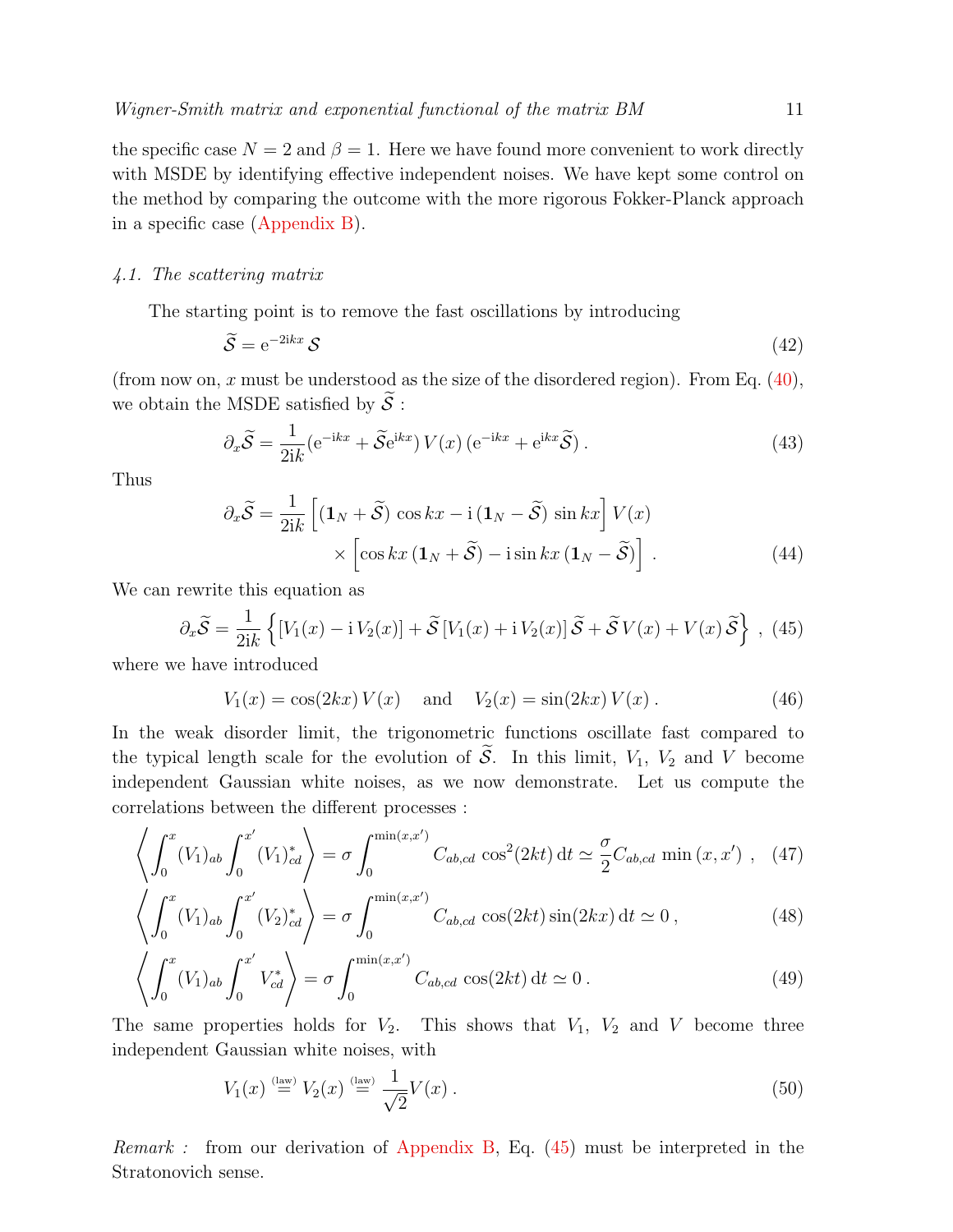# 4.2. The Wigner-Smith matrix

We introduce  $S = e^{2ikx} \widetilde{S}$  in the MSDE [\(41\)](#page-9-4) :

<span id="page-11-1"></span>
$$
\partial_x \mathcal{Q} = \frac{\mathbf{1}_N}{k} + \frac{1}{2ik} \left\{ \mathcal{Q} \left[ V + V_1 \widetilde{\mathcal{S}} + i V_2 \widetilde{\mathcal{S}} \right] - \left[ V + \widetilde{\mathcal{S}}^\dagger V_1 - i \widetilde{\mathcal{S}}^\dagger V_2 \right] \mathcal{Q} \right\} + \frac{1}{4k^3} \left[ V + \widetilde{\mathcal{S}}^\dagger V \widetilde{\mathcal{S}} + \widetilde{\mathcal{S}}^\dagger (V_1 - i V_2) + (V_1 + i V_2) \widetilde{\mathcal{S}} \right].
$$
(51)

In the high energy limit, we can drop the last term of [\(51\)](#page-11-1) which is subleading (anticipating on the result,  $Q$  typically grows exponentially with the system size, while the neglected term is bounded). We obtain

<span id="page-11-2"></span>
$$
\partial_x \mathcal{Q} \simeq \frac{\mathbf{1}_N}{k} + \frac{1}{2ik} \left\{ \mathcal{Q} \left[ V + V_1 \widetilde{\mathcal{S}} + i V_2 \widetilde{\mathcal{S}} \right] - \left[ V + \widetilde{\mathcal{S}}^\dagger V_1 - i \widetilde{\mathcal{S}}^\dagger V_2 \right] \mathcal{Q} \right\} . \tag{52}
$$

We recall that  $\tilde{S}$  satisfies [\(45\)](#page-10-0). Both (45) and [\(52\)](#page-11-2) must be interpreted in the Stratonovich sense.

# <span id="page-11-0"></span>5. The "square-root trick" and a new symmetrisation of the Wigner-Smith matrix

In chaotic cavities, an important step for the determination of the distribution of the Wigner-Smith matrix eigenvalues was the introduction of the symmetrised Wigner-Smith matrix  $\mathcal{Q}_s = \mathcal{S}^{1/2} \mathcal{Q} \mathcal{S}^{-1/2}$  [\[15\]](#page-27-14). This makes  $\mathcal{S}$  and  $\mathcal{Q}_s$  independent and ensures that  $\mathcal{Q}_s$  is real symmetric for  $\beta = 1$ . However, such a symmetrisation is not possible for multichannel 1D wires as we cannot get a simple MSDE satisfied by  $S^{1/2}$ . To circumvent this problem we have to follow here a different strategy : we introduce two unitary matrices  $\mathcal{U}_L$  and  $\mathcal{U}_R$  which satisfy the equations

<span id="page-11-3"></span>
$$
\partial_x \mathcal{U}_L = \frac{1}{2ik} \left( \frac{1}{2} (V_1 - iV_2) \mathcal{U}_R^{-1} + \frac{1}{2} \mathcal{U}_L \mathcal{U}_R (V_1 + iV_2) \mathcal{U}_L + V \mathcal{U}_L \right) , \qquad (53)
$$

$$
\partial_x \mathcal{U}_R = \frac{1}{2ik} \left( \frac{1}{2} \mathcal{U}_L^{-1} \left( V_1 - i V_2 \right) + \frac{1}{2} \mathcal{U}_R \left( V_1 + i V_2 \right) \mathcal{U}_L \mathcal{U}_R + \mathcal{U}_R V \right) . \tag{54}
$$

One can easily check that these equations preserve the unitarity of both  $\mathcal{U}_L$  and  $\mathcal{U}_R$ . Furthermore, we can deduce from  $(53,54)$  a SDE for the matrix  $\mathcal{U}_L \mathcal{U}_R$ , which coincides with Eq.  $(45)$ , thus

$$
\widetilde{S} = \mathcal{U}_L \mathcal{U}_R \tag{55}
$$

This provides a factorisation of the scattering matrix which can be used to take some sort of "square root" (a similar trick was used in [\[23\]](#page-28-1) in the orthogonal case). Furthermore, for orthogonal symmetry class, we can easily check that  $\mathcal{U}_R = \mathcal{U}_L^T$ , thus

$$
\widetilde{S} = \mathcal{U}_L \mathcal{U}_L^{\mathrm{T}} = \mathcal{U}_R^{\mathrm{T}} \mathcal{U}_R = \widetilde{S}^{\mathrm{T}} \quad \text{for } \beta = 1 \,.
$$

This allows us to introduce an alternative symmetrisation of the Wigner-Smith matrix

$$
\left[\widetilde{\mathcal{Q}} = \mathcal{U}_R \mathcal{Q} \mathcal{U}_R^{\dagger}\right] = e^{-2ikx} \mathcal{U}_L^{\dagger} \partial_{\varepsilon} (e^{2ikx} \mathcal{U}_L \mathcal{U}_R) \mathcal{U}_R^{\dagger}, \qquad (57)
$$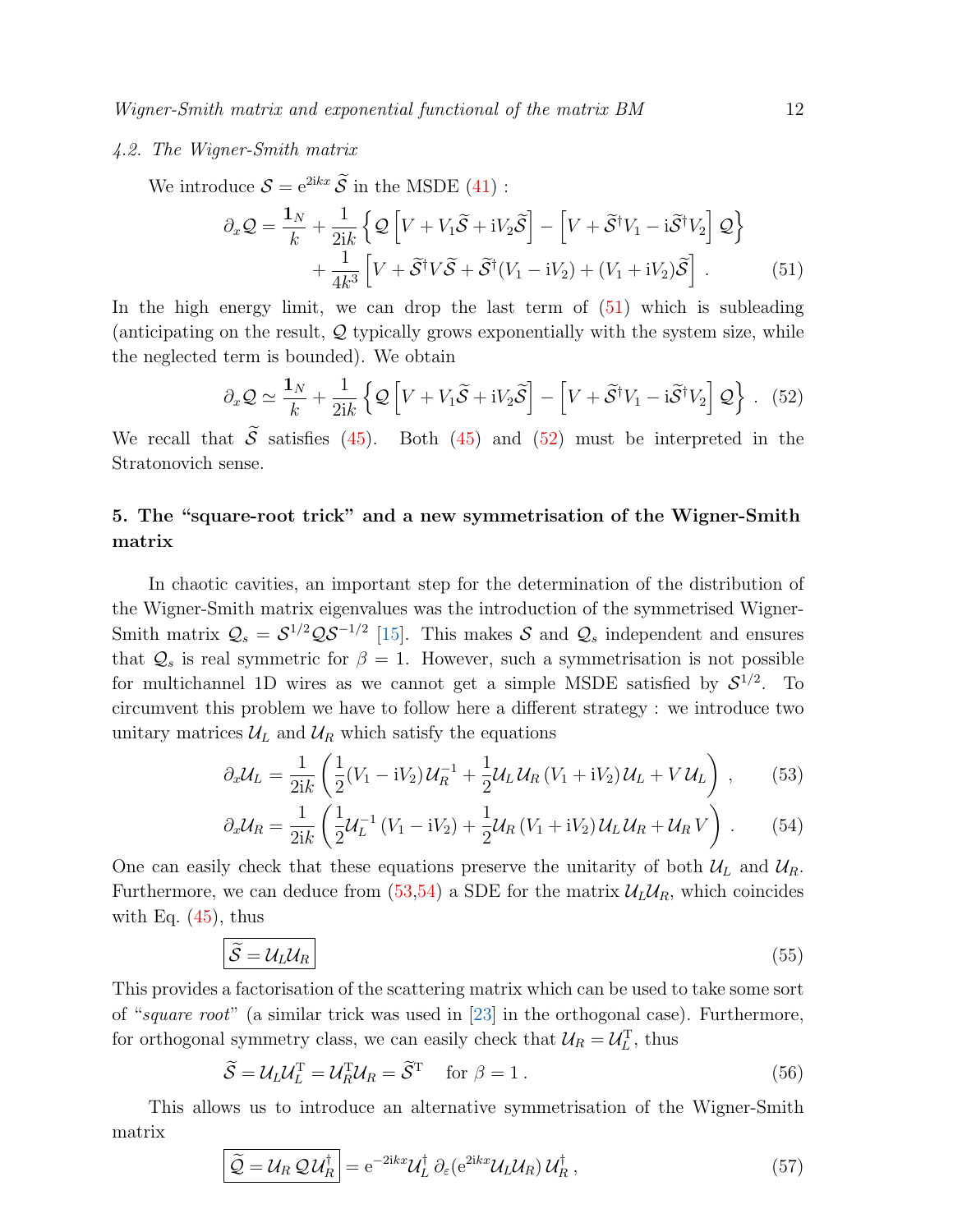where we have used that  $S = e^{2ikx}\widetilde{S} = e^{2ikx}U_LU_R$ .

We can obtain the MSDE satisfied by  $\tilde{Q}$  by combining Eqs. [\(52,](#page-11-2)[54\)](#page-11-3). We thus obtain

<span id="page-12-1"></span>
$$
\partial_x \widetilde{Q} = \frac{\mathbf{1}_N}{k} + \frac{1}{2k} \left( \widetilde{Q} W[\mathcal{U}_L, \mathcal{U}_R, V_1, V_2] + W[\mathcal{U}_L, \mathcal{U}_R, V_1, V_2] \widetilde{Q} \right) , \tag{58}
$$

where we have introduced the Hermitian matrix

<span id="page-12-4"></span>
$$
W[\mathcal{U}_L, \mathcal{U}_R, V_1, V_2] = \frac{1}{2i} \left( \mathcal{U}_R V_1 \mathcal{U}_L - \mathcal{U}_L^{\dagger} V_1 \mathcal{U}_R^{\dagger} \right) + \frac{1}{2} \left( \mathcal{U}_R V_2 \mathcal{U}_L + \mathcal{U}_L^{\dagger} V_2 \mathcal{U}_R^{\dagger} \right) . (59)
$$

Integrating  $(58)$  over  $[0, L]$  leads to

<span id="page-12-3"></span>
$$
\widetilde{Q} = \frac{1}{k} X(L) \left( \int_0^L dx \, X(x)^{-1} X^\dagger(x)^{-1} \right) X^\dagger(L) \,, \tag{60}
$$

where  $X(x)$  solves the MSDE

<span id="page-12-2"></span>
$$
\partial_x X(x) = \frac{1}{2k} W[\mathcal{U}_L, \mathcal{U}_R, V_1, V_2] X(x) . \tag{61}
$$

The problem is now to study the equation [\(61\)](#page-12-2), with  $U_L$  and  $U_R$  which satisfy respectively  $(53)$  and  $(54)$ .

We stress that, up to now, we have made no assumption on the distribution of the we stress that, up to how, we have made no assumption on the distribution potential V (and  $V_1 \stackrel{\text{(law)}}{=} V_2 \stackrel{\text{(law)}}{=} V/\sqrt{2}$ ), except that it is Gaussian.

# <span id="page-12-0"></span>6. Isotropic case : decoupling of  $\widetilde{S}$  and  $\widetilde{Q}$

We now rescale the matrix Gaussian white noise as  $V \rightarrow$ √  $\overline{\sigma}\eta$ , with  $\langle \eta_{ab}(x)\eta_{cd}^*(x')\rangle = C_{ab,cd} \delta(x-x')$ . In this section, we use the mathematical notation for SDE, based on  $dB(x) = \eta(x) dx$  satisfying

<span id="page-12-5"></span>
$$
dB_{ab}(x)dB_{cd}^*(x) = C_{ab,cd} dx \quad \text{with } C_{ab,cd} = \frac{\beta}{2} \delta_{ac} \delta_{bd} + \left(1 - \frac{\beta}{2}\right) \delta_{ad} \delta_{bc} \tag{62}
$$

We deduce the useful relation

<span id="page-12-7"></span>
$$
dB(x)\mathcal{O} dB(x) = \left[\frac{\beta}{2} \operatorname{tr} \{\mathcal{O}\} \mathbf{1}_N + \left(1 - \frac{\beta}{2}\right) \mathcal{O}^{\mathrm{T}}\right] dx \tag{63}
$$

for any matrix  $\mathcal O$  uncorrelated with  $dB(x)$ . In particular, setting  $\mathcal O = \mathbf 1_N$ , we get

<span id="page-12-6"></span>
$$
dB(x)^{2} = \mu dx \, 1_{N} \quad \text{where } \mu = 1 + \frac{\beta}{2}(N - 1) \,. \tag{64}
$$

# 6.1. Warm up : case  $N = 1$

It is helpful to start the analysis by considering the case  $N = 1$  : averaging over the fast variable was performed in the Fokker-Planck equation in Ref. [\[28\]](#page-28-6) (see also [\[27\]](#page-28-5)). Let us see how Eqs.  $(52)$  and  $(45)$  yield the known result  $(3)$  by manipulating the SDE. Let us denote  $\tilde{S} = e^{i\alpha}$ . Eqs. [\(52,](#page-11-2)[45\)](#page-10-0) reduce to

$$
d\alpha(x) = -\frac{\sqrt{\sigma}}{k} \left[ dB(x) + \frac{1}{\sqrt{2}} \left( \cos \alpha \, dB_1(x) - \sin \alpha \, dB_2(x) \right) \right],\tag{65}
$$

$$
dQ(x) = \frac{1}{k} \left[ dx + \frac{\sqrt{\sigma}}{\sqrt{2}} \left( \sin \alpha \, dB_1(x) + \cos \alpha \, dB_2(x) \right) Q \right],
$$
 (66)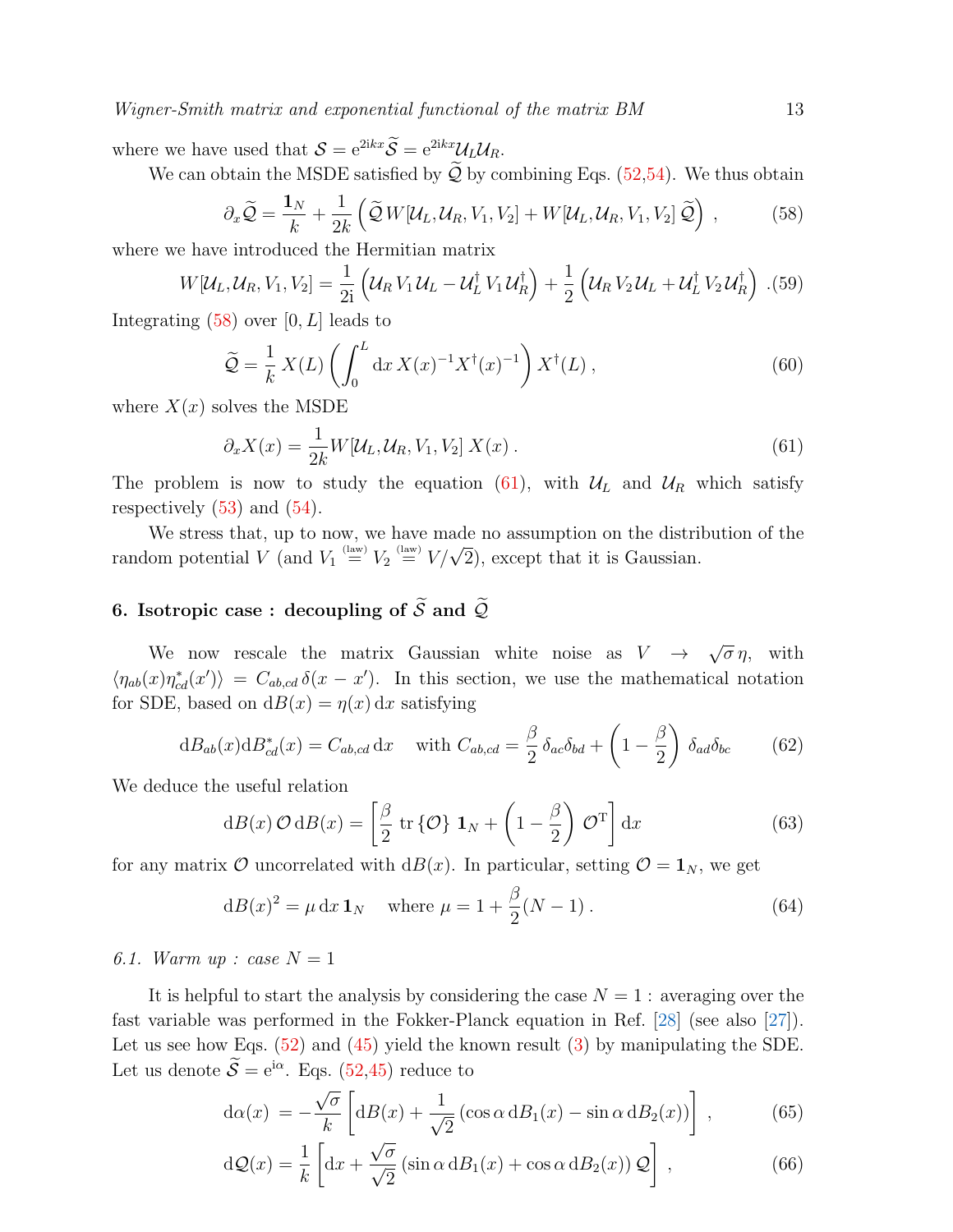where  $B(x)$ ,  $B_1(x)$  and  $B_2(x)$  are three independent normalised Brownian motions. As mentioned above, these two equations are interpreted in the Stratonovich sense. Relating them to SDE in the Itô sense, we get here the same equations. Let us now choose the Itô convention for convenience. We define two new noises

$$
dw_1(x) = \cos \alpha(x) dB_1(x) - \sin \alpha(x) dB_2(x)
$$
\n(67)

$$
dw_2(x) = \sin \alpha(x) dB_1(x) + \cos \alpha(x) dB_2(x).
$$
 (68)

Since we work with the Itô convention, we have  $\langle dw_1(x)\rangle = \langle dw_2(x)\rangle = 0$ . The strength of the noises is  $dw_1(x)^2 = dw_2(x)^2 = dx$  and they are clearly uncorrelated,  $dw_1(x)dw_2(x) = 0$ . The two new noises are thus independent, and we can rewrite

$$
d\alpha(x) = -\frac{\sqrt{\sigma}}{k} \left[ d(t)\right] + \frac{1}{\sqrt{2}} dw_1(x) \right]
$$
 (Itô) (69)

$$
d\mathcal{Q}(x) = \frac{1}{k} \left[ dx + \frac{\sqrt{\sigma}}{\sqrt{2}} dw_2(x) \mathcal{Q} \right]
$$
 (Itô) (70)

All the manipulations have assumed that SDE are in the Itô sense. Converting the second equation to Stratonovich convention, we obtain

$$
\partial_x \mathcal{Q} \stackrel{\text{(law)}}{=} \frac{1}{k} + \left(\frac{V(x)}{\sqrt{2}k} - \frac{\sigma}{4k^2}\right) \mathcal{Q} = \frac{1}{k} + \left(\frac{2\,\eta(x)}{\sqrt{\xi}} - \frac{2}{\xi}\right) \mathcal{Q} \,,\tag{71}
$$

where  $V(x)$  is the original potential and  $\eta(x)$  a normalised Gaussian white noise. Thus, we have recovered the result of Ref. [\[28\]](#page-28-6) and Eq. [\(3\)](#page-2-1), following a more simple procedure.

# 6.2. Strategy for  $N > 1$

Let us now consider the case of isotropic noise, which corresponds to a correlator of the form [\(14\)](#page-4-1). We consider Eq. [\(61\)](#page-12-2) instead of the symmetrised Wigner-Smith matrix  $\mathcal{Q}$ , since they can be easily related via  $(60)$ .

Let us first rewrite Eqs.  $(61,53,54)$  $(61,53,54)$  in the form

<span id="page-13-0"></span>
$$
dX = \frac{\sqrt{\sigma/2}}{2k} W[\mathcal{U}_L, \mathcal{U}_R, dB_1, dB_2] X
$$
\n(72)

$$
d\mathcal{U}_L = \frac{\sqrt{\sigma}}{2ik} \left( \frac{1}{\sqrt{2}} \mathcal{U}_L W_u[\mathcal{U}_L, \mathcal{U}_R, dB_1, dB_2] + dB(x) \mathcal{U}_L \right), \qquad (73)
$$

<span id="page-13-1"></span>
$$
d\mathcal{U}_R = \frac{\sqrt{\sigma}}{2ik} \left( \frac{1}{\sqrt{2}} W_u[\mathcal{U}_L, \mathcal{U}_R, dB_1, dB_2] \mathcal{U}_R + \mathcal{U}_R dB(x) \right), \qquad (74)
$$

where  $W$  is given by Eq.  $(59)$  and we have denoted

$$
W_u[\mathcal{U}_L, \mathcal{U}_R, dB_1, dB_2] = \frac{1}{2} \left( \mathcal{U}_L^{\dagger} dB_1 \mathcal{U}_R^{\dagger} + \mathcal{U}_R dB_1 \mathcal{U}_L \right) + \frac{1}{2i} \left( \mathcal{U}_L^{\dagger} dB_2 \mathcal{U}_R^{\dagger} - \mathcal{U}_R dB_2 \mathcal{U}_L \right). (75)
$$

 $B_1$ ,  $B_2$  and B are now three independent normalised Brownian motions, each satisfying  $(62)$ . The idea is the following : since the  $B_i$ 's are isotropic, the noises W and  $W_u$  can be shown to be independent, and we can thus decouple the equations for  $\mathcal{U}_L$  and  $\mathcal{U}_R$  from the equation on X (and thus  $\mathcal{Q}$ ).

In order to do so, the procedure is the following: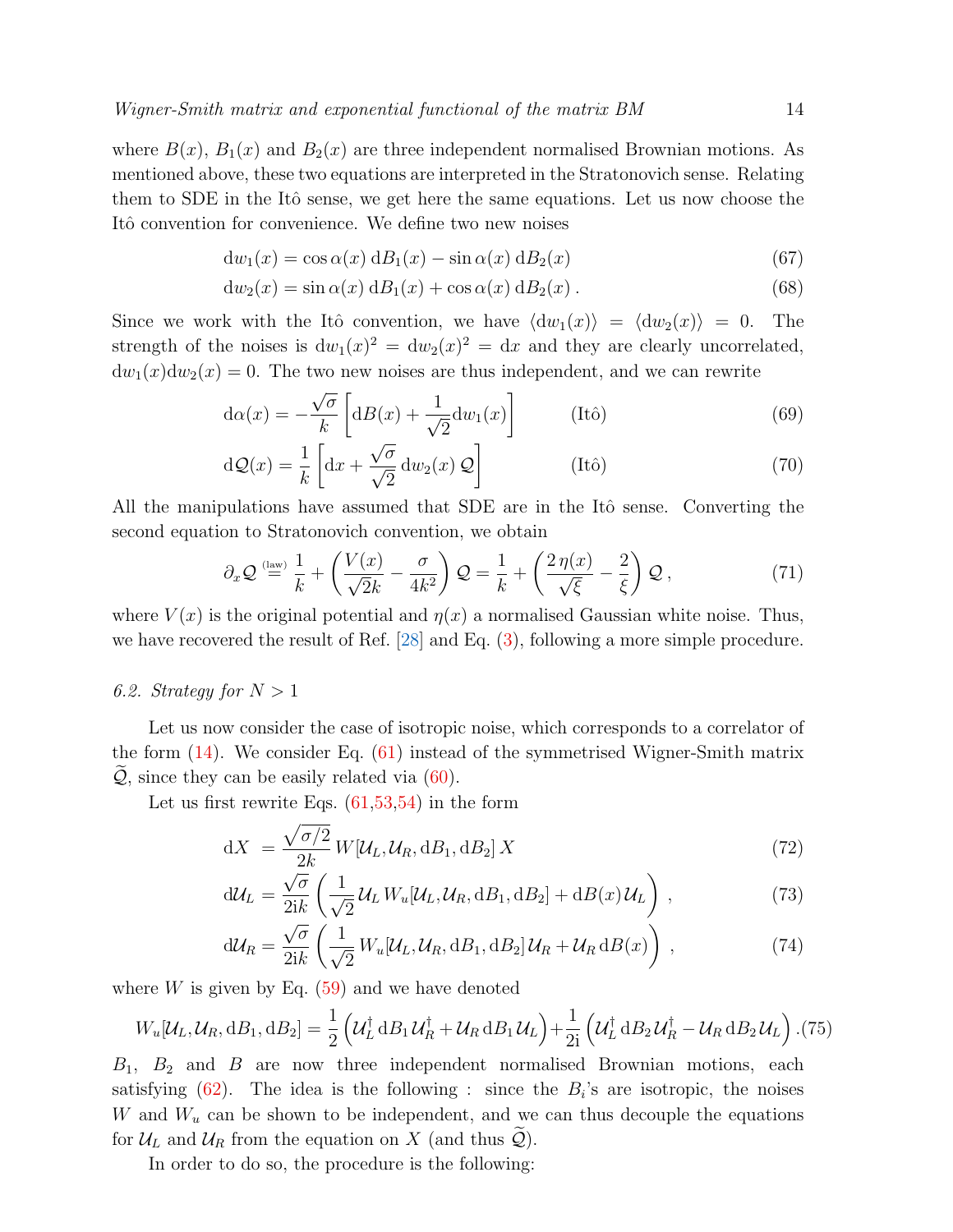- $(i)$  Convert the stochastic equations from Stratonovich to Itô convention in order to decouple the matrices from the noises at coinciding points;
- (ii) Show that the two noises W and  $W_u$  are independent Gaussian white noises (independently of  $\mathcal{U}_L$  and  $\mathcal{U}_R$ ), and then replace them with new ones with the same distribution, but which do no involve  $\mathcal{U}_L$  or  $\mathcal{U}_R$ ;
- (iii) Convert the new equations back to Stratonovich convention.

Concerning the first point, we only need to convert the equation on  $X$ , since we will no longer be interested in the unitary matrices.

#### 6.3. Conversion to the Itô convention

Converting a stratonovich MSDE  $(72)$  into the Itô convention brings an additional drift [6](#page-14-0)

$$
\mathfrak{Diff} = \frac{1}{2} \sum_{i,j} \left( (dX)_{ij} \frac{\partial (dX)}{\partial X_{ij}} + (d\mathcal{U}_L)_{ij} \frac{\partial (dX)}{\partial (\mathcal{U}_L)_{ij}} + (d\mathcal{U}_R)_{ij} \frac{\partial (dX)}{\partial (\mathcal{U}_R)_{ij}} \right) . (76)
$$

The MSDE dX [\(72\)](#page-13-0) depends on  $\mathcal{U}_L$  and  $\mathcal{U}_R$  only through W, which is linear in  $\mathcal{U}_L$ ,  $\mathcal{U}_R$ ,  $\mathcal{U}_L^\dagger$  $\mathcal{U}_L^\dagger$  and  $\mathcal{U}_R^\dagger$  $n_R^{\dagger}$ . Thus,

$$
\mathfrak{Dirif} = \frac{\sqrt{\sigma/2}}{4k} \left( W[\mathcal{U}_L, \mathcal{U}_R, dB_1, dB_2] \, dX \n+ W[d\mathcal{U}_L, \mathcal{U}_R, dB_1, dB_2] \, X + W[\mathcal{U}_L, d\mathcal{U}_R, dB_1, dB_2] \, X \right) \n= \frac{\sqrt{\sigma/2}}{4k} \left( \frac{\sqrt{\sigma/2}}{2k} W[\mathcal{U}_L, \mathcal{U}_R, dB_1, dB_2]^2 \right) \n+ W[d\mathcal{U}_L, \mathcal{U}_R, dB_1, dB_2] + W[\mathcal{U}_L, d\mathcal{U}_R, dB_1, dB_2] \right) X.
$$
\n(77)

Let us look at the second term. When replacing W and  $d\mathcal{U}_L$  by their expressions, we obtain products of the different noises  $dB$ ,  $dB_1$  and  $dB_2$ . Since they are independent, the only non vanishing terms will involve products of the same noise. We thus obtain

$$
W[\mathrm{d}\mathcal{U}_L, \mathcal{U}_R, \mathrm{d}B_1, \mathrm{d}B_2] = -\frac{\sqrt{\sigma/2}}{4k} \left( \mathcal{U}_R \, \mathrm{d}B_1^2 \mathcal{U}_R^\dagger + \mathcal{U}_R \, \mathrm{d}B_1 \mathcal{U}_L \mathcal{U}_R \, \mathrm{d}B_1 \mathcal{U}_L + \mathcal{U}_R \, \mathrm{d}B_2^2 \mathcal{U}_R^\dagger - \mathcal{U}_R \, \mathrm{d}B_2 \mathcal{U}_L \mathcal{U}_R \, \mathrm{d}B_2 \mathcal{U}_L + \text{h.c.} \right). \tag{78}
$$

Since  $dB_1(x) \stackrel{\text{(law)}}{=} dB_2(x) \stackrel{\text{(law)}}{=} dB(x)$ , this reduces to

$$
W[\mathrm{d}\mathcal{U}_L, \mathcal{U}_R, V_1, V_2] = -\frac{\sqrt{\sigma/2}}{2k} \mathcal{U}_R \, \mathrm{d}B^2 \, \mathcal{U}_R^\dagger \,, \tag{79}
$$

<span id="page-14-0"></span><sup>6.</sup> The simplest way to perform the Stratonovich $\rightarrow$ Itô conversion is as follows. Consider the Stratonovich SDE  $dx(t) = \alpha(x(t)) dt + b(x(t)) dW(t)$ , and define  $(dx)_{noise} = b(x) dW(t)$ . The corresponding Itô equation is obtained by writing  $dx(t) = \alpha(x) dt + b(x + \frac{1}{2}(dx)_{noise}) dW(t) =$  $a(x) dt + b(x) dW(t)$  with  $a(x) = \alpha(x) + \frac{1}{2}b'(x)b(x)$ , where we have used  $dW(t)^2 = dt$ . This simple procedure can be applied whatever the nature of the process is (scalar, vector, matrix,...).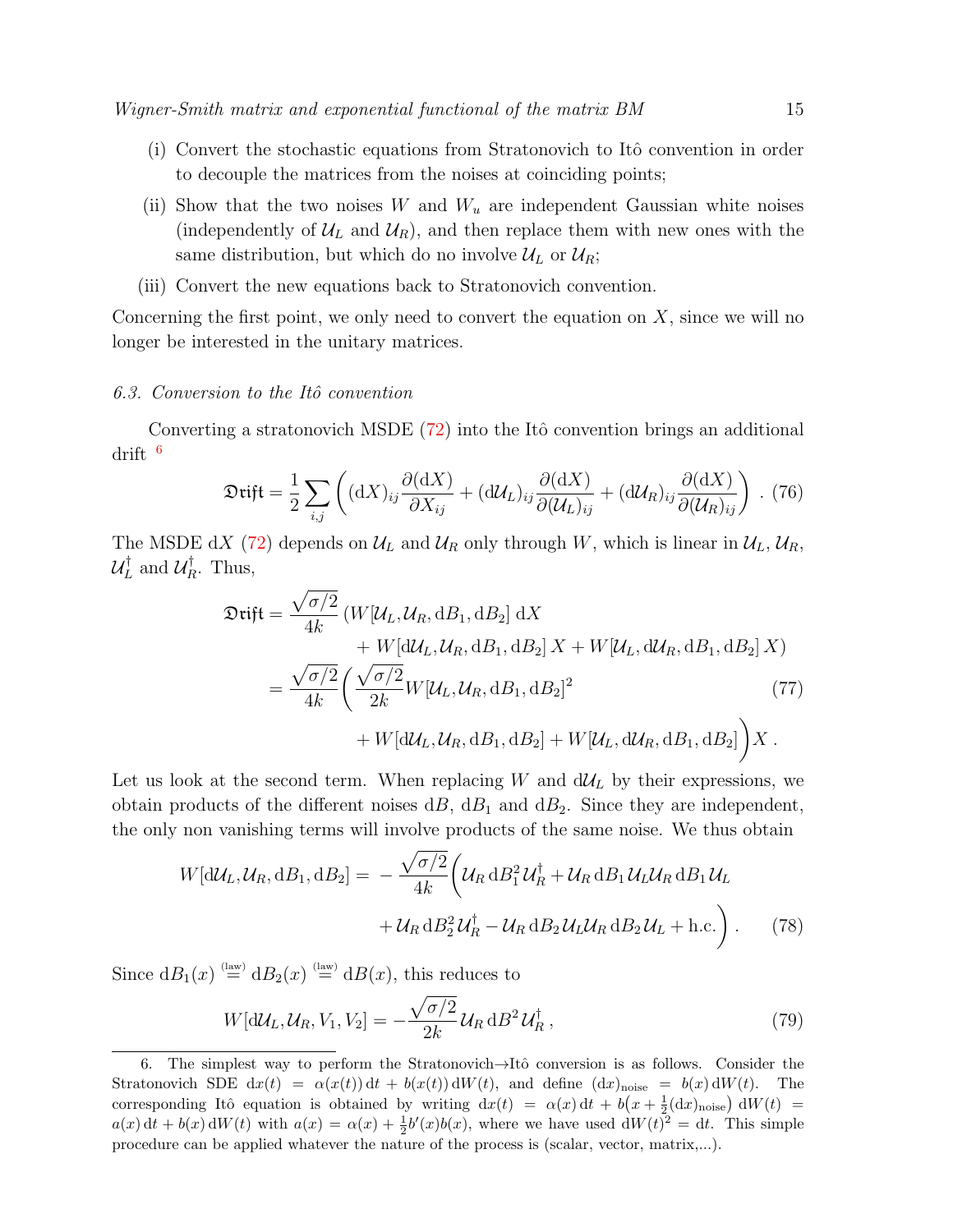Similarly,

$$
W[\mathcal{U}_L, d\mathcal{U}_R, V_1, V_2] = -\frac{\sqrt{\sigma/2}}{2k} \mathcal{U}_L^{\dagger} dB^2 \mathcal{U}_L.
$$
\n(80)

So that we finally get

$$
\mathfrak{Diff} = \frac{\sigma}{16k^2} W[\mathcal{U}_L, \mathcal{U}_R, dB_1, dB_2]^2 X - \frac{\sigma}{16k^2} \left( \mathcal{U}_R dB^2 \mathcal{U}_R^\dagger + \mathcal{U}_L^\dagger dB^2 \mathcal{U}_L \right) X \tag{81}
$$

This equation holds for any type of correlated matrix noise  $dB_1(x)$ . Now making the assumption that the noise is isotropic, we deduce from [\(64\)](#page-12-6),

<span id="page-15-0"></span>
$$
\mathfrak{Diff} = \frac{\sigma}{16k^2} W[\mathcal{U}_L, \mathcal{U}_R, dB_1, dB_2]^2 X - \frac{\sigma}{8k^2} \left(1 + \beta \frac{N-1}{2}\right) X dx. \tag{82}
$$

We do not evaluate the first term now, as it will cancel out in the following when we will get back to the Stratonovich form. Nevertheless, it can be easily evaluated from the correlator of  $W$ , which we now analyze.

# 6.4. Characterisation of the effective noises W and  $W_u$

Let us now study the distribution of the noises  $W[\mathcal{U}_L, \mathcal{U}_R, dB_1, dB_2]$  and  $W_u[\mathcal{U}_L, \mathcal{U}_R, dB_1, dB_2]$ , given respectively by Eqs. [\(59\)](#page-12-4) and [\(75\)](#page-13-1). We start by computing

$$
W_{ab}W_{cd}^* = W_{ab}W_{dc} = -\frac{1}{4} \left( \mathcal{U}_R \, \mathrm{d}B_1 \, \mathcal{U}_L - \mathcal{U}_L^\dagger \, \mathrm{d}B_1 \, \mathcal{U}_R^\dagger \right)_{ab} \left( \mathcal{U}_R \, \mathrm{d}B_1 \, \mathcal{U}_L - \mathcal{U}_L^\dagger \, \mathrm{d}B_1 \, \mathcal{U}_R^\dagger \right)_{dc} +\frac{1}{4} \left( \mathcal{U}_R \, \mathrm{d}B_2 \, \mathcal{U}_L + \mathcal{U}_L^\dagger \, \mathrm{d}B_2 \, \mathcal{U}_R^\dagger \right)_{ab} \left( \mathcal{U}_R \, \mathrm{d}B_2 \, \mathcal{U}_L + \mathcal{U}_L^\dagger \, \mathrm{d}B_2 \, \mathcal{U}_R^\dagger \right)_{dc}
$$
(83)

Expanding and keeping only the non-vanishing terms, and using that  $dB_1 \stackrel{\text{(law)}}{=} dB_2 \stackrel{\text{(law)}}{=}$  $dB$ , we obtain

$$
W_{ab}W_{cd}^*
$$
\n
$$
= \frac{1}{2} \sum_{pqrs} \left( (\mathcal{U}_R)_{ap} (\mathcal{U}_L)_{qb} (\mathcal{U}_L^\dagger)_{dr} (\mathcal{U}_R^\dagger)_{sc} + (\mathcal{U}_L^\dagger)_{ap} (\mathcal{U}_R)_{qb} (\mathcal{U}_R)_{dr} (\mathcal{U}_L)_{sc} \right) dB_{pq}(x) dB_{sr}(x)^*.
$$
\n
$$
(84)
$$

In the isotropic case, using the expression of the correlator  $(62)$ , we get

$$
W_{ab}[\mathcal{U}_L, \mathcal{U}_R, dB_1, dB_2] W_{cd}^*[\mathcal{U}_L, \mathcal{U}_R, dB_1, dB_2] = C_{ab,cd} dx.
$$
 (85)

Similarly, we obtain

$$
W_{ab}(W_u)_{cd}^* =
$$
\n
$$
\frac{1}{4i} \sum_{pqrs} \left( (\mathcal{U}_R)_{ap} (\mathcal{U}_L)_{qb} (\mathcal{U}_L^\dagger)_{dr} (\mathcal{U}_R^\dagger)_{sc} - (\mathcal{U}_L^\dagger)_{ap} (\mathcal{U}_R)_{qb} (\mathcal{U}_R)_{dr} (\mathcal{U}_L)_{sc} \right) \mathrm{d}B_1(x)_{pq} \mathrm{d}B_1(x)_{sr}^*.
$$
\n(86)

Which, in the isotropic case yields

$$
W_{ab}[\mathcal{U}_L, \mathcal{U}_R, dB_1, dB_2](W_u^*)_{cd}[\mathcal{U}_L, \mathcal{U}_R, dB_1, dB_2] = 0,
$$
\n(87)

showing that W and  $W_u$  are uncorrelated. Therefore, we have shown that

$$
W[\mathcal{U}_L, \mathcal{U}_R, dB_1(x), dB_2(x)] \stackrel{\text{(law)}}{=} dB(x) , \qquad (88)
$$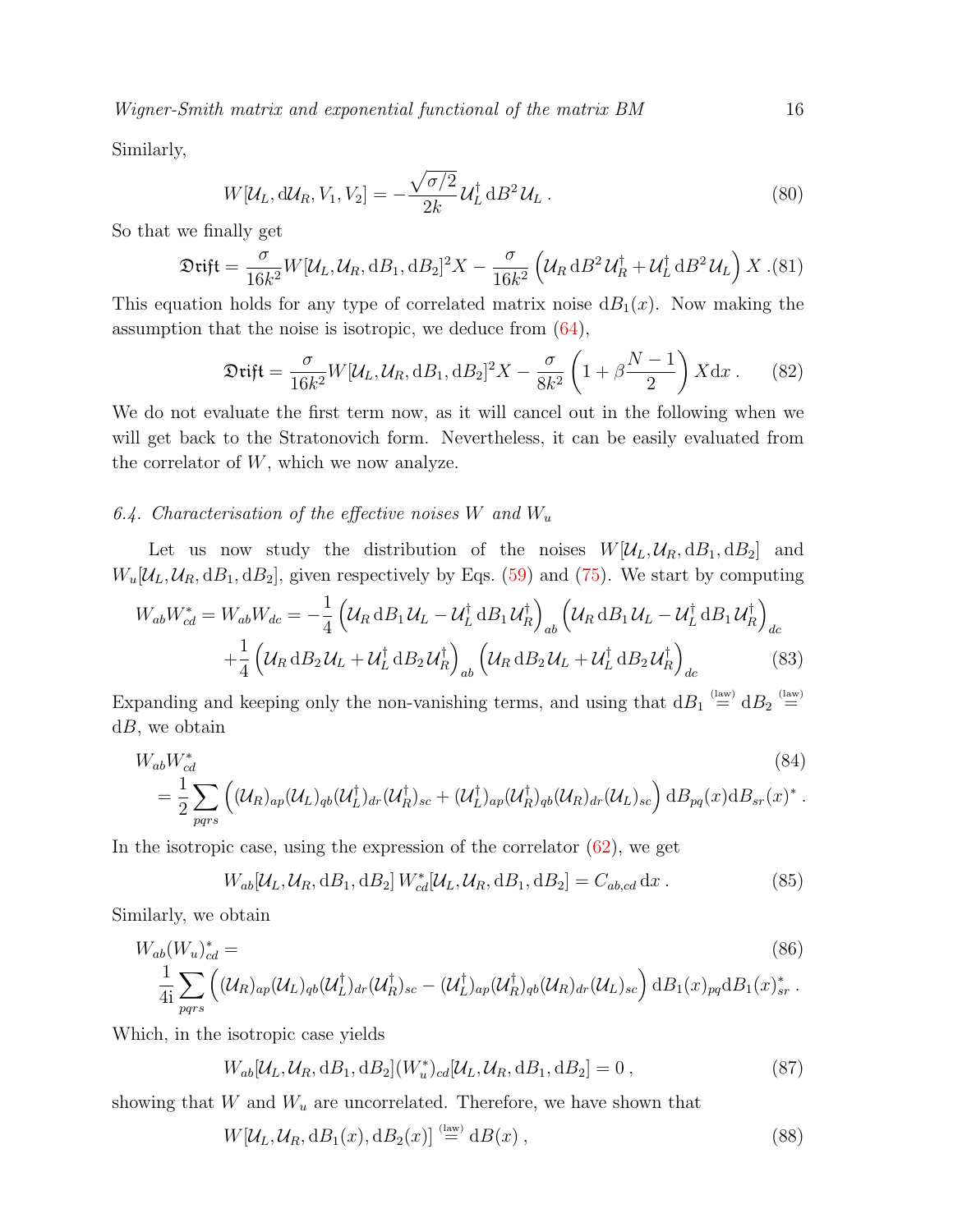so that we can rewrite the MSDE [\(72\)](#page-13-0) as

<span id="page-16-1"></span>
$$
dX = (\mathfrak{Dirift}) X + \frac{\sqrt{\sigma/2}}{2k} dB(x) X \quad \text{(Itô)},\tag{89}
$$

where the drift is given by Eq. [\(82\)](#page-15-0). Isotropy has been used to perform unitary transformations such that the unitary matrices  $\mathcal{U}_L$  and  $\mathcal{U}_R$  can be removed from the MSDE for  $X(x)$ . Eventually, we have obtained a MSDE which involves no other matrix than X.

# 6.5. Back to the Stratonovich convention

We can now convert back the Itô equation [\(89\)](#page-16-1) into a Stratonovich one. One has to add the drift term

$$
-\frac{1}{2}\sum_{ij}(\mathrm{d}X)_{ij}\frac{\partial(\mathrm{d}X)}{\partial X_{ij}} = -\frac{\sigma}{16k^2}\mathrm{d}B(x)^2X\tag{90}
$$

to the Itô equation. This cancels out the first term in  $(82)$ , and we thus get

<span id="page-16-2"></span>
$$
\partial_x X = -\frac{\mu}{\xi} X + \frac{1}{\sqrt{\xi}} \eta(x) X \quad \text{(Stratonovich)} \tag{91}
$$

where we recall that  $\mu = 1 + \beta \frac{N-1}{2}$  $\frac{-1}{2}$  and  $dB(x) = \eta(x)dx$ , so that  $\eta(x)$  is a Hermitian Gaussian white noise. Therefore, the matrix  $X$  is an exponential of a matrix Brownian motion, Eq.  $(23)$ . The symmetrised Wigner-Smith matrix  $\mathcal Q$  is expressed as a functional of this exponential of Brownian motion via Eq. [\(60\)](#page-12-3). This extends the result known for  $N = 1$  to higher number of channels.

From the expression [\(60\)](#page-12-3) of  $\widetilde{Q}$  and the stochastic equation on X [\(91\)](#page-16-2), we can derive the MSDE

<span id="page-16-3"></span>
$$
\frac{\partial}{\partial L}\widetilde{Q} = \frac{\mathbf{1}_N}{k} - \frac{2\mu}{\xi}\widetilde{Q} + \frac{1}{\sqrt{\xi}}\left(\widetilde{Q}\eta(L) + \eta(L)\widetilde{Q}\right) \quad \text{(Stratonovich)}\tag{92}
$$

This equation is a central result that will be used below.

# <span id="page-16-0"></span>7. Matrix generalization of the Dufresne identity

In this Section, we discuss the relation with the work of Rider and Valko $[47]$  and extend their result. We have obtained the symmetrised Wigner-Smith matrix under the form of an exponential functional of the matrix BM [\(60\)](#page-12-3). A first difference with Rider and Valkó's functional concerns the form of the integral. A second difference is that the matrix BM of Rider and Valkó involves a non Hermitian noise with  $N^2$  independent real entries (orthogonal class), while we have considered a Hermitian real or complex noise (orthogonal or unitary class).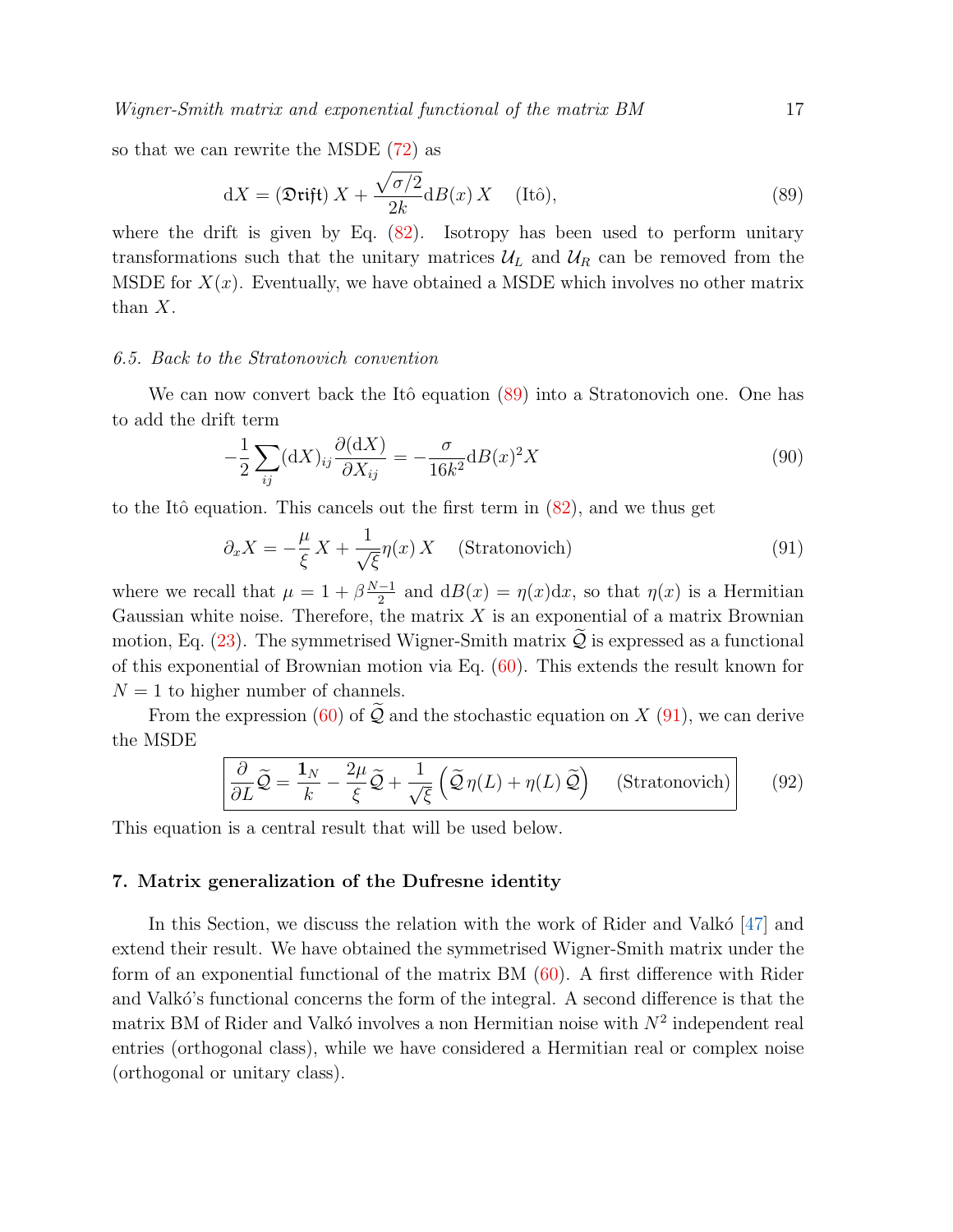## 7.1. Exponential functional

Let us introduce

$$
\Lambda(x/\xi)^{\dagger} = X(L)X(L-x)^{-1}, \quad x \in [0, L]. \tag{93}
$$

From  $(91)$ , we get that  $\Lambda$  satisfies the MSDE

<span id="page-17-1"></span>
$$
\partial_x \Lambda = -\mu \Lambda + \eta(x) \Lambda \,, \tag{94}
$$

where  $\eta(x)$  is the Hermitian Gaussian white noise and  $\mu = 1 + \beta(N-1)/2$ . The initial condition is obviously  $\Lambda(0) = \mathbf{1}_N$ . The representation [\(60\)](#page-12-3) can be rewritten in a more simple form with the new matricial random process :

<span id="page-17-2"></span>
$$
\widetilde{\mathcal{Q}} \stackrel{\text{(law)}}{=} 2\tau_{\xi} \int_0^{L/\xi} dx \,\Lambda(x)^\dagger \Lambda(x) \tag{95}
$$

# 7.2. "Gauge" transformation

Rider and Valkó in Ref.  $[47]$  have considered the matricial stochastic process

<span id="page-17-0"></span>
$$
\partial_x M(x) = -\mu M(x) + \chi(x) M(x) , \qquad (96)
$$

where  $\chi(x)$  is a  $N \times N$  real matrix, whose elements are  $N^2$  independent normalised real Gaussian white noises. Thus the noise matrix is non Hermitian,  $\chi(x) \neq \chi(x)$ <sup>†</sup>. Let us rather consider [\(96\)](#page-17-0) when the matrix elements of  $\chi(x)$  are  $N^2$  independent *complex* noises. We decompose it into Hermitian and anti-Hermitian parts:

$$
\chi = \eta + iA, \qquad \eta = \frac{\chi + \chi^{\dagger}}{2}, \quad A = \frac{\chi - \chi^{\dagger}}{2i}, \tag{97}
$$

thus  $\langle \eta_{ab}(x)\eta_{cd}(x')\rangle = C_{ab,cd} \delta(x-x')$ . In order to relate [\(96\)](#page-17-0) to [\(94\)](#page-17-1), we "gauge out" the non-Hermitian part

$$
M = U \Lambda \qquad \text{where} \qquad \partial_x U = i \Lambda U. \tag{98}
$$

It is straightforward to get

$$
\partial_x \Lambda(x) = -\mu \Lambda(x) + U(x)^{-1} \eta(x) U(x) \Lambda(x) . \qquad (99)
$$

These equations are understood in the Stratonovich convention. We use the mathematical notation  $d\Lambda = -\mu \Lambda dx + U^{-1} dB(x) U \Lambda$ , where  $dB(x) = \eta(x) dx$ . Let us now go to the Itô convention. Using Eq.  $(64)$ , we get

$$
d\Lambda = -\frac{\mu}{2} \Lambda dx + U^{-1} dB(x) U \Lambda \stackrel{\text{(law)}}{=} -\frac{\mu}{2} \Lambda dx + dB(x) \Lambda \quad \text{(Itô)}\,. \tag{100}
$$

Now going back to the Stratonovich convention, we get  $d\Lambda = -\mu \Lambda dx + dB(x) \Lambda$ , i.e. Eq. [\(94\)](#page-17-1).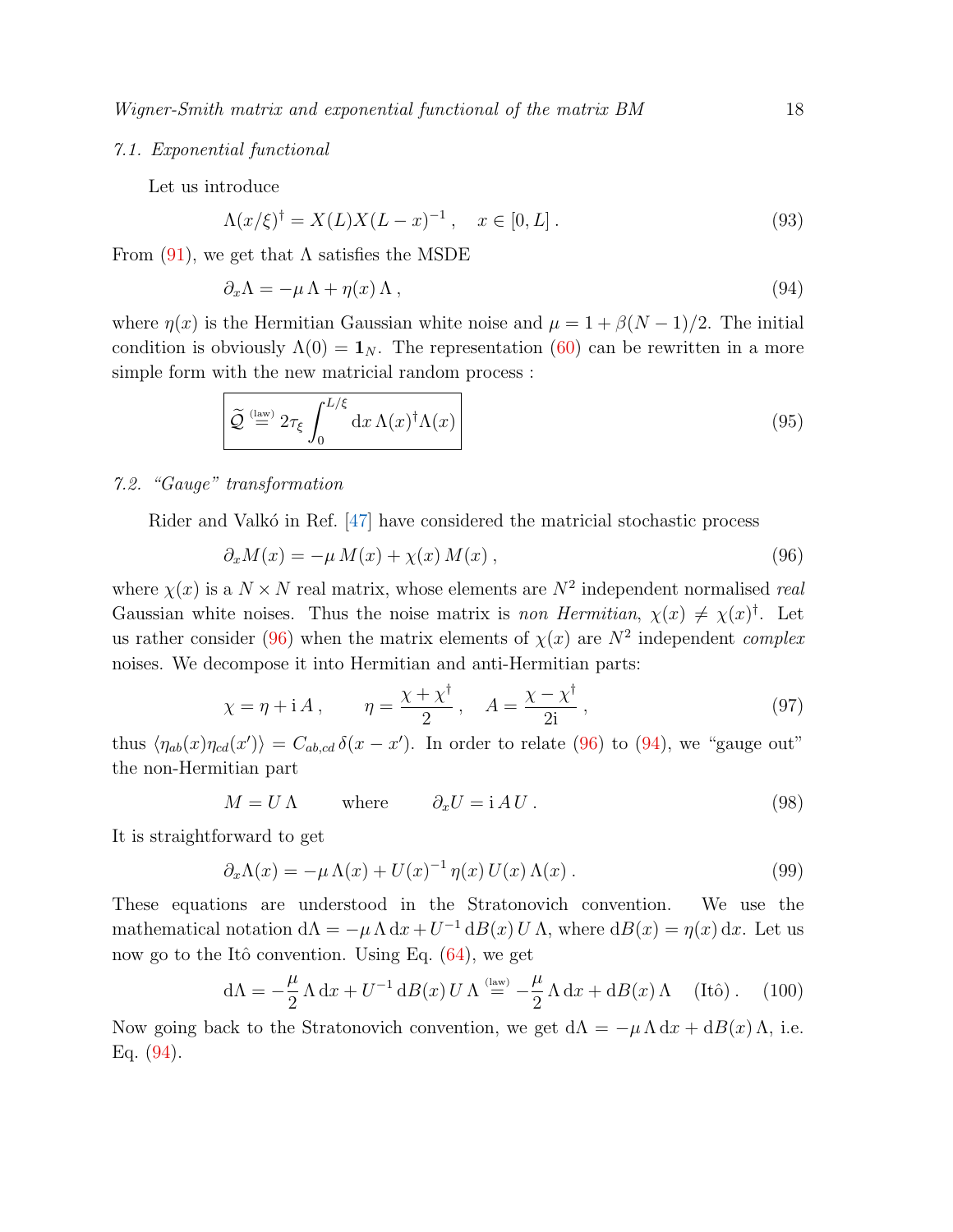### 7.3. Matrix Dufresne identity

Using the connection with the MSDE studied in Ref. [\[48\]](#page-29-8), we generalize in this paragraph Rider and Valkó's result for  $\beta = 1$  to both symmetry classes ( $\beta = 1$  and 2). The matricial process studied in Ref. [\[48\]](#page-29-8), which arises in a different multichannel localization model, is

<span id="page-18-1"></span>
$$
\partial_x \mathcal{Z} = |\varepsilon|^2 - 2\mu g \mathcal{Z} - \mathcal{Z}^2 + \sqrt{g} \left[ \eta(x) \mathcal{Z} + \mathcal{Z} \eta(x) \right]. \tag{101}
$$

It was shown to be characterized by the stationary matrix distribution (in the  $x \to \infty$ limit)

<span id="page-18-2"></span>
$$
P(\mathcal{Z}) \propto (\det \mathcal{Z})^{-1-\mu-\beta(N-1)/2} \exp\left[-\frac{1}{2g} \operatorname{tr}\left\{\mathcal{Z}+|\varepsilon|^2 \mathcal{Z}^{-1}\right\}\right].
$$
 (102)

The distribution was obtained from the analysis of the related matrix Fokker-Planck equation (the case where the noise  $\eta$  is not isotropic was also considered in [\[48\]](#page-29-8)). The mapping to our problem can be easily realised : we set

$$
\mathcal{Z} \to k \, |\varepsilon|^2 \, \widetilde{\mathcal{Q}} \quad \text{and} \quad g \to 1/\xi \tag{103}
$$

in Eqs. [\(101,](#page-18-1)[102\)](#page-18-2). For  $\mu > \beta(N-1)/2$ , it is possible to take the limit  $|\varepsilon| \to 0$  and recover the MSDE [\(92\)](#page-16-3) while the distribution [\(102\)](#page-18-2) takes the form

$$
P(\widetilde{\mathcal{Q}}) \propto \left( \det \widetilde{\mathcal{Q}} \right)^{-1 - \mu - \beta(N-1)/2} e^{-\tau_{\xi} \operatorname{tr} \left\{ \widetilde{\mathcal{Q}}^{-1} \right\}}.
$$
 (104)

The change of variable  $\Gamma = 2\tau_{\xi} \tilde{\mathcal{Q}}^{-1}$  leads to the Wishart distribution

<span id="page-18-3"></span>
$$
P(\Gamma) = C_{N,\beta} \left( \det \Gamma \right)^{\mu - 1 - \beta(N-1)/2} e^{-(1/2) \operatorname{tr} \{ \Gamma \}} \quad \text{for } \mu > \frac{\beta(N-1)}{2} \tag{105}
$$

where  $C_{N,\beta}$  is a normalisation. Having shown the relation between the MSDE [\(92\)](#page-16-3) and the representation [\(95\)](#page-17-2), we conclude that

$$
\left(\int_0^\infty dx \, M(x)^\dagger M(x)\right)^{-1} = \left(\int_0^\infty dx \, \Lambda(x)^\dagger \Lambda(x)\right)^{-1} \stackrel{\text{(law)}}{=} \Gamma\,,\tag{106}
$$

is distributed according to [\(105\)](#page-18-3), where  $\Lambda(x)$  solves [\(95\)](#page-17-2) for a Hermitian noise and  $M(x)$  solves [\(96\)](#page-17-0) for a non Hermitian noise. Here, the derivation was done for arbitrary drift  $\mu$ , thus extending the Dufresne identity to the case of matrix BM, for orthogonal and unitary classes. Coming back to the multichannel disordered wire model, the drift is given by  $(19)$ , leading to  $(10)$ , i.e. to Beenakker & Brouwer's result  $(9)$ .

# <span id="page-18-0"></span>8. Application : moments  $\langle \text{tr} {\{\mathcal{Q}\}} \rangle$ ,  $\langle \text{tr} {\{\mathcal{Q}\}}^2 \rangle$  and  $\langle \text{tr} {\{\mathcal{Q}^2\}} \rangle$

In this section we show that the representation [\(95\)](#page-17-2) in terms of exponential functional of the matrix BM, or equivalently the MSDE [\(92\)](#page-16-3), can be used to compute the moments of the form  $\langle \text{tr} \{ \mathcal{Q}^n \}^m \rangle$ . We consider the first moments. Our starting point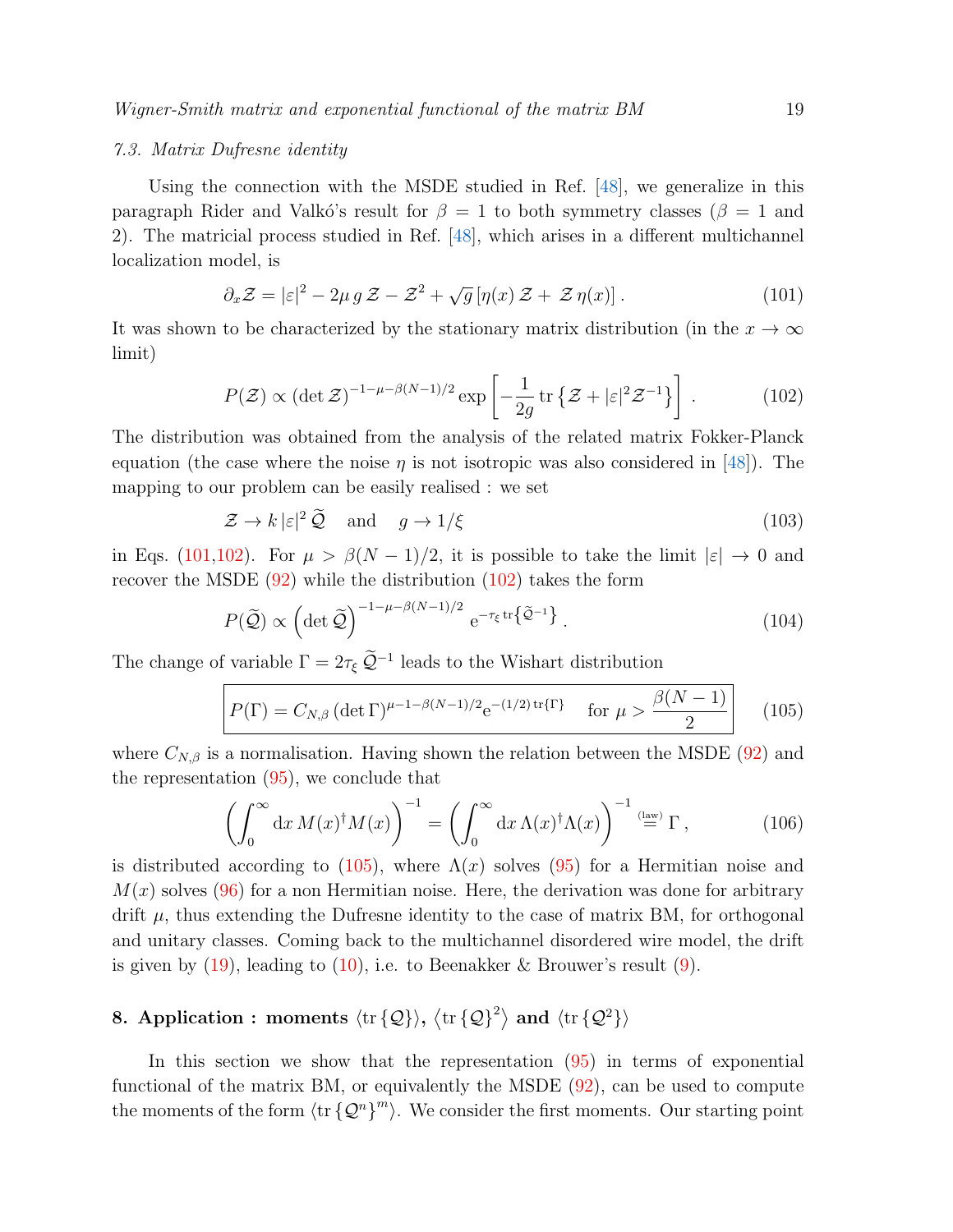is to rewrite the MSDE [\(92\)](#page-16-3) in the Itô convention. We use the notation  $dB(x) = \eta(x) dx$ as in the previous section. Using  $(63,64)$  $(63,64)$ , we get :

$$
d\widetilde{Q} = \left(\frac{\mathbf{1}_N}{k} + \frac{\beta}{2\xi} \left[ \text{tr}\left\{ \widetilde{Q} \right\} \mathbf{1}_N - N \widetilde{Q} \right] \right) dx + \frac{1}{\sqrt{\xi}} \left( \widetilde{Q} dB(x) + dB(x) \widetilde{Q} \right) \text{ (Itô)} \tag{107}
$$

We deduce immediately the equation for the trace

<span id="page-19-1"></span>
$$
d\operatorname{tr}\left\{\widetilde{\mathcal{Q}}\right\} = \frac{N}{k} dx + \frac{2}{\sqrt{\xi}} \operatorname{tr}\left\{\widetilde{\mathcal{Q}} dB(x)\right\} \quad \text{(Itô)}\tag{108}
$$

and thus

$$
d \langle tr \{ \mathcal{Q} \} \rangle = \frac{N}{k} dx , \qquad (109)
$$

where we have used  $\text{tr}\{\widetilde{\mathcal{Q}}^n\} = \text{tr}\{\mathcal{Q}^n\}$ . After integration over [0, L], we recover the expected behaviour, Eq. [\(12\)](#page-3-3),

$$
\langle \text{tr}\{\mathcal{Q}\}\rangle = \frac{NL}{k} = \frac{2NL}{v},\tag{110}
$$

where  $v = 2k$  is the group velocity.

Next, we write an equation for  $[\text{tr}\{\tilde{\mathcal{Q}}\}]^2$ . Using Itô's formula<sup>[7](#page-19-0)</sup> we have

$$
d\left(tr\left\{\tilde{\mathcal{Q}}\right\}^2\right) = 2\operatorname{tr}\left\{\tilde{\mathcal{Q}}\right\} d\operatorname{tr}\left\{\tilde{\mathcal{Q}}\right\} + \left(dtr\left\{\tilde{\mathcal{Q}}\right\}\right)^2 \quad \text{(Itô)}\tag{111}
$$

Using

<span id="page-19-2"></span>
$$
\left(\operatorname{tr}\left\{\widetilde{\mathcal{Q}}\,\mathrm{d}B(x)\right\}\right)^2 = \operatorname{tr}\left\{\widetilde{\mathcal{Q}}^2\right\}\mathrm{d}x\,,\tag{112}
$$

we deduce

$$
\mathrm{d}\,\mathrm{tr}\left\{\tilde{\mathcal{Q}}\right\}^2 = \left[\frac{2N}{k}\,\mathrm{tr}\left\{\tilde{\mathcal{Q}}\right\} + \frac{4}{\xi}\,\mathrm{tr}\left\{\tilde{\mathcal{Q}}^2\right\}\right] \mathrm{d}x + \frac{4}{\sqrt{\xi}}\,\mathrm{tr}\left\{\tilde{\mathcal{Q}}\right\}\,\mathrm{tr}\left\{\tilde{\mathcal{Q}}\,\mathrm{d}B(x)\right\}\,\,\mathrm{(It\hat{o})}\ \ \, (113)
$$

This makes clear that we have to derive also an equation for  $\text{tr}\{\mathcal{Q}^2\}$ . From [\(107\)](#page-19-1), the application of the Itô formula gives

$$
d\left(\tilde{\mathcal{Q}}^2\right) = \left\{\frac{2\tilde{\mathcal{Q}}}{k} + \frac{1}{\xi} \left[\frac{\beta}{2} \operatorname{tr}\left\{\tilde{\mathcal{Q}}^2\right\} \mathbf{1}_N + 2\beta \operatorname{tr}\left\{\tilde{\mathcal{Q}}\right\} \tilde{\mathcal{Q}} + \left(2(2-\beta) - \frac{\beta N}{2}\right) \tilde{\mathcal{Q}}^2\right]\right\} dx
$$

$$
+ \frac{1}{\sqrt{\xi}} \left[\tilde{\mathcal{Q}}^2 dB(x) + 2\tilde{\mathcal{Q}} dB(x) \tilde{\mathcal{Q}} + dB(x) \tilde{\mathcal{Q}}^2\right] \qquad \text{(Itô)} \tag{114}
$$

A trace gives

<span id="page-19-3"></span>
$$
\mathrm{d}\,\mathrm{tr}\left\{\tilde{\mathcal{Q}}^2\right\} = \left(\frac{2}{k}\,\mathrm{tr}\left\{\tilde{\mathcal{Q}}\right\} + \frac{4}{\xi}\left[\frac{\beta}{2}\,\mathrm{tr}\left\{\tilde{\mathcal{Q}}\right\}^2 + \left(1 - \frac{\beta}{2}\right)\mathrm{tr}\left\{\tilde{\mathcal{Q}}^2\right\}\right]\right)\mathrm{d}x + \frac{4}{\sqrt{\xi}}\,\mathrm{tr}\left\{\tilde{\mathcal{Q}}^2\,\mathrm{d}B(x)\right\} \quad \text{(Itô)}\,. \tag{115}
$$

<span id="page-19-0"></span>7. Using the notations of the footnote [6,](#page-14-0) a simple way to recover Itô's formula is as follwos :  $df(x) = f(x+dx) - f(x) = f'(x) dx + \frac{1}{2} f''(x) dx^2 = f'(x) dx + \frac{1}{2} f''(x) [(dx)_{\text{noise}}]^2$ . This form is appropriate to be applied to the case of MSDE.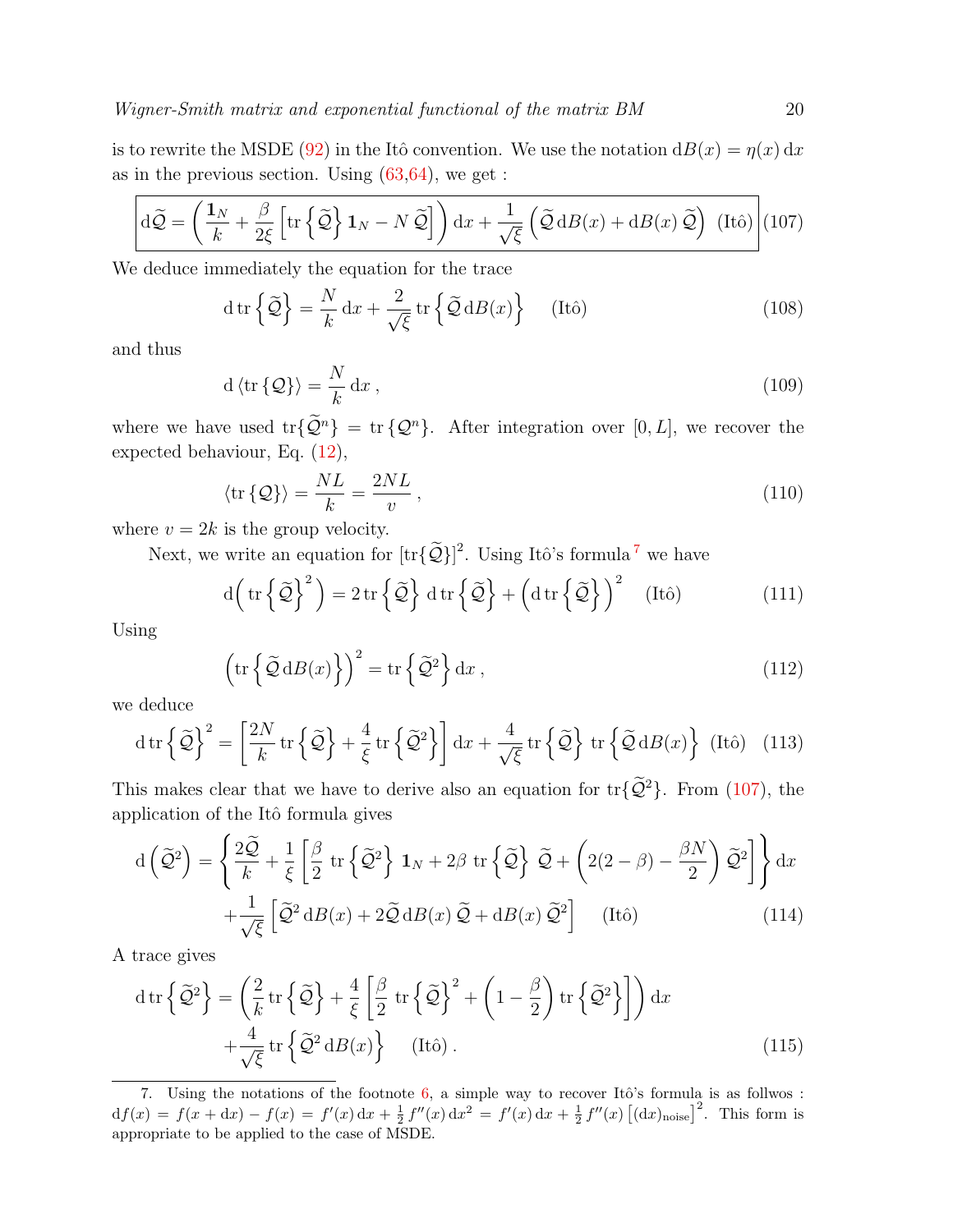Averaging [\(113](#page-19-2)[,115\)](#page-19-3), we deduce a simple linear problem

<span id="page-20-0"></span>
$$
\frac{\partial}{\partial L} \left( \begin{array}{c} \langle \text{tr} \{ \mathcal{Q} \}^2 \rangle \\ \langle \text{tr} \{ \mathcal{Q}^2 \} \rangle \end{array} \right) = \frac{2NL}{k^2} \left( \begin{array}{c} N \\ 1 \end{array} \right) + \frac{4}{\xi} \left( \begin{array}{cc} 0 & 1 \\ \frac{\beta}{2} & 1 - \frac{\beta}{2} \end{array} \right) \left( \begin{array}{c} \langle \text{tr} \{ \mathcal{Q} \}^2 \rangle \\ \langle \text{tr} \{ \mathcal{Q}^2 \} \rangle \end{array} \right) \tag{116}
$$

It is useful to use the spectral decomposition

$$
M_{\beta} = \begin{pmatrix} 0 & 1 \\ \frac{\beta}{2} & 1 - \frac{\beta}{2} \end{pmatrix} = \sum_{\sigma = \pm} \lambda_{\sigma} \Pi_{\sigma} , \qquad (117)
$$

where the eigenvalues  $\lambda_{\pm}$  and the corresponding projectors are

$$
\lambda_{+} = 1 \quad \text{and} \quad \Pi_{+} = \frac{1}{1 + \frac{\beta}{2}} \begin{pmatrix} \frac{\beta}{2} & 1\\ \frac{\beta}{2} & 1 \end{pmatrix} \tag{118}
$$

$$
\lambda_{-} = -\frac{\beta}{2} \quad \text{and} \quad \Pi_{-} = \frac{1}{1 + \frac{\beta}{2}} \begin{pmatrix} 1 & -1 \\ -\frac{\beta}{2} & \frac{\beta}{2} \end{pmatrix} . \tag{119}
$$

Integration of [\(116\)](#page-20-0) gives

$$
\begin{pmatrix} \langle \operatorname{tr} \{ \mathcal{Q} \}^2 \rangle \\ \langle \operatorname{tr} \{ \mathcal{Q}^2 \} \rangle \end{pmatrix} = \frac{2N}{k^2} \int_0^L dx \, x \, e^{\frac{4}{\xi} M_\beta (L-x)} \begin{pmatrix} N \\ 1 \end{pmatrix} . \tag{120}
$$

Using  $e^{M_\beta y} = \sum_\sigma e^{\lambda_\sigma y} \Pi_\sigma$ , some simple algebra gives

$$
\langle \operatorname{tr} \{ \mathcal{Q} \}^2 \rangle = \frac{N \tau_{\xi}^2}{2}
$$
\n
$$
\times \left\{ \frac{1 + \frac{\beta N}{2}}{1 + \frac{\beta}{2}} \left[ e^{4L/\xi} - 1 - \frac{4L}{\xi} \right] + \frac{(\frac{2}{\beta})^2 (N - 1)}{1 + \frac{\beta}{2}} \left[ e^{-2\beta L/\xi} - 1 + \frac{2\beta L}{\xi} \right] \right\}
$$
\n
$$
(121)
$$

$$
\langle \text{tr}\left\{\mathcal{Q}^2\right\}\rangle = \frac{N\tau_{\xi}^2}{2}
$$
\n
$$
\times \int \frac{1 + \frac{\beta N}{2}}{1 + \frac{\beta N}{2}} \left[ e^{4L/\xi} - 1 - \frac{4L}{2} \right] - \frac{\frac{2}{\beta}(N-1)}{\beta} \left[ e^{-2\beta L/\xi} - 1 + \frac{2\beta L}{2\beta} \right] \right)
$$
\n(122)

$$
\times \left\{ \frac{1+\frac{\beta N}{2}}{1+\frac{\beta}{2}} \left[ e^{4L/\xi} - 1 - \frac{4L}{\xi} \right] - \frac{\frac{\pi}{\beta}(N-1)}{1+\frac{\beta}{2}} \left[ e^{-2\beta L/\xi} - 1 + \frac{2\beta L}{\xi} \right] \right\}
$$

For  $N=1$ , we recover  $\langle \mathcal{Q}^2 \rangle = \frac{\tau_{\xi}^2}{2} \left( e^{4L/\xi} - 1 - \frac{4L}{\xi} \right)$  $\left(\frac{1}{\xi}\right)$  [\[26\]](#page-28-4), as it should. We remark that

<span id="page-20-1"></span>
$$
\left\langle \text{tr}\left\{Q\right\}^2 \right\rangle - \left\langle \text{tr}\left\{Q^2\right\} \right\rangle = \tau_\xi^2 N(N-1) \frac{4}{\beta} \left[ \frac{L}{\xi} + \frac{e^{-2\beta L/\xi} - 1}{2\beta} \right]. \tag{123}
$$

Introducing the proper time delays  $\{\tau_a\}_{a=1,\dots,N}$ , the eigenvalues of the Wigner-Smith matrix (cf. [\[10\]](#page-27-9)), we see that [\(123\)](#page-20-1) corresponds to  $\sum_{a\neq b} \langle \tau_a \tau_b \rangle$  and hence provides some information about the correlations between proper times.

These expressions can be used to obtain the statistical properties of the proper time delays. In the limit of long disordered region,  $L \gg \xi$ , the fact that  $\langle \text{tr} {\{\mathcal{Q}\}}^2 \rangle \simeq \langle \text{tr} {\{\mathcal{Q}^2\}} \rangle$ shows that proper times are weaky correlated. Using that all channels are equivalent, we get the mean value

$$
\langle \tau_a \rangle = \frac{L}{k} = 2\tau_\xi \frac{L}{\xi} \,,\tag{124}
$$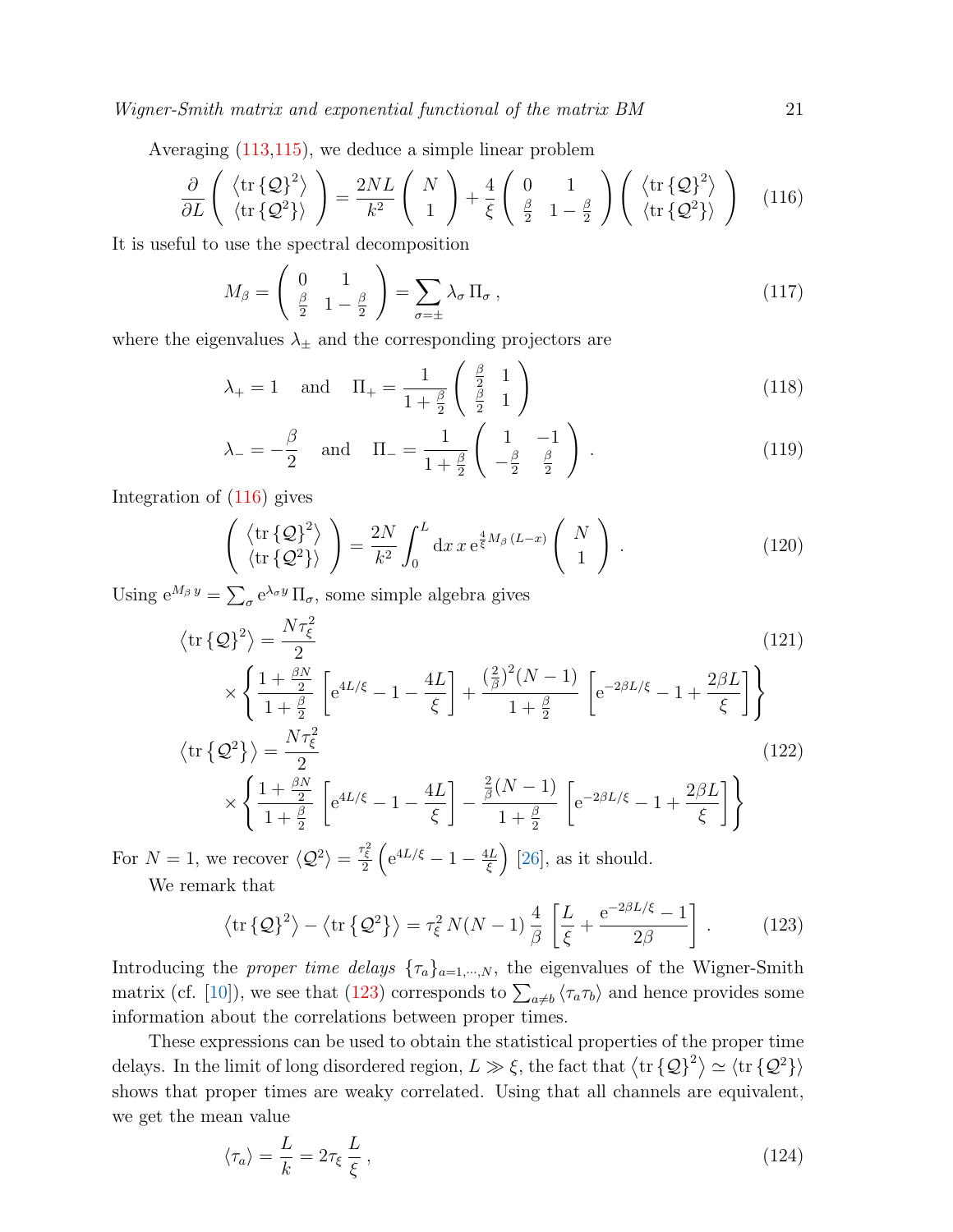the second moment  $\langle \tau_a^2 \rangle = (1/N) \langle \text{tr} \{ \mathcal{Q}^2 \} \rangle$ 

$$
\left\langle \tau_a^2 \right\rangle \simeq \tau_\xi^2 \frac{N \beta}{2(\beta + 2)} e^{4L/\xi},\tag{125}
$$

and from [\(123\)](#page-20-1), the correlation

$$
\langle \tau_a \tau_b \rangle = \tau_\xi^2 \frac{4}{\beta} \left[ \frac{L}{\xi} + \frac{e^{-2\beta L/\xi} - 1}{2\beta} \right] \simeq \tau_\xi^2 \frac{4L}{\beta \xi} \quad \text{for } a \neq b \,, \tag{126}
$$

demonstrating that the proper times are characterized by weak anti-correlation  $Cov(\tau_a, \tau_b) \simeq -(2\tau_{\xi} L/\xi)^2.$ 

# <span id="page-21-0"></span>9. Resolvent

### 9.1. Resolvent and density of eigenvalues

We re-examine the problem considered by Ossipov [\[42\]](#page-28-19), within our disordered model. From the MSDE [\(92\)](#page-16-3), we can deduce an equation for the evolution of the density of eigenvalues of the matrix  $\widetilde{Q}$ , and thus of  $Q$ . We introduce the resolvent matrix

$$
G(z;L) = \left(z\mathbf{1}_N - \frac{N}{2\tau_{\xi}}\widetilde{\mathcal{Q}}(L)\right)^{-1}.
$$
\n(127)

The matrix  $\widetilde{Q}$  is rescaled by a factor N, as we expect from the distribution [\(10\)](#page-3-2) that its eigenvalues scale as  $\mathcal{O}(N^{-1})$  for large number of channels. From the MSDE [\(92\)](#page-16-3), we can write the equation satisfied by  $G(z; L)$ :

$$
\partial_L G = \frac{N}{\xi} G^2 - \frac{2\mu}{\xi} G (zG - \mathbf{1}_N) + \frac{1}{\sqrt{\xi}} \left[ (zG - \mathbf{1}_N) \eta(L) G + G \eta(L) (zG - \mathbf{1}_N) \right],
$$
 (128)

where we have omitted the arguments of G for simplicity. Writing  $dB(x) = \eta(x)dx$ along with the relations  $(64,63)$  $(64,63)$ , we can convert this equation to the Itô convention. We get

$$
\partial_L G = \frac{N}{\xi} G^2 - \frac{2\mu}{\xi} G, (zG - \mathbf{1}_N)
$$
  
+  $\frac{1}{\xi} (2zG - \mathbf{1}_N) \left[ -\mu G + (2zG - \mathbf{1}_N) \left( \frac{\beta}{2} \text{tr} \{ G \} + \left( 1 - \frac{\beta}{2} \right) G \right) \right]$   
+  $\frac{1}{\sqrt{\xi}} [(zG - \mathbf{1}_N) \eta(L) G + G \eta(L) (zG - \mathbf{1}_N)]$  (Itô). (129)

We can now take the expectation value, which yields

$$
\partial_L \langle G \rangle = \frac{N}{\xi} \langle G^2 \rangle - \frac{4\mu z}{\xi} \langle G^2 \rangle + \frac{3\mu}{\xi} \langle G \rangle + \frac{\beta}{2\xi} \left( \langle \text{tr} \{ G \} \rangle - 4z \langle G \text{ tr} \{ G \} \rangle + 4z^2 \langle G^2 \text{ tr} \{ G \} \rangle \right) + \frac{1}{\xi} \left( 1 - \frac{\beta}{2} \right) \left( \langle G \rangle - 4z \langle G^2 \rangle + 4z^2 \langle G^3 \rangle \right) .
$$
 (130)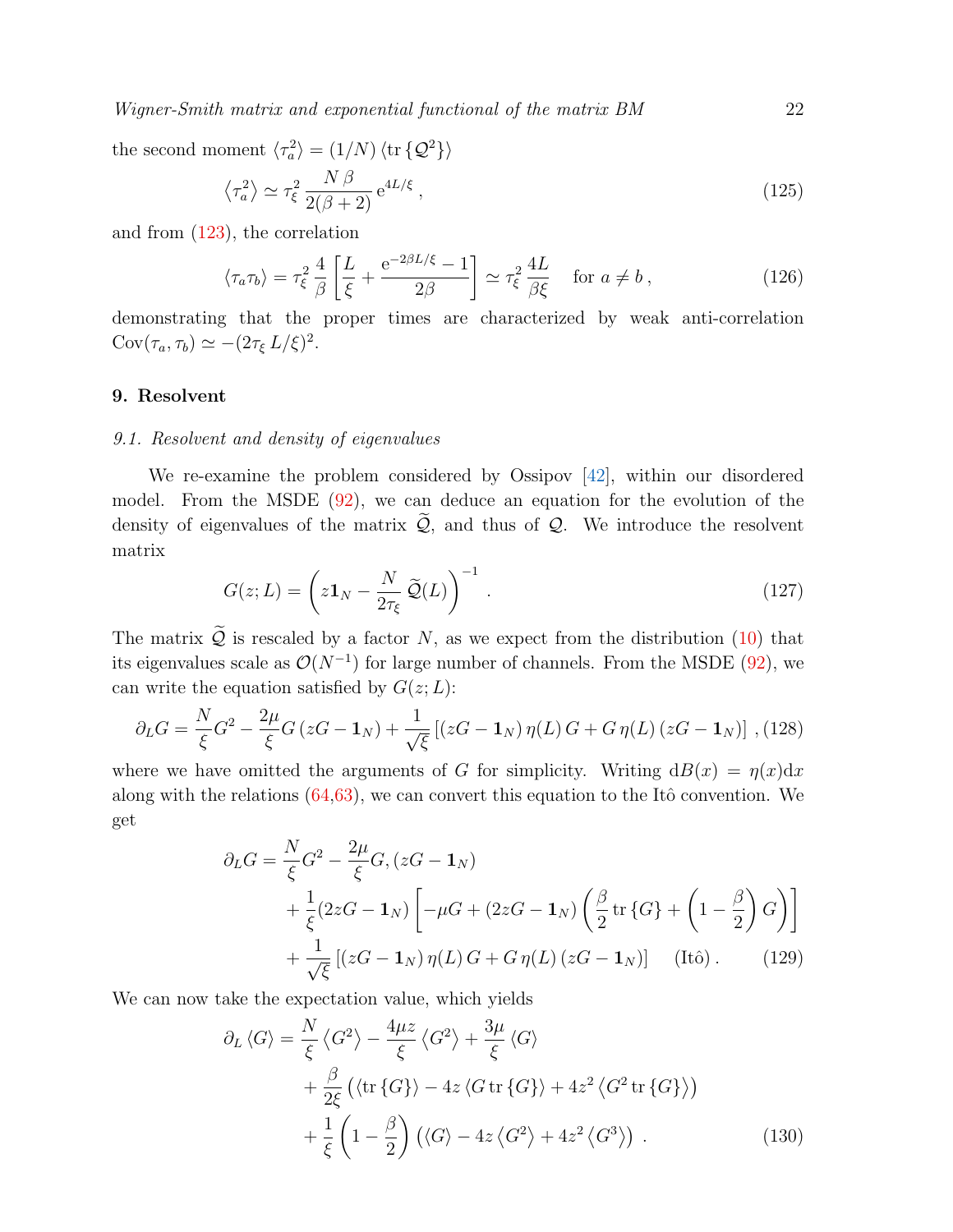Using that  $\partial_z G(z) = -G(z)^2$  and  $\partial_z^2 G(z) = 2G(z)^3$ , we can write

$$
\partial_L \langle G \rangle = -\frac{N}{\xi} \partial_z \langle G \rangle + \frac{4\mu z}{\xi} \partial_z \langle G \rangle + \frac{3\mu}{\xi} \langle G \rangle + \frac{\beta}{2\xi} \left( \langle \text{tr} \{ G \} \rangle - 4z \langle G \text{ tr} \{ G \} \rangle - 4z^2 \langle (\partial_z G) \text{ tr} \{ G \} \rangle \right) + \frac{1}{\xi} \left( 1 - \frac{\beta}{2} \right) \left( \langle G \rangle + 4z \langle \partial_z G \rangle + 2z^2 \langle \partial_z^2 G \rangle \right) .
$$
 (131)

In the limit  $N \to \infty$ , it is expected that the resolvent

$$
g(z;L) = \frac{1}{N} \operatorname{tr} \{ G(z;L) \}
$$
\n<sup>(132)</sup>

becomes deterministic, so we can take it out of the expectation values. Hence

$$
\partial_L \langle G \rangle = -\frac{N}{\xi} \partial_z \langle G \rangle + \frac{4\mu z}{\xi} \partial_z \langle G \rangle + \frac{3\mu}{\xi} \langle G \rangle + \frac{\beta}{2\xi} \left( Ng - 4Nz g \langle G \rangle - 4Nz^2 g \langle \partial_z G \rangle \right) + \frac{1}{\xi} \left( 1 - \frac{\beta}{2} \right) \left( \langle G \rangle + 4z \langle \partial_z G \rangle + 2z^2 \langle \partial_z^2 G \rangle \right) .
$$
(133)

<span id="page-22-0"></span>Taking the trace of this equation, we can deduce a partial differential equation on  $g(z; L)$ :  $\partial g(z;L)$  $rac{\Delta}{\partial L} =$ 1 ξ  $\frac{\partial}{\partial z}\bigg[$ N  $\sqrt{ }$ 2  $\sqrt{ }$  $\beta z - \frac{1}{2}$ 2  $\Big\} g(z;L) - \beta z^2 g(z;L)^2 \Big\}$  $+(2-\beta)\frac{\partial}{\partial}$  $\left[ \frac{\partial}{\partial z}(z^2g(z;L)) \right]$  .(134)

The last term is subleading in the limit  $N \to \infty$  considered here and should be dropped. We have kept it here to make clear that, for  $\beta = 1$ , Eq. [\(134\)](#page-22-0) exactly coincides with the result of Ref. [\[42\]](#page-28-19) (upon rescaling  $z \to z/4$  and hence  $g \to 4g$ , due to a different definition). The density of eigenvalues  $\rho(\lambda; L)$  can then be obtained from  $g(z; L)$  as

$$
\rho(\lambda; L) = -\frac{1}{\pi} \operatorname{Im} \left[ g(\lambda + i0^+; L) \right] \,. \tag{135}
$$

In Ref. [\[42\]](#page-28-19), a nice solution of Eq. [\(134\)](#page-22-0) was obtained by using the analogy with the Burgers equation.

#### 9.2. Discussion

In his article  $[42]$ , Ossipov has claimed that his "approach provides  $(\dots)$  foundation for the arguments of the scaling theory of Anderson localization", and that "scattering isotropy  $(...)$  is not used in our approach", which "allows to study the problem in higher dimension". We disagree with these statements.

For  $\beta = 1$ , one can write  $\mathcal{Q} = \mathcal{O} \text{diag}(\tau_1, \dots, \tau_N) \mathcal{O}^T$ , where the orthogonal matrix  $O$  gathers the eigenvectors of the Wigner-Smith matrix. Ossipov has argued that the derivation of his Eq. 12, i.e. [\(134\)](#page-22-0) for  $\beta = 1$ , relies on assumptions that S and O would be controlled by fast variables, while the eigenvalues  $\{\tau_1, \dots, \tau_N\}$  would be the only slow variables. First, let us stress that this statement is supported in Ref. [\[42\]](#page-28-19) by its Eq.5, which shows that  $\mathcal S$  and  $\mathcal O$  are uniformly distributed in the unitary and orthogonal groups, respectively, which is unrelated with the statement of slow/fast variables. The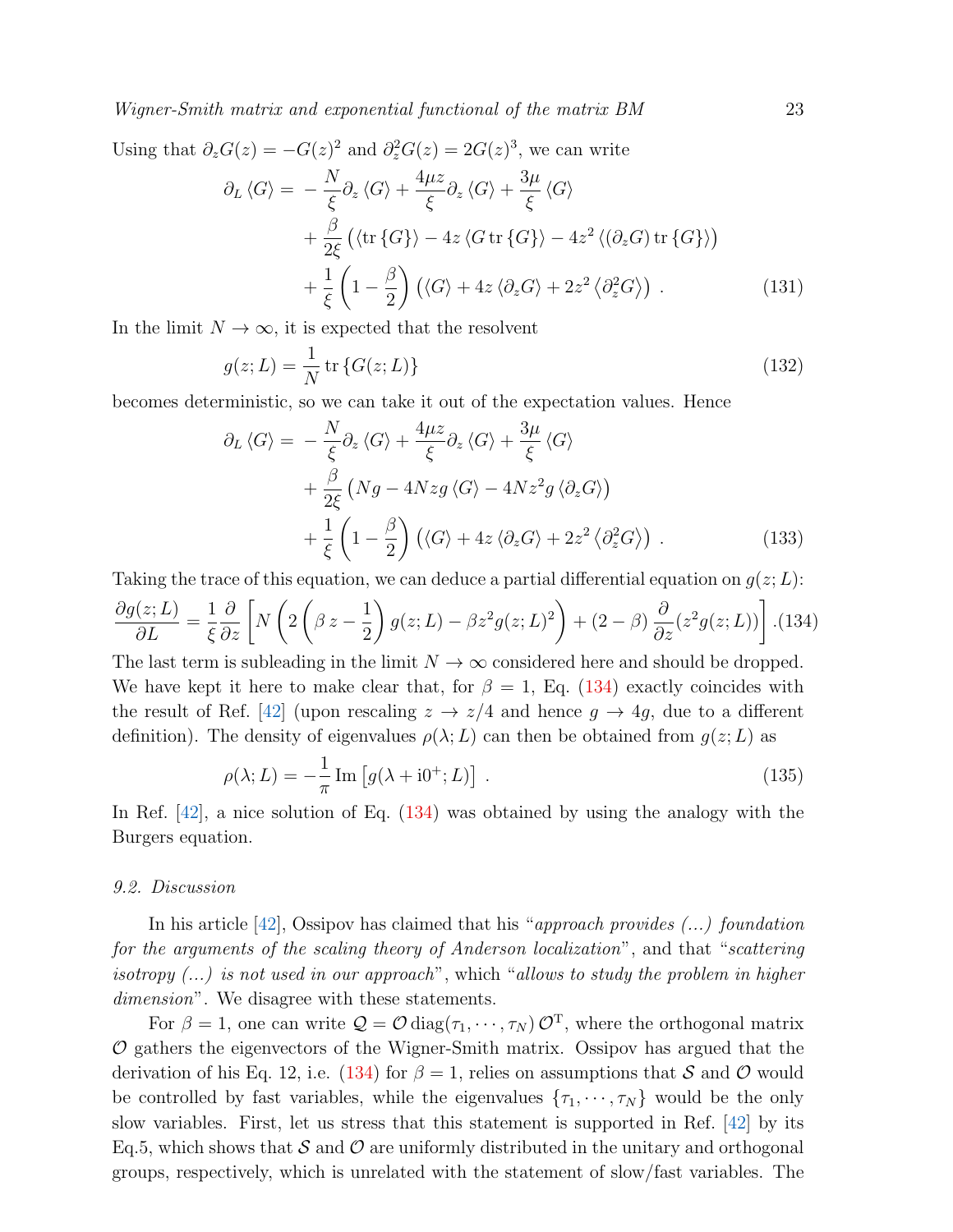correlations between eigenvalues and eigenvectors of  $\mathcal Q$  were not investigated in Ref. [\[42\]](#page-28-19). Second, in our paper, working with  $\widetilde{S}$  instead of the scattering matrix S has eliminated the fast variables. This has led to matrix stochastic differential equations for  $\widetilde{S}$  and the symmetrised Wigner-Smith matrix  $\widetilde{Q}$ . Using the isotropy assumption, these MSDE have been decoupled, leading to the matrix SDE  $(92)$  for  $\mathcal{Q}$ . Thus we have obtained that the matrix  $\widetilde{Q}$  is controlled by slow variables, i.e. both its eigenvalues and eigenvectors are slow variables. Their decoupling relies on the isotropy assumption.

The fact that we have recovered Ossipov's equation within a model based on isotropy assumption, emphasizes that Ossipov's central equation 12 has the same physical content as the equation obtained within the DMPK approach (Ossipov agrees that his "Eq. 8 [from which his Eq. 12 is derived] *coincides with the DMPK equation*"). These equations describe disordered wires which are *transversally ergodic*, i.e. are inherently restricted to the quasi-one-dimensional regime and cannot encode the physics of Anderson localisation in dimension  $d \geq 2$ .

## 10. Conclusion

We have studied the Wigner-Smith time delay matrix  $\mathcal Q$  for multichannel disordered wires of length L. Using an isotropy assumption, we have been able to use the decoupling between fast and slow variables both for the scattering matrix and the Wigner-Smith matrix (the two length scales associated with fast and slow variables are the wavelength  $\lambda$  and the elastic mean free path  $\ell_e$ , respectively). For this purpose, the new symmetrisation of the Wigner-Smith matrix was crucial. We have provided some matrix stochastic differential equations for matrices controlling the slow variables, which have eventually led to a representation of  $\widetilde{Q}$ , the symmetrised  $Q$ -matrix, under the form of an exponential functional of a matrix Brownian motion (BM). This representation is a generalization of the result for  $N = 1$ , obtained by one of us with Comtet [\[28,](#page-28-6) [26\]](#page-28-4).

In the limit of semi-infinite disordered region,  $L \rightarrow \infty$ , by making use of an extension of the recent matrix Dufresne identity of Rider and Valkó  $[47]$ , we have recovered straightforwardly the distribution of the Q's eigenvalues found by Brouwer and Beenakker [\[43,](#page-28-20) [44\]](#page-28-21) by different means.

Furthermore, our exponential functional representation allows to study the statistical properties of  $Q$  for finite  $L$ : we have derived the first moments. In particular, we have shown that  $\langle \text{tr} \{Q^2\} \rangle$  and  $\langle \text{tr} \{Q\} \rangle^2$  both behave as  $\sim \exp[4L/\xi]$ . The stucture of the calculation (with the result for  $N = 1$  of Ref. [\[26\]](#page-28-4)) suggests to conjecture the form

$$
\langle \text{tr}\left\{\mathcal{Q}^{n_1}\right\} \text{tr}\left\{\mathcal{Q}^{n_2}\right\} \cdots \text{tr}\left\{\mathcal{Q}^{n_k}\right\} \rangle \sim e^{2n(n-1)L/\xi} \quad \text{where } n = \sum_{i=1}^k n_i. \tag{136}
$$

in the general case

In Section [2,](#page-6-0) we have followed an alternative approach for the derivation of the exponential functional representation of the BM. Although this derivation was less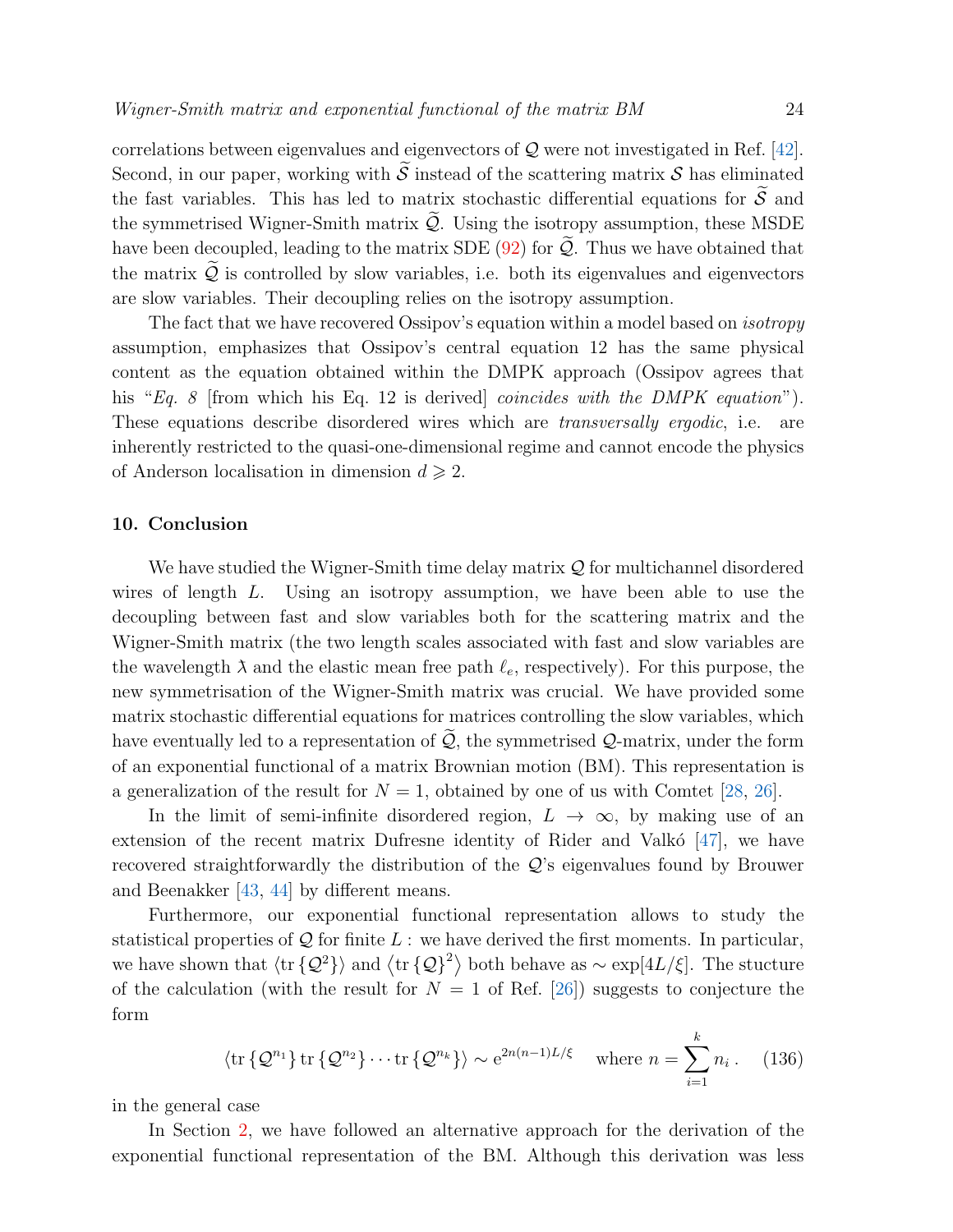rigorous, it emphasizes the universal character of the results. Interestingly, it suggests that Q has also a representation in terms of exponential functional of the BM. This point still deserves some clarifications.

Finally, our analysis opens the natural question of finding extensions of our results. Elimination of fast variables relies on a high energy/disorder and some isotropy assumption (invariance between exchange of channels). Would it be possible to relax the second hypothesis ? Is there an exponential functional of the BM representation for non identical channels ? For example by considering the case of channel dependent wave vectors,  $k \mathbf{1}_N \to \text{diag}(k_1, \ldots, k_N)$ , and/or anisotropic correlations  $C_{ab,cd}$ , which are relevant to describe more reallistic mutlichannel disordered wires.

# Acknowledgements

We thank Alain Comtet for stimulating discussions. This project has benefitted from funding of the Netherlands Organization for Scientific Research (NWO/OCW) and from the European Research Council (ERC) under the European Unions Horizon 2020 research and innovation programme.

# <span id="page-24-0"></span>Appendix A. Wigner-Smith matrix in terms of the stationary scattering states : derivation of Eq. [\(27\)](#page-7-0)

A relation similar to Eq. [\(27\)](#page-7-0) was derived by Friedel [\[55\]](#page-29-9) and Smith [\[8\]](#page-27-7) for centrosymmetric potential. A proof for the more general case of metric graphs was given in Refs. [\[56,](#page-29-10) [57\]](#page-29-11) (cf. Eqs. (43,53) of the first reference, or Eq. 14 of the second). Here, we briefly adapt the derivation of [\[58\]](#page-29-12) for metric graphs to the case of multichannel we brien adapt the derivation of  $\log$  for metric graphs to the case of multichannel<br>disordered wires. We consider  $\Phi = \sqrt{hv} \Psi$ , which presents the "asymptotic" behaviour

<span id="page-24-1"></span>
$$
\Phi(x) = \mathbf{1}_N e^{-ik(x-L)} + \mathcal{S}(\varepsilon) e^{ik(x-L)} \quad \text{for } x \ge L. \tag{A.1}
$$

*Step 1* : Let us define the  $N \times N$  matrix

$$
\Omega(x) \stackrel{\text{def}}{=} \frac{\partial \Phi^{\dagger}}{\partial x} \frac{\partial \Phi}{\partial \varepsilon} - \Phi^{\dagger} \frac{\partial^2 \Phi}{\partial x \partial \varepsilon},\tag{A.2}
$$

which satisfies

<span id="page-24-2"></span>
$$
\frac{\partial \Omega(x)}{\partial x} = \Phi^{\dagger}(x)\Phi(x) \,. \tag{A.3}
$$

Step 2: We compute  $\Omega(x)$  at the boundaries. Dirichlet boundary condition gives  $\Omega(0) = 0$ . Using the expression of the scattering state  $(A.1)$ , we find

<span id="page-24-3"></span>
$$
\Omega(L) = -2ik \mathcal{S}^{\dagger} \frac{\partial \mathcal{S}}{\partial \varepsilon} - \frac{i}{2k} (\mathcal{S} - \mathcal{S}^{\dagger}). \tag{A.4}
$$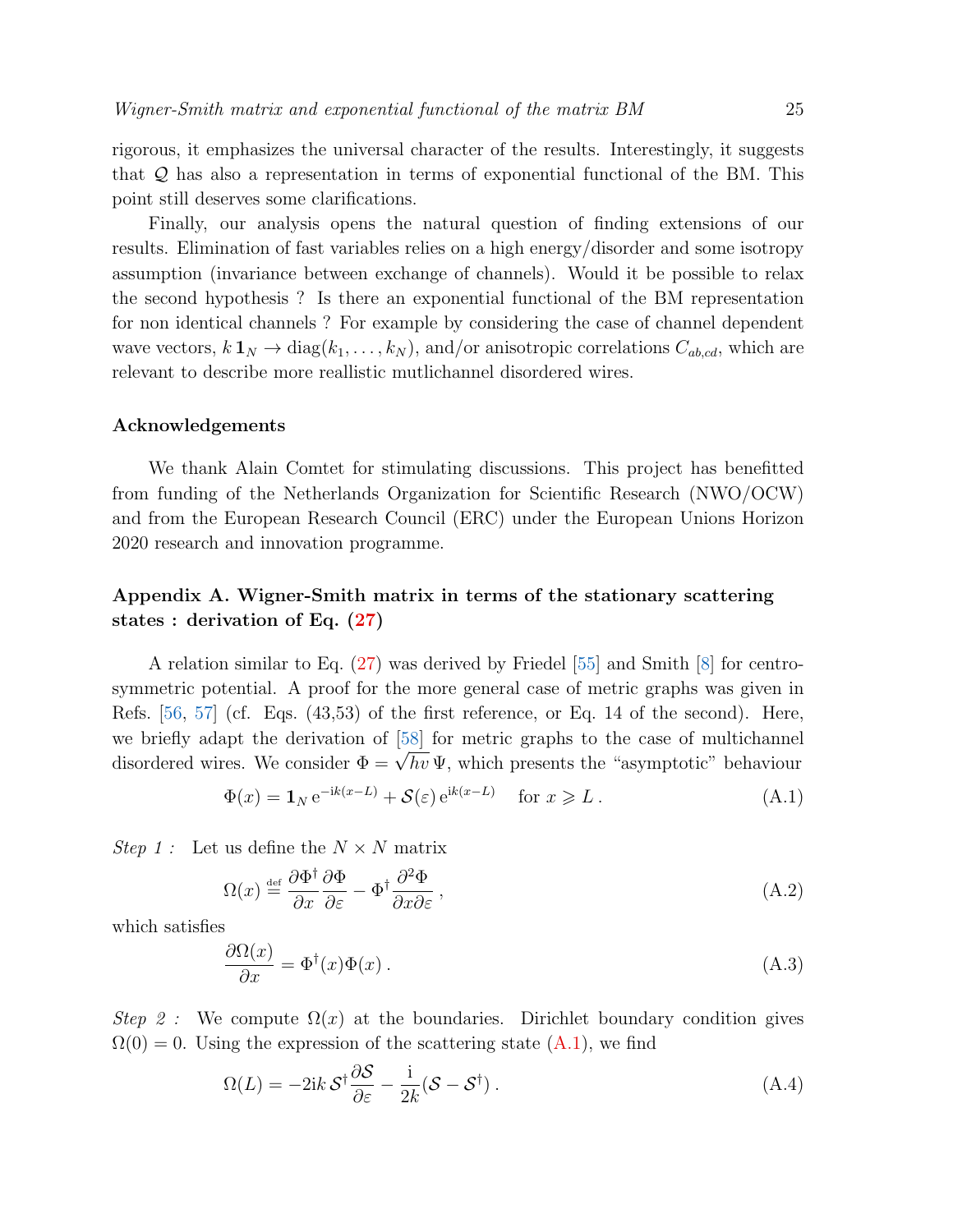Step 3 : We combine

$$
\int_0^L dx \frac{\partial \Omega(x)}{\partial x} = \Omega(L) - \Omega(0)
$$
\n(A.5)

with [\(A.3\)](#page-24-2) and [\(A.4\)](#page-24-3). Multiplication by  $1/(4\pi k)$  we end with the matricial identity  $(27).$  $(27).$ 

Eq. [\(27\)](#page-7-0) and the DoS. So Note that the trace  $\rho(x;\varepsilon) = \text{tr} \left\{ \Psi_{\varepsilon}^{\dagger}(x) \Psi_{\varepsilon}(x) \right\}$  has the interpretation of the local density of states, thus we recover the Krein-Friedel relation [\[58,](#page-29-12) [56,](#page-29-10) [57\]](#page-29-11)

$$
\int_0^L dx \,\rho(x;\varepsilon) = \frac{1}{2\pi} \operatorname{tr} \left\{ \mathcal{Q} \right\} + \frac{\operatorname{tr} \left\{ \mathcal{S} - \mathcal{S}^\dagger \right\}}{8 \mathrm{i} \pi \varepsilon} \,. \tag{A.6}
$$

# <span id="page-25-0"></span>Appendix B. Effective MSDE from the Fokker-Planck equation for  $N = 2$ and  $\beta = 1$

In this Appendix, we show a rigorous procedure to average over the fast variables based on the Fokker-Planck equation. Let us consider for simplicity  $N = 2$  and  $\beta = 1$ . We take a noise of the form

$$
V = \begin{pmatrix} \sqrt{\sigma_1} v_1 & \sqrt{\sigma_2/2} v_2 \\ \sqrt{\sigma_2/2} v_2 & \sqrt{\sigma_3} v_3 \end{pmatrix},
$$
\n(B.1)

where  $v_1$ ,  $v_2$  and  $v_3$  are independent Gaussian white noises of unit variance. Setting  $\sigma_1 = \sigma_2 = \sigma_3 = \sigma$  corresponds to the isotropic case [\(15\)](#page-4-2).

We parametrise the scattering matrix in terms of its eigenvalues and eigenvectors

$$
S = \mathcal{O}^{\mathrm{T}} e^{2i\Phi} \mathcal{O} \,, \tag{B.2}
$$

where

$$
\Phi = \text{Diag}(\phi_1, \phi_2) \tag{B.3}
$$

and  $\mathcal O$  is a rotation matrix:

$$
\mathcal{O} = \begin{pmatrix} \cos \theta & -\sin \theta \\ \sin \theta & \cos \theta \end{pmatrix} .
$$
 (B.4)

Using this parametrisation in Eq. [\(40\)](#page-9-3), we obtain the equations for  $\phi_1$ ,  $\phi_2$  and  $\theta$ :

$$
\frac{\mathrm{d}}{\mathrm{d}x} \begin{pmatrix} \phi_1 \\ \phi_2 \\ \theta \end{pmatrix} = \begin{pmatrix} k \\ k \\ 0 \end{pmatrix} + \frac{1}{k} b(\phi_1, \phi_2, \theta) \begin{pmatrix} v_1 \\ v_2 \\ v_3 \end{pmatrix} \quad \text{(Stratonovich)}, \quad \text{(B.5)}
$$

where b is the following  $3 \times 3$  matrix

$$
\begin{pmatrix}\n-\sqrt{\sigma_1}\cos^2\theta\cos^2\phi_1 & \frac{\sqrt{\sigma_2}}{\sqrt{2}}\sin(2\theta)\cos^2\phi_1 & -\sqrt{\sigma_3}\sin^2\theta\cos^2\phi_1\\
-\sqrt{\sigma_1}\sin^2\theta\cos^2\phi_2 & -\frac{\sqrt{\sigma_2}}{\sqrt{2}}\sin(2\theta)\cos^2\phi_2 & -\sqrt{\sigma_3}\cos^2\theta\cos^2\phi_2\\
\frac{\sqrt{\sigma_1}\cos\phi_1\cos\phi_2\sin(2\theta)}{2\sin(\phi_1-\phi_2)} & \frac{\sqrt{\sigma_2}\cos(2\theta)\cos\phi_1\cos\phi_2}{\sqrt{2}\sin(\phi_1-\phi_2)} & -\sqrt{\sigma_3}\frac{\cos\phi_1\cos\phi_2\sin(2\theta)}{2\sin(\phi_1-\phi_2)}\n\end{pmatrix} . (B.6)
$$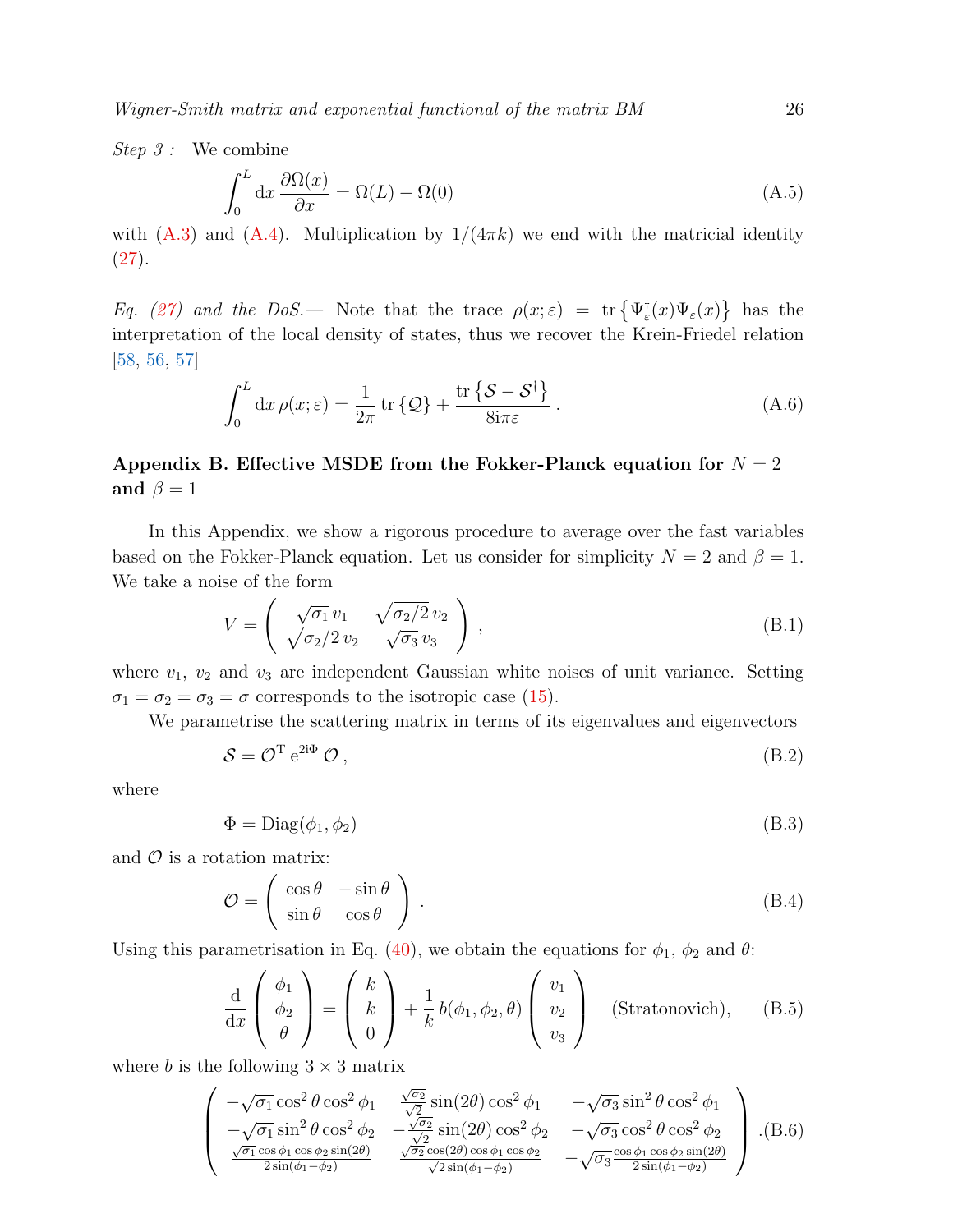Since the two phases evolve rapidly (on the scale  $1/k$ ), we denote

$$
\phi_1 = kx + \tilde{\phi}_1, \quad \phi_2 = kx + \tilde{\phi}_2. \tag{B.7}
$$

Our aim is to obtain equations describing the evolution of  $\tilde{\phi}_1$ ,  $\tilde{\phi}_2$ , and  $\theta$ . We will average over the fast variables  $kx$ , at the level of the Fokker-Planck equation

$$
\frac{\partial P}{\partial x}(\tilde{\phi}_1, \tilde{\phi}_2, \theta) = \frac{1}{2} \sum_{i,j,l=1}^3 \frac{\partial}{\partial X_i} b_{il} \frac{\partial}{\partial X_j} b_{jl} P , \qquad (B.8)
$$

where  $X = (\tilde{\phi}_1, \tilde{\phi}_2, \theta)$ . The idea is to average over kx on one period (the slow variables  $\tilde{\phi}_1$ ,  $\tilde{\phi}_2$ , and  $\theta$  can be considered constant on this scale). For this, we need all the derivatives to be in the front (which corresponds to converting the SDEs to Itô). Then, after averaging, we obtain an equation of the form

<span id="page-26-0"></span>
$$
\frac{\partial P}{\partial x}(\tilde{\phi}_1, \tilde{\phi}_2, \theta) = \sum_{i,j}^{3} \frac{\partial}{\partial X_i} \left( -\tilde{a}_i + \frac{1}{2} \frac{\partial}{\partial X_j} \tilde{c}_{ij} \right) P , \qquad (B.9)
$$

which we can interpret as a new Fokker-Planck equation, with a drift  $\tilde{a}$  (in Itô) and a new matrix  $\tilde{c}$  which we need to decompose into the form  $\tilde{c} = \tilde{b}\tilde{b}^{\mathrm{T}}$  in order to write the corresponding SDE. To perform this factorisation, let us consider the contribution of each noise independently. We first set  $\sigma_2 = \sigma_3 = 0$  to keep only  $v_1$ . The resulting matrix  $\tilde{c}$  is of rank 3, while the original matrix  $bb<sup>T</sup>$  was of rank 1. This means that the noise  $v_1$  gave rise to 3 independent Gaussian white noises, all controlled by the same variance  $\sigma_1$ . We can factorise this matrix for  $\sigma_2 = \sigma_3 = 0$  as  $\tilde{c} = \tilde{b}_1 \tilde{b}_1^T$ , where

$$
\tilde{b}_1 = \frac{\sqrt{\sigma_1}}{2k} \begin{pmatrix} -\cos^2 \theta & -\frac{\cos^2 \theta \cos(2\phi_1)}{\sqrt{2}} & \sqrt{2} \cos^2 \theta \cos \phi_1 \sin \phi_1 \\ -\sin^2 \theta & -\frac{\sin^2 \theta \cos(2\phi_2)}{\sqrt{2}} & \sqrt{2} \sin^2 \theta \cos \phi_2 \sin \phi_2 \\ \frac{\cot(\phi_1 - \phi_2) \sin(2\theta)}{2} & \frac{\cos(\phi_1 + \phi_2) \sin(2\theta)}{2\sqrt{2} \sin(\phi_1 - \phi_2)} & -\frac{\sin(\phi_1 + \phi_2) \sin(2\theta)}{2\sqrt{2} \sin(\phi_1 - \phi_2)} \end{pmatrix} .
$$
 (B.10)

The same situation occurs for the noises  $v_2$  and  $v_3$ , which each give rise to three new independent noises. Similarly, we obtain a matrix  $\tilde{b}_2$  for  $\sigma_1 = \sigma_3 = 0$  and  $\tilde{b}_3$  for  $\sigma_1 = \sigma_2 = 0$ . Finally, we can write the full matrix  $\tilde{c} = \tilde{b}\tilde{b}^T$ , where  $\tilde{b}$  is the following  $3 \times 9$ matrix, with block structure

$$
\tilde{b} = \left( \begin{array}{cc} \tilde{b}_1 & \tilde{b}_2 & \tilde{b}_3 \end{array} \right) \tag{B.11}
$$

We can then rewrite the Fokker-Planck equation  $(B.9)$  in the form

$$
\frac{\partial P}{\partial x}(\tilde{\phi}_1, \tilde{\phi}_2, \theta) = \frac{1}{2} \sum_{i,j=1}^3 \sum_{p=1}^9 \frac{\partial}{\partial X_i} \left( \tilde{b}_{ip} \frac{\partial}{\partial X_j} \tilde{b}_{jp} \right) P , \qquad (B.12)
$$

where the drift terms have cancelled out with the terms coming from the derivative of the matrix  $b$ . We can write the corresponding SDE by introducing three new independent matrices of white noises, which we denote  $\tilde{V}_i$ ,  $i = 1, 2, 3$ . Rewriting the result in terms of

$$
\widetilde{S} = \mathcal{O}^{\mathrm{T}} \operatorname{Diag}(e^{2i\widetilde{\phi}_1}, e^{2i\widetilde{\phi}_2}) \mathcal{O} = e^{-2ikx} \mathcal{S}
$$
\n(B.13)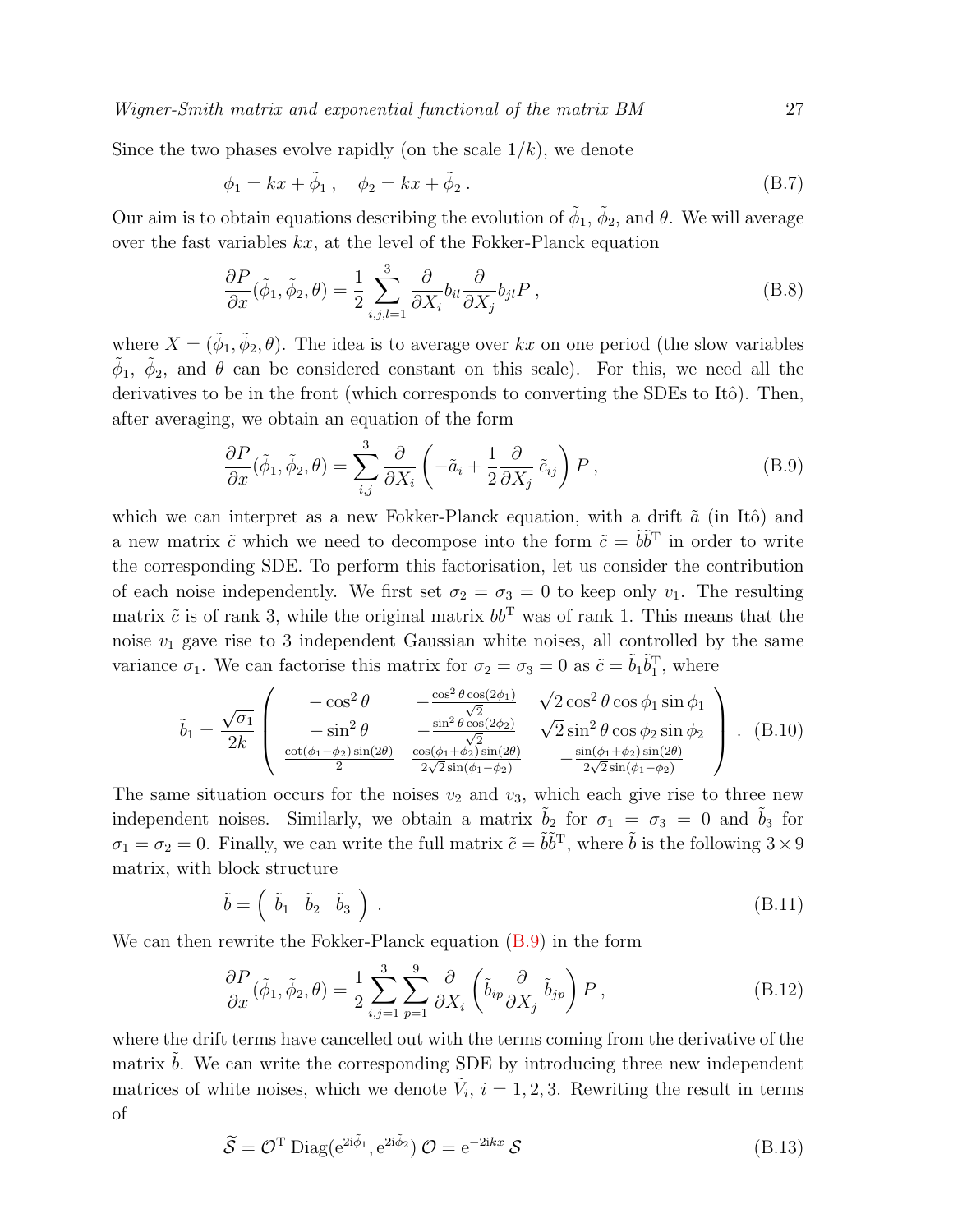gives

$$
\partial_x \widetilde{\mathcal{S}} = \frac{1}{2ik} \left\{ V_1 + \widetilde{\mathcal{S}} V_1 \widetilde{\mathcal{S}} - i \left( V_2 - \widetilde{\mathcal{S}} V_2 \widetilde{\mathcal{S}} \right) + V_3 \widetilde{\mathcal{S}} + \widetilde{\mathcal{S}} V_3 \right\} , \quad \text{(Stratonovich)} \tag{B.14}
$$

where

$$
V_1 \stackrel{\text{(law)}}{=} V_2 \stackrel{\text{(law)}}{=} \frac{1}{\sqrt{2}} V \,, \quad V_3 \stackrel{\text{(law)}}{=} V \,, \quad V_i \text{ and } V_j \text{ independent.} \tag{B.15}
$$

### References

- <span id="page-27-0"></span>[1] J. J. M. Verbaarschot, H. A. Weidenm¨uller, and M. R. Zirnbauer, Grassmann integration in stochastic quantum physics: The case of compound-nucleus scattering, Phys. Rep.  $129(6)$ , 367–438 (1985).
- <span id="page-27-1"></span>[2] G. E. Mitchell, A. Richter, and H. A. Weidenm¨uller, Random matrices and chaos in nuclear physics: Nuclear reactions, Rev. Mod. Phys. 82, 2845–2901 (2010).
- <span id="page-27-2"></span>[3] T. Guhr, A. Müller-Groeling, and H. A. Weidenmüller, Random-matrix theories in quantum physics: common concepts, Phys. Rep. 299(4/6), 189–425 (1998).
- <span id="page-27-3"></span>[4] P. Sebbah and A. Genack, Multiple scattering of microwaves, in New aspects of electromagnetic and acoustic wave diffusion, pages 28–34, 1998, Springer Tracts in Modern Physics, vol. 144.
- <span id="page-27-4"></span>[5] C. W. J. Beenakker, Random-matrix theory of quantum transport, Rev. Mod. Phys. 69(3), 731– 808 (1997).
- <span id="page-27-5"></span>[6] P. A. Mello and N. Kumar, Quantum transport in mesoscopic systems – Complexity and statistical fluctuations, Oxford University Press, 2004.
- <span id="page-27-6"></span>[7] E. P. Wigner, Lower limit for the energy derivative of the scattering phase shift, Phys. Rev. 98(1), 145–147 (1955).
- <span id="page-27-7"></span>[8] F. T. Smith, Lifetime matrix in collision theory, Phys. Rev. 118(1), 349–356 (1960).
- <span id="page-27-8"></span>[9] C. A. A. de Carvalho and H. M. Nussenzveig, Time delay, Phys. Rep. 364, 83–174 (2002).
- <span id="page-27-9"></span>[10] C. Texier, Wigner time delay and related concepts – Application to transport in coherent conductors, Physica E 82, 16–33 (2016), Frontiers in quantum electronic transport - In memory of Markus Büttiker; see cond-mat arXiv:1507.00075 for an updated version.
- <span id="page-27-10"></span>[11] P. A. Mello, P. Pereyra, and T. H. Seligman, Information theory and statistical nuclear reactions. I. General theory and applications to few-channel problems, Ann. Phys. 161(2), 254–275 (1985).
- <span id="page-27-11"></span>[12] M. L. Mehta, Random matrices, Elsevier, Academic, New York, third edition, 2004.
- <span id="page-27-12"></span>[13] P. W. Brouwer and M. Büttiker, Charge-relaxation and dwell time in the fluctuating admittance of a chaotic cavity, Europhys. Lett. 37(7), 441–446 (1997).
- <span id="page-27-13"></span>[14] P. W. Brouwer, K. M. Frahm, and C. W. Beenakker, Quantum mechanical time-delay matrix in chaotic scattering, Phys. Rev. Lett. 78(25), 4737 (1997).
- <span id="page-27-14"></span>[15] P. W. Brouwer, K. M. Frahm, and C. W. Beenakker, Distribution of the quantum mechanical time-delay matrix for a chaotic cavity, Waves Random Media 9, 91–104 (1999).
- <span id="page-27-15"></span>[16] F. Mezzadri and N. J. Simm,  $\tau$ -function theory of quantum chaotic transport with  $\beta = 1, 2, 4$ , Commun. Math. Phys. 324, 465–513 (2013).
- <span id="page-27-16"></span>[17] C. Texier and S. N. Majumdar, Wigner time-delay distribution in chaotic cavities and freezing transition, Phys. Rev. Lett. 110, 250602 (2013), Erratum: ibid 112, 139902 (2014).
- <span id="page-27-17"></span>[18] F. Mezzadri and N. J. Simm, Moments of the transmission eigenvalues, proper delay times, and random matrix theory. I, J. Math. Phys. 52, 103511 (2011).
- <span id="page-27-18"></span>[19] F. Mezzadri and N. J. Simm, Moments of the transmission eigenvalues, proper delay times, and random matrix theory. II, J. Math. Phys. 53, 053504 (2012).
- <span id="page-27-19"></span>[20] A. Grabsch and C. Texier, Capacitance and charge relaxation resistance of chaotic cavities – Joint distribution of two linear statistics in the Laguerre ensemble of random matrices, Europhys. Lett. **109**, 50004 (2015).
- <span id="page-27-20"></span>[21] F. D. Cunden, Statistical distribution of the Wigner-Smith time-delay matrix moments for chaotic cavities, Phys. Rev. E 91, 060102 (2015).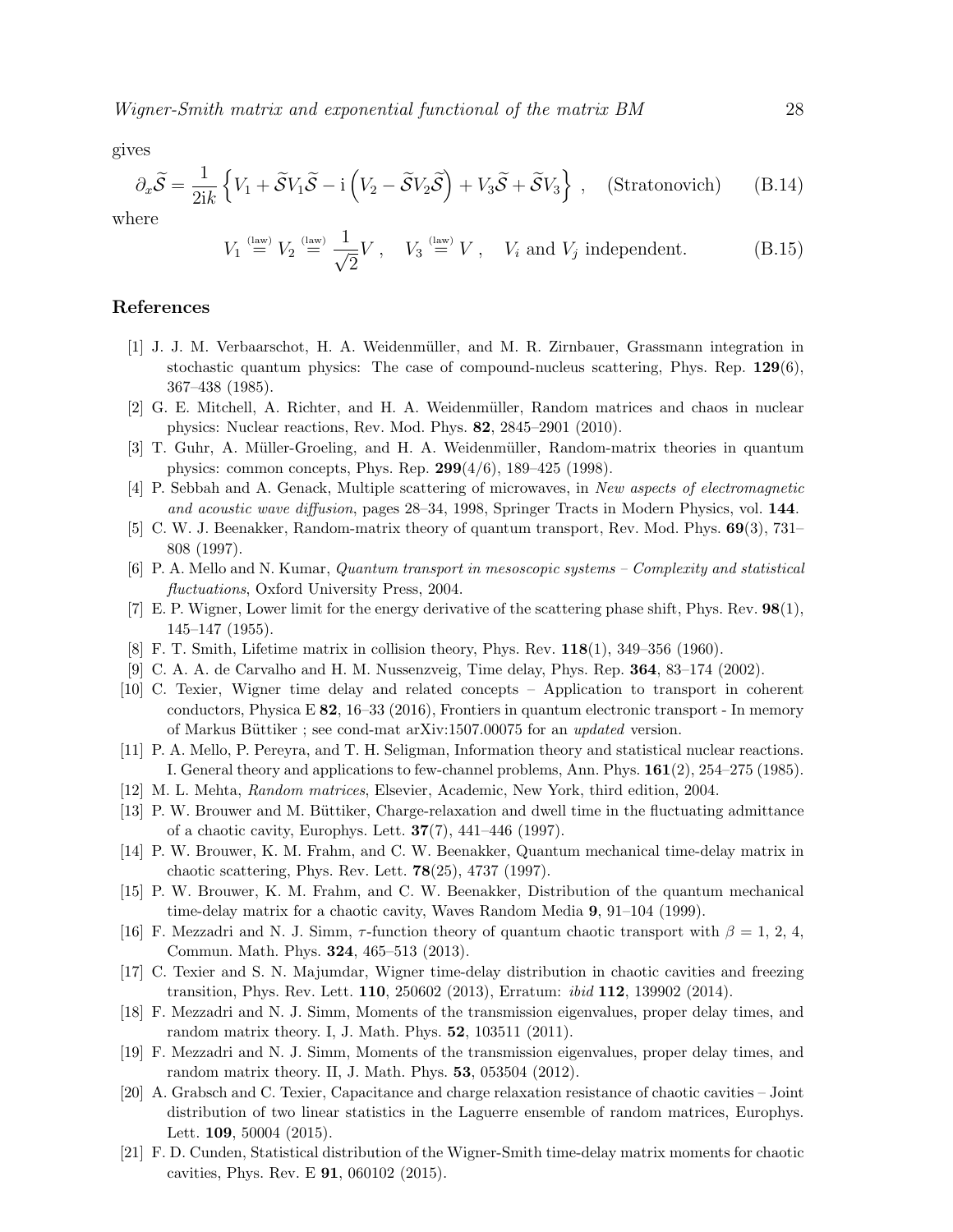- <span id="page-28-0"></span>[22] F. D. Cunden, F. Mezzadri, N. Simm, and P. Vivo, Correlators for the Wigner-Smith time-delay matrix of chaotic cavities, J. Phys. A: Math. Theor. 49, 18LT01 (2016).
- <span id="page-28-1"></span>[23] M. Marciani, H. Schomerus, and C. W. J. Beenakker, Effect of a tunnel barrier on the scattering from a Majorana bound state in an Andreev billiard, Physica E 77, 54–64 (2016), Frontiers in quantum electronic transport - In memory of Markus Bttiker.
- <span id="page-28-2"></span>[24] A. Grabsch, D. V. Savin, and C. Texier, Wigner-Smith time-delay matrix in chaotic cavities with non-ideal contacts, J. Phys. A: Math. Theor. 51, 404001 (2018), special issue "Random Matrices: the first 90 years".
- <span id="page-28-3"></span>[25] A. Grabsch, Distribution of the Wigner–Smith time-delay matrix for chaotic cavities with absorption and coupled Coulomb gases, J. Phys. A: Math. Theor. 53, 025202 (2020).
- <span id="page-28-4"></span>[26] C. Texier and A. Comtet, Universality of the Wigner time delay distribution for one-dimensional random potentials, Phys. Rev. Lett. 82(21), 4220–4223 (1999).
- <span id="page-28-5"></span>[27] W. G. Faris and W. J. Tsay, Time delay in random scattering, SIAM J. Appl. Math. 54(2), 443–455 (1994).
- <span id="page-28-6"></span>[28] A. Comtet and C. Texier, On the distribution of the Wigner time delay in one-dimensional disordered systems, J. Phys. A: Math. Gen. 30, 8017–8025 (1997).
- <span id="page-28-7"></span>[29] C. Monthus and A. Comtet, On the flux distribution in a one-dimensional disordered system, J. Phys. I (France) 4(6), 635–653 (1994).
- <span id="page-28-8"></span>[30] A. Comtet, C. Monthus, and M. Yor, Exponential functionals of Brownian motion and disordered systems, J. Appl. Probab. 35, 255 (1998).
- <span id="page-28-9"></span>[31] A. Ossipov, T. Kottos, and T. Geisel, Statistical properties of phases and delay times of the onedimensional Anderson model with one open channel, Phys. Rev. B 61, 11411–11415 (2000).
- <span id="page-28-10"></span>[32] M. Yor, Exponential functionals of Brownian motion and related processes, Springer, 2000.
- <span id="page-28-11"></span>[33] H. Matsumoto and M. Yor, Exponential functionals of Brownian motion, I: Probability laws at fixed time, Probab. Surveys 2, 312–347 (2005).
- <span id="page-28-12"></span>[34] H. Matsumoto and M. Yor, Exponential functionals of Brownian motion, II: Some related diffusion processes, Probab. Surveys 2, 348–384 (2005).
- <span id="page-28-13"></span> $[35]$  C. Monthus, Étude de quelques fonctionnelles du mouvement brownien et de certaines propriétés de la diffusion unidimensionnelle en milieu aléatoire, PhD thesis, Université Paris 6, 1995, Ann. Phys. (France) 20, 341 (1995).
- <span id="page-28-14"></span>[36] A. Comtet, J. Desbois, and C. Texier, Functionals of the Brownian motion, localization and metric graphs, J. Phys. A: Math. Gen. 38, R341–R383 (2005).
- <span id="page-28-15"></span>[37] D. Dufresne, The distribution of a perpetuity, with application to risk theory and pension funding, Scand. Actuarial. J. , 39–79 (1990).
- <span id="page-28-16"></span>[38] C. Texier, Quelques aspects du transport quantique dans les systèmes désordonnés de basse dimension, PhD thesis, Université Paris 6, 1999, [http://lptms.u-psud.fr/christophe\\_](http://lptms.u-psud.fr/christophe_texier/) [texier/](http://lptms.u-psud.fr/christophe_texier/) or , <http://tel.archives-ouvertes.fr/tel-01088853>.
- <span id="page-28-23"></span>[39] D. H. Dunlap, H.-L. Wu, and P. Phillips, Absence of localization in a Random-Dimer Model, Phys. Rev. Lett. 65(1), 88 (1990).
- <span id="page-28-17"></span>[40] A. Ossipov and Y. V. Fyodorov, Statistics of delay times in mesoscopic systems as a manifestation of eigenfunction fluctuations, Phys. Rev. B 71, 125133 (2005).
- <span id="page-28-18"></span>[41] T. Kottos, Statistics of resonances and delay times in random media: beyond random matrix theory, J. Phys. A: Math. Theor. 38, 10761–10786 (2005).
- <span id="page-28-19"></span>[42] A. Ossipov, Scattering approach to Anderson localisation, Phys. Rev. Lett. 121, 076601 (2018).
- <span id="page-28-20"></span>[43] C. W. J. Beenakker, Dynamics of localization in a waveguide, in Photonic Crystals and Light Localization in the 21st Century, edited by C. Soukoulis, NATO Science Series C563, pages 489–508, Kluwer, Dordrecht, 2001.
- <span id="page-28-21"></span>[44] C. W. J. Beenakker and P. W. Brouwer, Distribution of the reflection eigenvalues of a weakly absorbing chaotic cavity, Physica E 9, 463–466 (2001).
- <span id="page-28-22"></span>[45] A. Grabsch and C. Texier, Distribution of spectral linear statistics on random matrices beyond the large deviation function – Wigner time delay in multichannel disordered wires, J. Phys. A: